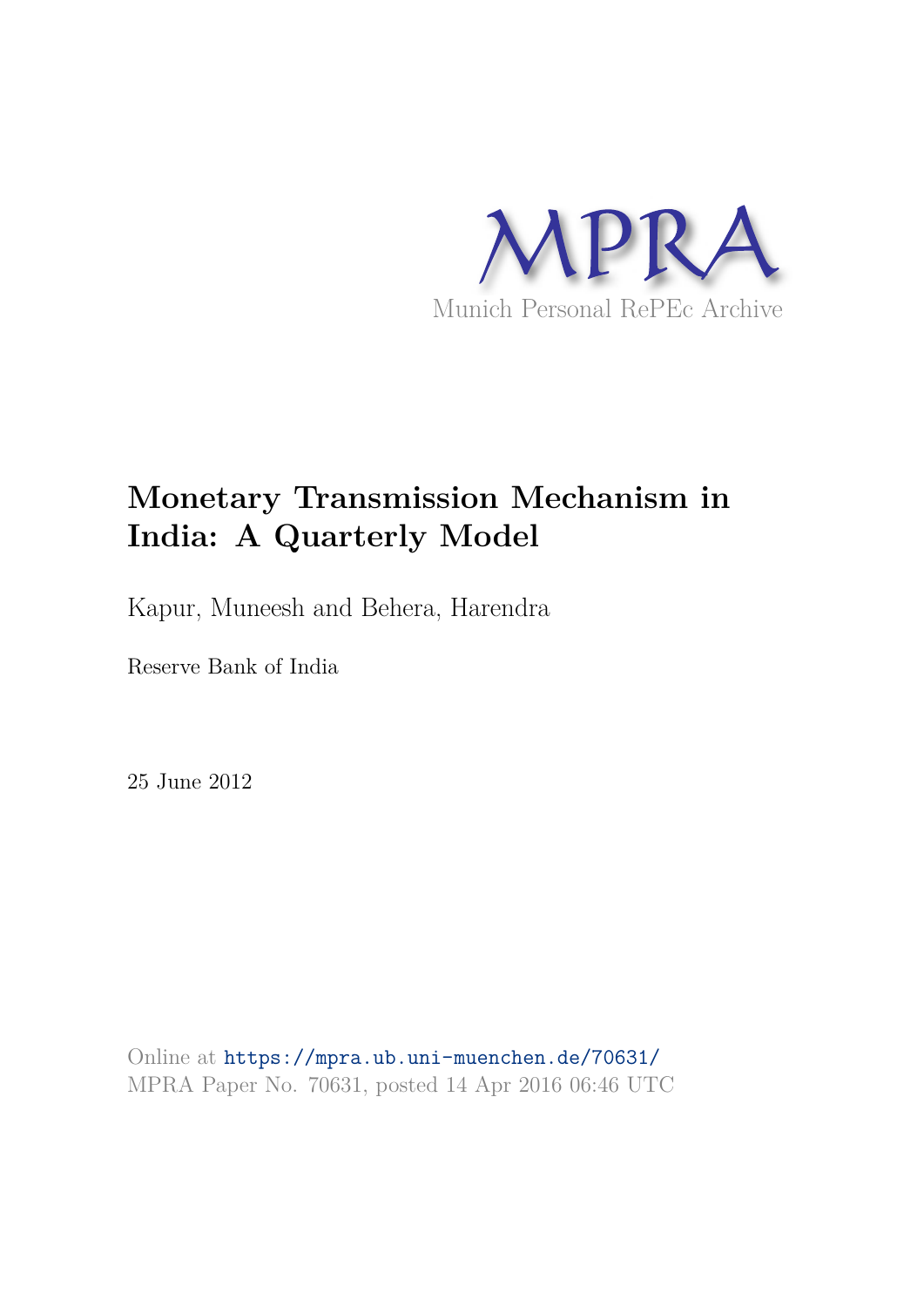W P S (DEPR) : 09/ 2012 RBI WORKING PAPER SERIES

Monetary Transmission Mechanism in India: A Quarterly Model

Muneesh Kapur and Harendra Behera



DEPARTMENT OF ECONOMIC AND POLICY RESEARCH JUNE 2012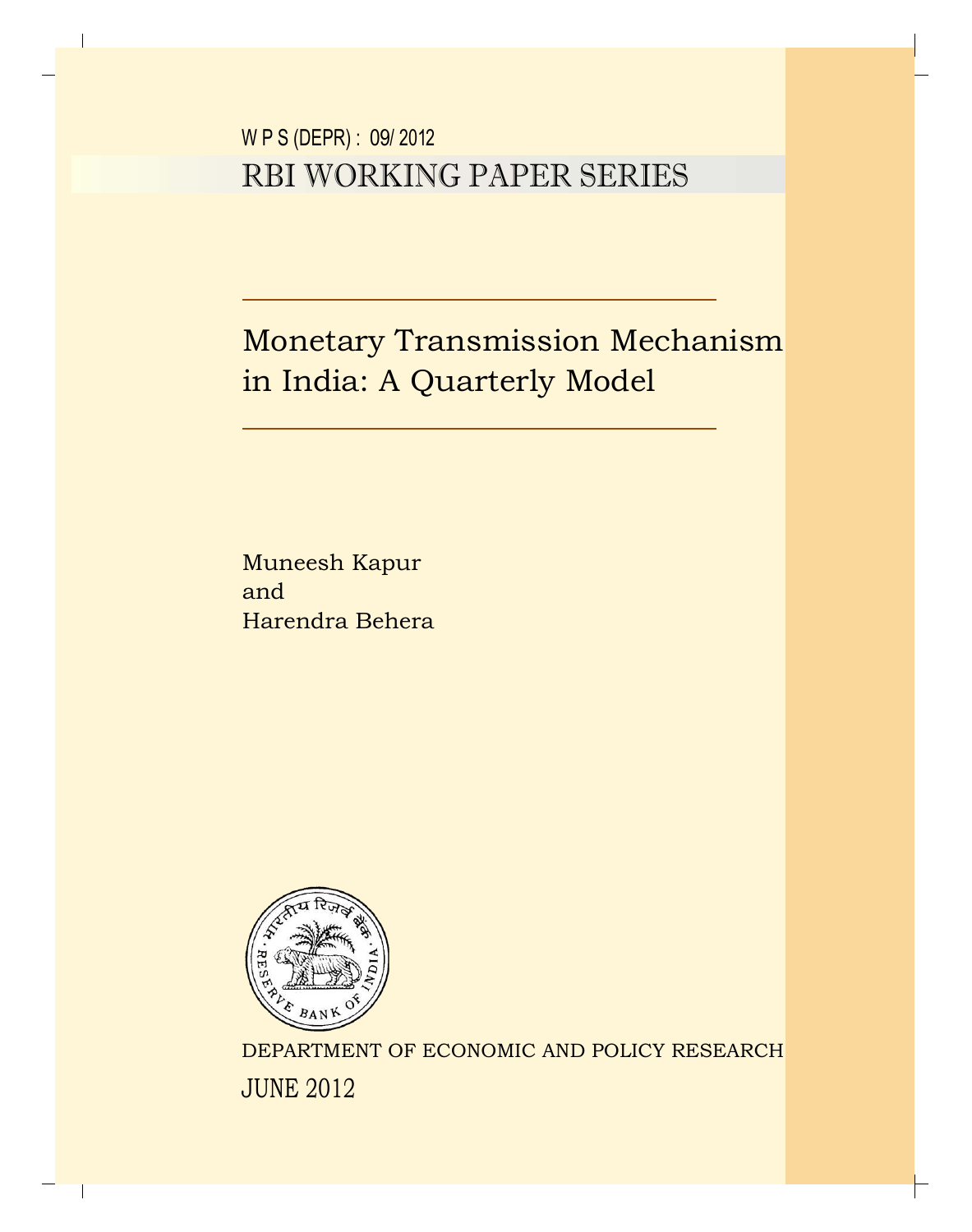The Reserve Bank of India (RBI) introduced the RBI Working Papers series in March 2011. These papers present research in progress of the staff members of RBI and are disseminated to elicit comments and further debate. The views expressed in these papers are those of authors and not that of RBI. Comments and observations may please be forwarded to authors. Citation and use of such papers should take into account its provisional character.

 $\Gamma$ 

Copyright: Reserve Bank of India 2012

 $\mathsf{l}$ 

 $\overline{\phantom{a}}$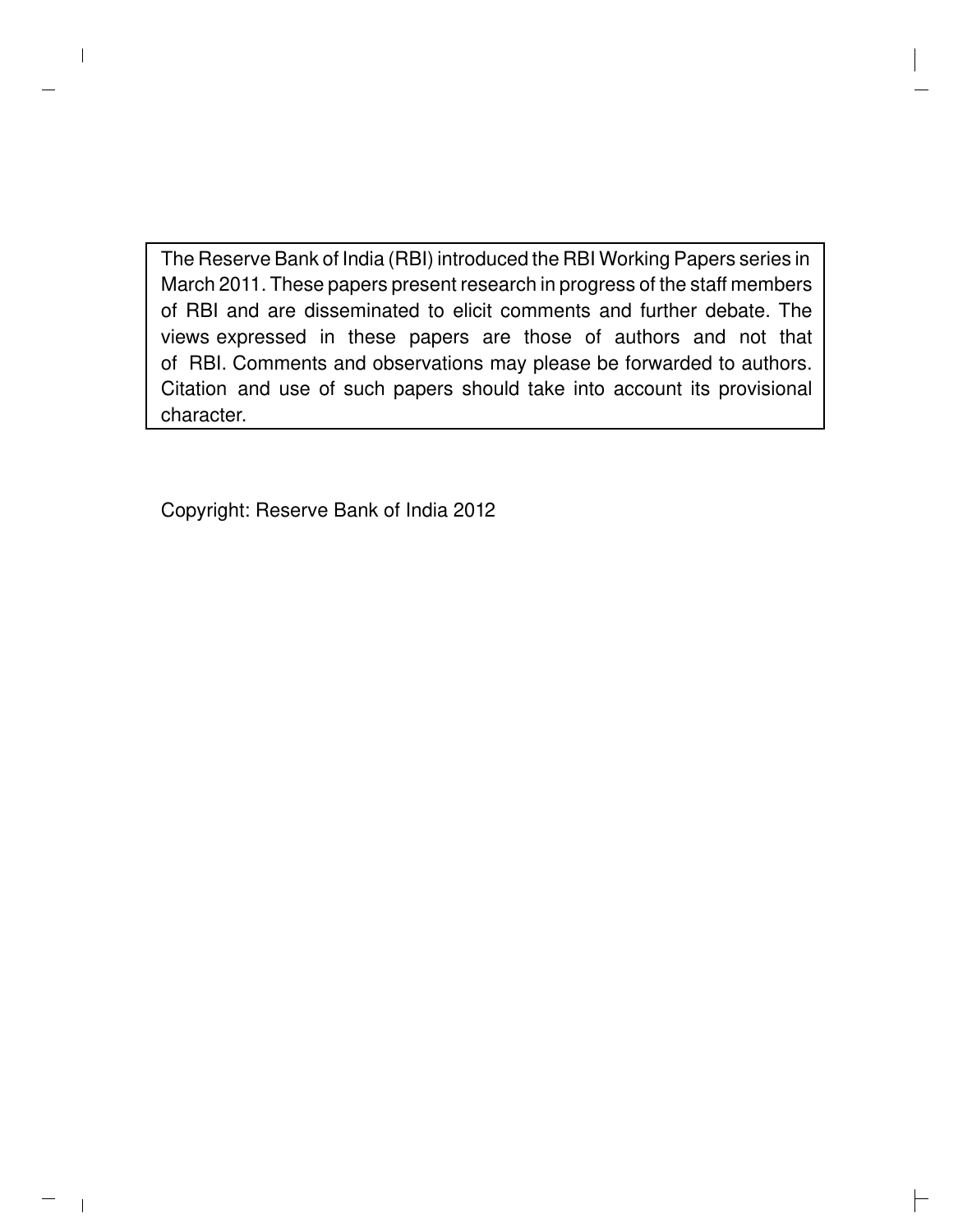## **Monetary Transmission Mechanism in India: A Quarterly Model**

Muneesh Kapur and Harendra Behera**<sup>1</sup>**

*This paper examines monetary transmission mechanism for India in the context of a small macro model using quarterly data. Given the volatility emanating from the agricultural sector, the paper models both overall growth and overall inflation as well as non-agricultural growth and non-food manufactured products inflation, i.e., components stripped of the influence from the agricultural sector and which are more amenable to monetary actions. Model simulations for a onequarter 100 bps increase in the nominal effective policy rate show that the peak effect on non-agricultural growth is almost 40 bps with a lag of 2 quarters and that on non-food manufactured products inflation is 25 bps with a lag of 5 quarters. Therefore, the interest rate channel is effective in the Indian context and the magnitude of the impact on growth and inflation is comparable to that in major advanced and emerging economies; however, the evidence for both India and other countries suggest that the impact of monetary policy actions on inflation is modest and subject to lags. The results are sensitive to alternative measures of real interest rate. Despite the monetary tightening by Reserve Bank of India during 2010 and 2011, inflation remained high and this could be attributed to the structural component of food inflation as well as the surge in international commodity prices beginning the second half of 2010 and continuing into the first half of 2011.* 

JEL Classification Numbers: E31; E32; E52; E58; F41

 $\overline{a}$ 

Keywords: Exchange Rate Pass-through, India, Monetary Policy, Monetary Policy Reaction Function, Monetary Transmission, Neutral Interest Rate, Phillips Curve.

Inflation in India was persistently high during 2010 and 2011. In response, monetary policy was progressively tightened beginning March 2010 – the effective policy rate was increased by 525 basis points (bps) from 3.25 per cent in March

<sup>&</sup>lt;sup>1</sup> The authors are Adviser to Executive Director, International Monetary Fund, Washington DC (Director, Monetary Policy Department, Reserve Bank of India at the time of the writing of this paper) and Research Officer, Monetary Policy Department, Reserve Bank of India [\(mkapur@imf.org](mailto:mkapur@imf.org) and [hbehera@rbi.org.in\)](mailto:hbehera@rbi.org.in). The views expressed in the paper are those of the authors and do not necessarily represent those of the institutions to which they belong.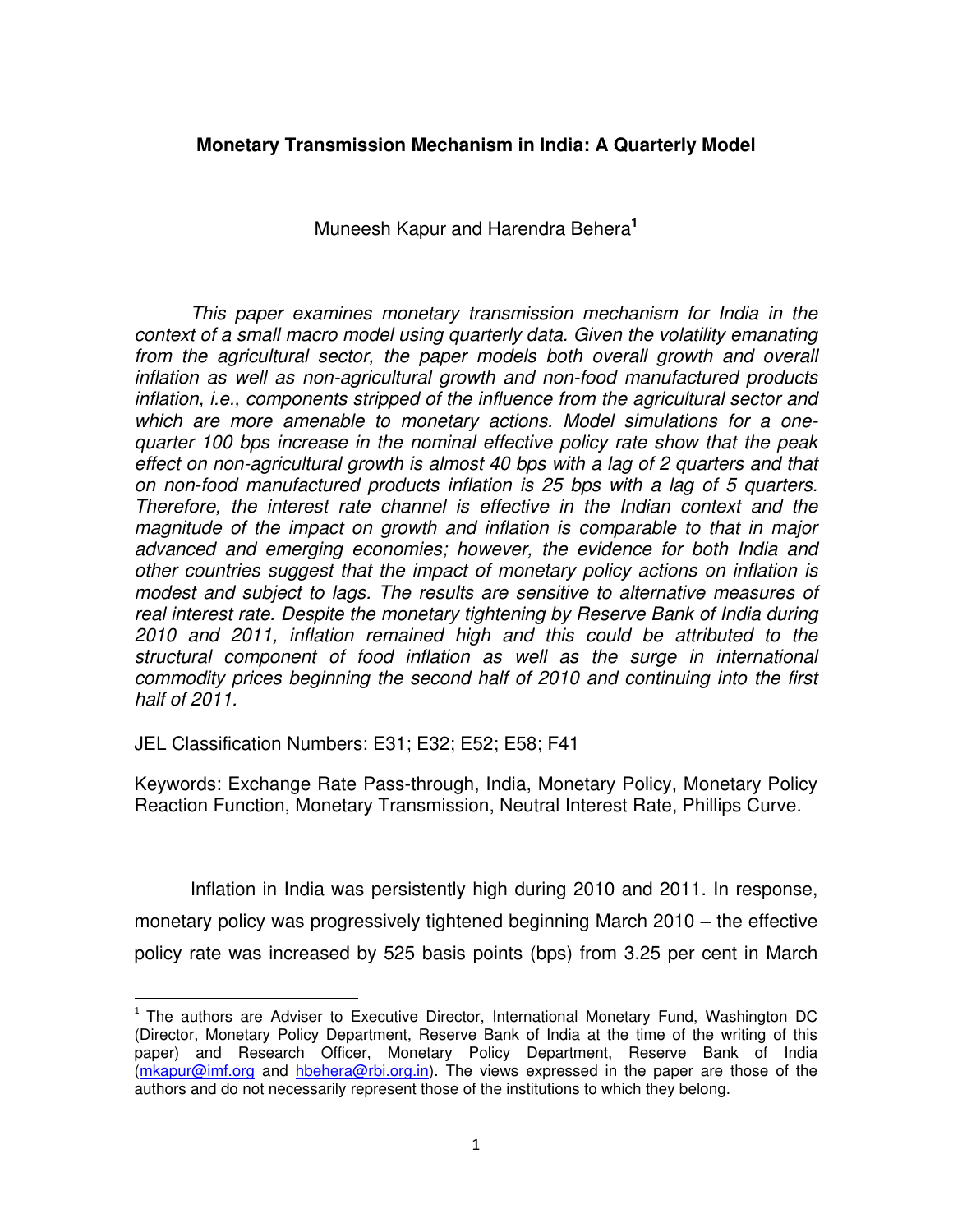2010 to 8.50 per cent in October 2011. Over this period, domestic growth slowed down, while inflation remained relatively sticky. The slowdown in growth was not only due to the monetary stance, but also the global economic recovery losing momentum over euro area sovereign debt concerns and domestic policy and regulatory concerns (RBI, 2011b).

According to the standard monetary transmission mechanism, variations in interest rates first impact aggregate demand and GDP growth, which, in turn, then impact inflation. Therefore, inflation management needs some temporary loss of output. To the extent that growth may be impacted, it must be understood as a short-term trade-off, with positive consequences for long-term performance (Gokarn, 2011). The Reserve Bank's anti-inflationary stance has been criticised from two different directions – for being hawkish from one side and for being soft on inflation from the other side. The proponents of the first view argue that inflation is driven largely by supply shocks and monetary policy response to such inflation would only end up hurting growth. The criticism from the other side has been that the Reserve Bank was soft on inflation and this led to the persistence of inflation. Both these critiques cannot obviously be right at the same time (Subbarao, 2011).

In this context, as the Economic Survey 2011-12 (Government of India (GoI), 2012) observes, the question is: How sharp are the connections between monetary policy instruments and inflation? While the simple "correlation between the policy instruments and inflation is slender", a "careful statistical analysis by putting in lags" indicates "that the policy instruments do have an impact on inflation with a lag.... Nevertheless, there is plenty of white noise and the correlations are far from perfect. So much so that there is room for a multiplicity of opinions about what constitutes optimal control... The RBI increasingly voiced concern that the fiscal deficit that the government was tolerating was too high and made its task of controlling inflation harder. There were some in government who felt that the monetary tightening, successively 13 times, was not having adequate impact on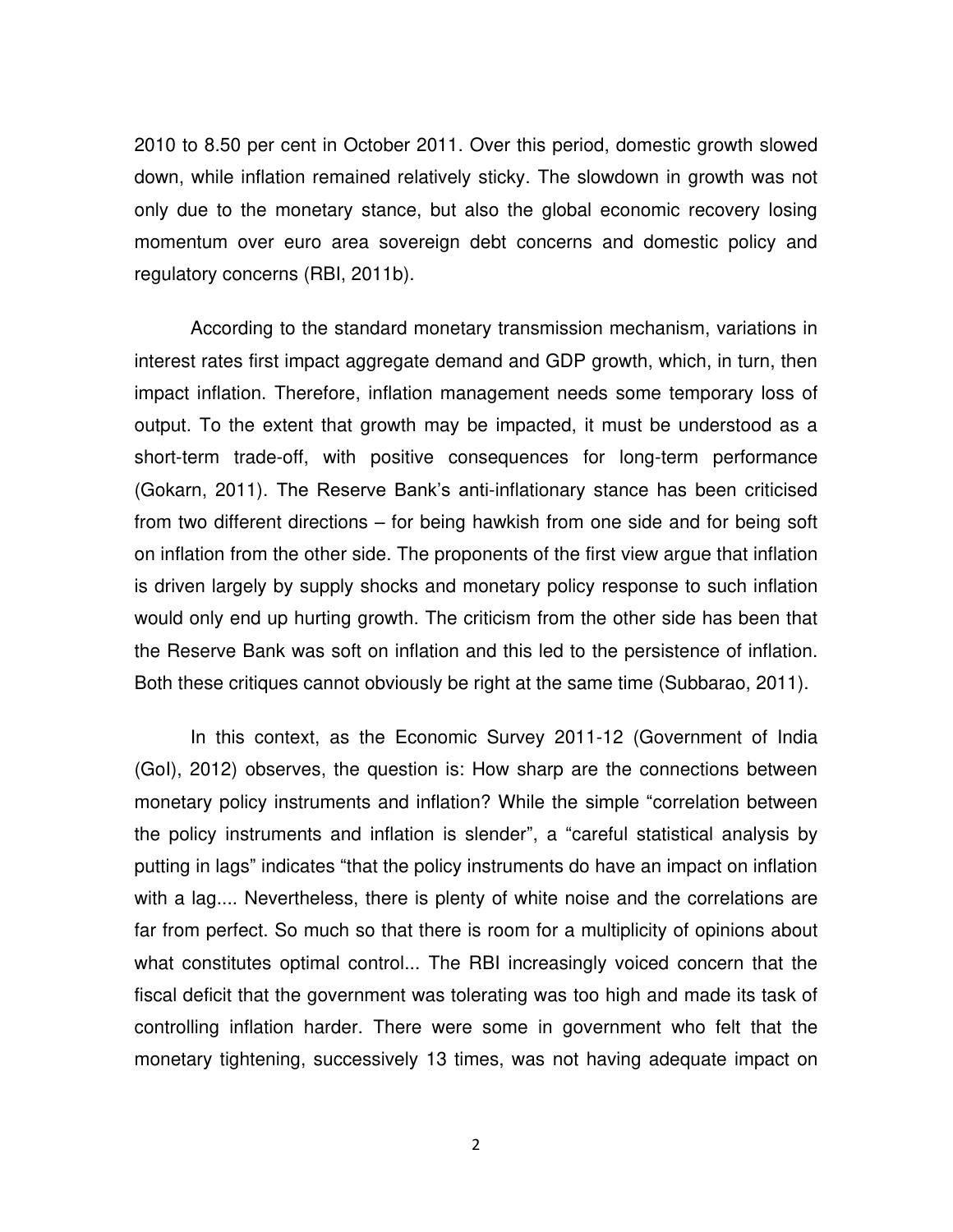inflation and the hardening interest rates were instead impacting more on growth (pp. 25-26, GoI, 2012).

Against this backdrop, this paper assesses monetary transmission dynamics – the impact of monetary policy actions on demand, output and inflation - in India using a small model. The paper quantifies the impact of interest rates and other determinants on growth and inflation. It also models the response of the central bank to growth and inflation dynamics.

Section I briefly discusses the various transmission channels of monetary policy and assesses the cross-country empirical evidence. Section II sets out the model framework, while Section III presents the empirical findings. Section IV concludes.

#### **I. Monetary Transmission Channels**

There are four key channels of monetary transmission: (a) interest rate channel; (b) quantum channel relating to credit; (c) asset price channel; and (d) exchange rate channel (Boivin, Kiley and Mishkin, 2011; Bernanke and Gertler, 1995). The first channel - the interest rate channel - is the key channel of monetary transmission in market-based economies and refers to changes in domestic demand and inflation brought about by changes in the policy interest rate. Variation in the short-term nominal policy interest rate impacts the spectrum of long-terms interest rates and yields. Lower nominal rates, given sticky wages and prices, lead to lower real rates. The resultant reduction in cost of credit encourages investment and consumption demand, which eventually gets reflected in an increase in output and prices.

The quantum channel - the credit channel - complements and amplifies the interest rate channel. The credit channel operates through the availability of bank credit (the traditional bank-lending channel or the narrow credit channel) and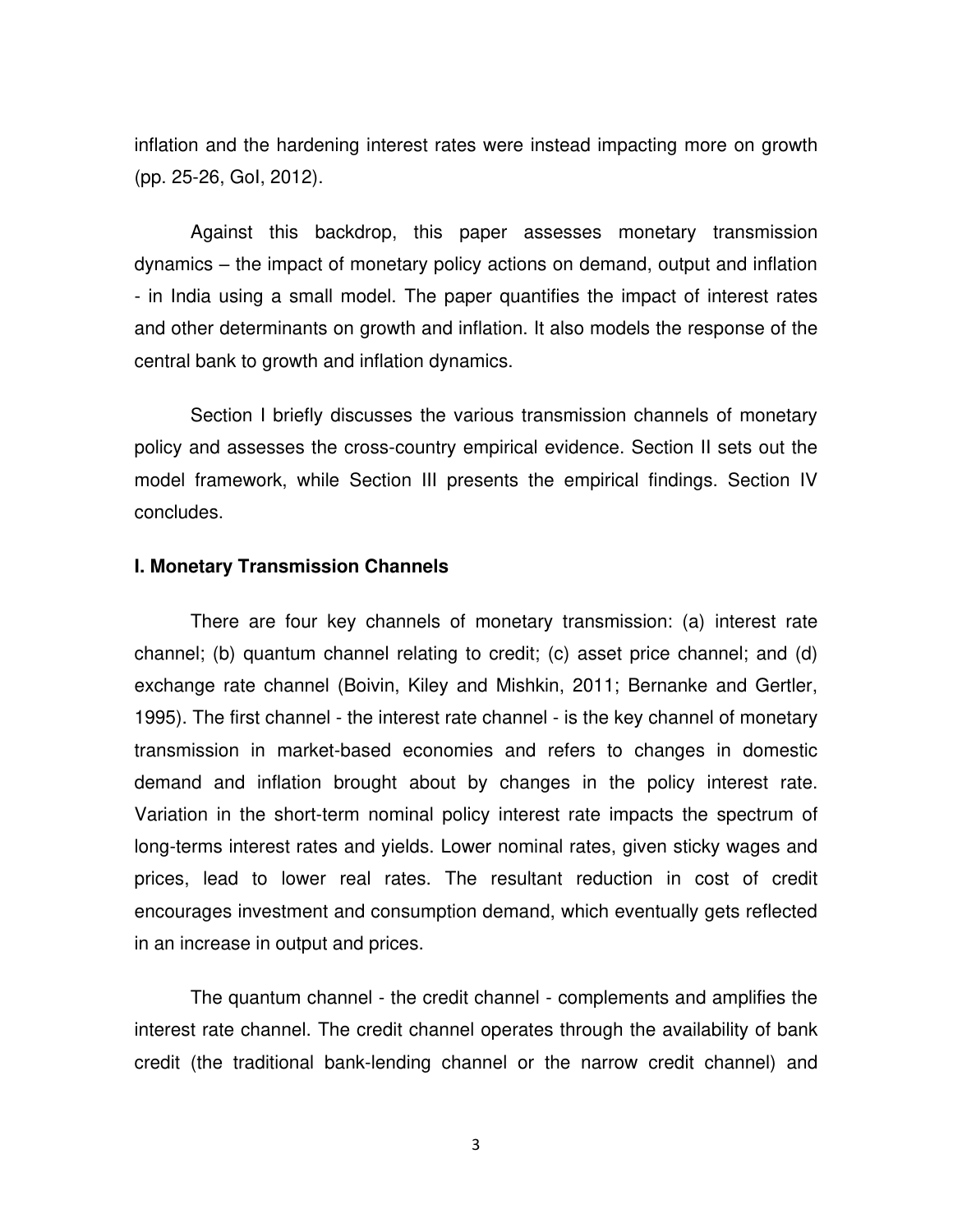through the impact of interest rates on asset prices, and cash flows and net worth of borrower's (the broader credit channel, or the balance-sheet channel or the net worth channel). For bank-dominated economies, the narrow credit channel is important and for financial market-dominated economies, the broader credit channel is important.

The asset price channel – the impact of changes in interest rates on movements in asset prices like real estate and equity prices - generate wealth effects in terms of market valuations of financial assets and liabilities, which then impacts consumption and investment. Finally, the exchange rate channel - higher domestic interest rates induce an appreciation of the domestic currency – has a direct impact on domestic prices (appreciation of the domestic currency makes imported goods cheaper) and aggregate demand (appreciation reduces net exports and hence demand).

The various channels are not mutually exclusive and there is considerable feedback and interaction among them. The relative importance of each channel may differ from one economy to another as well as over time for any given economy depending on a number of factors such as the degree of monetisation of the economy, the extent to which households borrow from the formal financial system, the state of development of financial markets, the instruments available to monetary policy, the fiscal stance and the degree of openness.

## *Empirical Evidence: Cross-Country*

Cross-country studies of monetary transmission show lagged impact of monetary impulses on growth and inflation. For instance, in a vector autoregression (VAR) framework, for the US economy, output, consumption, investment and inflation display a hump-shaped response; the peak effect on output is found to occur about 1.5 years after a monetary policy shock and on inflation after about 2 years (Christiano et al., 1999). Boivin et al. (2011) compare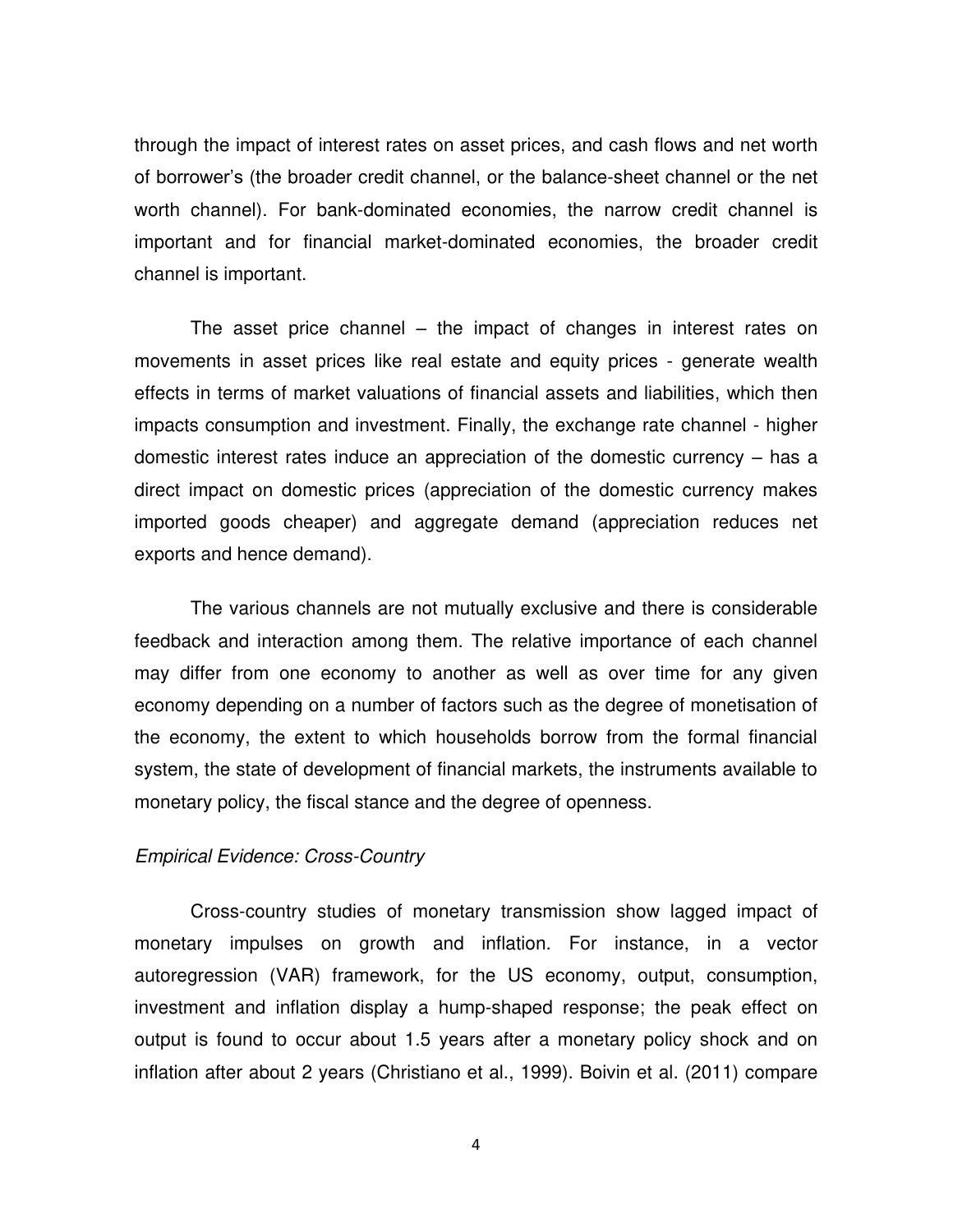the impact of monetary policy shocks for the period 1962Q1–1979Q3 with the period 1984Q1–2008Q4 in a factor-augmented VAR (FAVAR) model as well as a dynamic stochastic general equilibrium (DSGE) model for the US. According to the FAVAR model, the magnitude of responses of real GDP was greater in the pre-1979Q3 period than in the post-1984Q1 period, but the response in the later period was more delayed and persistent; the response of prices was considerably reduced in the post-1984Q1 period, compared to the earlier period, which these authors attribute to better anchoring of inflationary expectations. The results are qualitatively similar in their DSGE model, but there are important differences from the FAVAR responses - inflation and output jump following a policy innovation in the DSGE model, whereas the identifying assumption underlying the FAVAR responses excluded this possibility. According to the DSGE model results, during the 1984Q1-2008Q4 period, an increase of 100 bps in the policy rate reduces real GDP by around 40 bps with a lag of 2 quarters and inflation by around 30 bps with a lag of 3 quarters<sup>2</sup>.

Els et al. (2003) examine monetary transmission in the euro area across a range of models – a VAR model and three macro models. For an increase of 100 bps in the interest rate (maintained for two years), they find that the maximum effect on output is reached in the first 1-2 years and GDP contracts by 20-40 bps after 1 year and by 30-70 bps after 2 years across models. The effect on prices is felt more slowly and is more persistent. Prices decline by 20-40 bps after 3 years.

For the United Kingdom, according to the Bank of England's (BoE's) macro model, in response to an increase of 100 bps in interest rates (increased for 4 quarters), the peak decline in output is 0.3 per cent (after about a year) and output returns to the baseline after 3 years. Inflation is broadly unchanged during the first year and the peak decline of 0.3 per cent occurs by the beginning of the third year (Bank of England, 2000). These results broadly carry through the BoE's DSGE

 2 These numbers are computed from Figure 7 (page 407) of Boivin et al. (2011).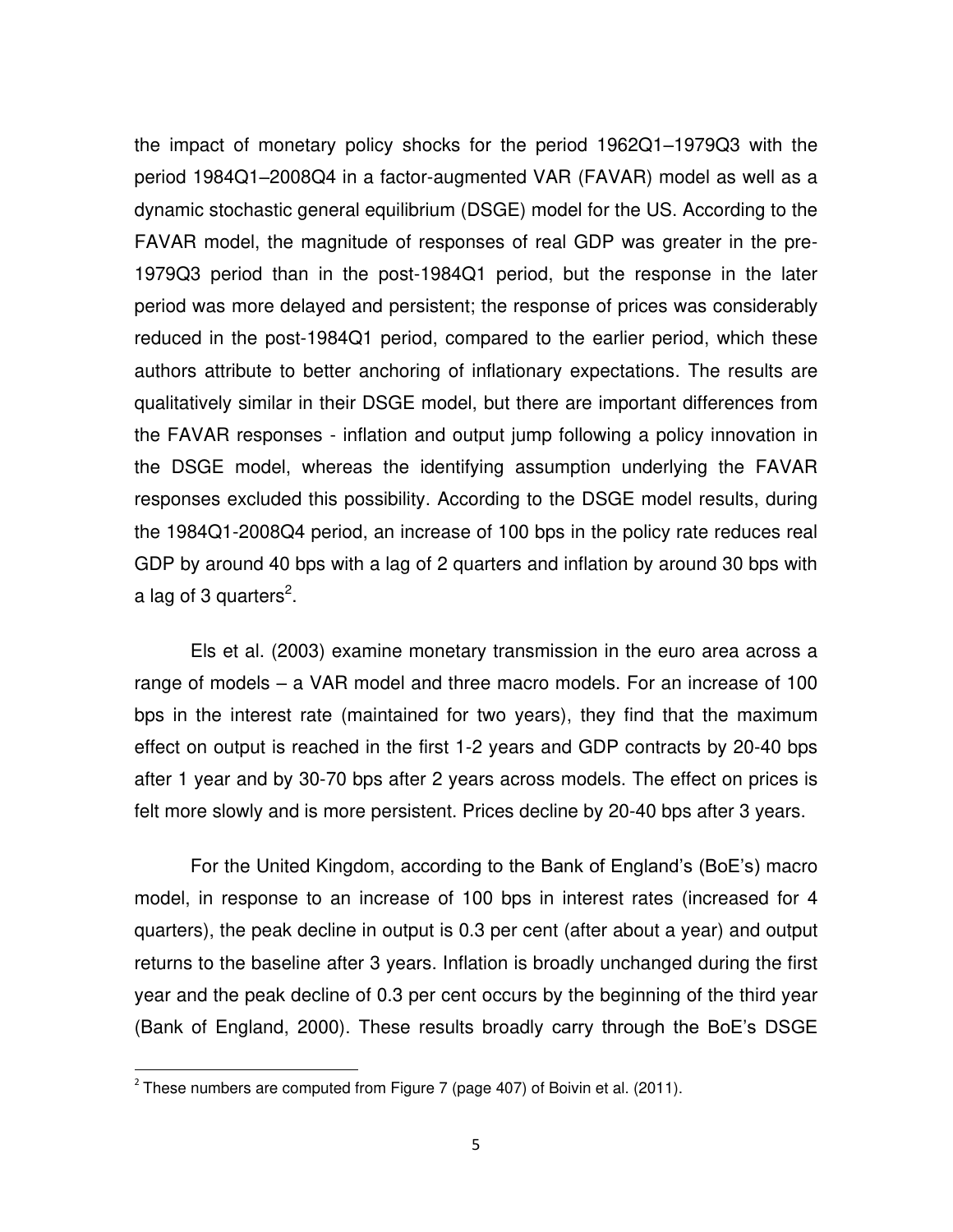model (the Bank of England Quarterly Model, BEQM). The notable differences visà-vis the earlier macro model are: first, the demand effects come through a little more quickly in the BEQM, reflecting the stronger short-run response of consumption to interest rate changes in the BEQM; second, the effects of the temporary change in interest rates on inflation are somewhat less persistent in the BEQM, reflecting forward-looking households and firms who expect monetary policy will be set so as to return inflation to the base (Bank of England, 2004).

Similar growth-inflation dynamics and lags are corroborated by more recent studies for other countries. For Sweden, a one-quarter 100 bps increase in the policy rate reduces output by 50 bps (peak effect) and inflation by 20 bps (peak effect) after 6 quarters according to MOSES $3$ , the aggregated econometric model for Sweden (Bardsen et al., 2011). For Norway, the peak decline in output is 40-70 bps (lag of 5-6 quarters) across a range of VAR models while that in inflation is 20- 30 bps (lag of 9-11 quarters) following a one-period tightening of 100 bps; according to the Norges Bank's macro-model (NEMO), the peak decline in output and inflation for a similar monetary policy shock is 40 bps (after 4 quarters) and 25 bps (after 2 years) (Olsen, 2011). In response to a similar monetary policy shock, for Japan, the peak decline in output and inflation is 14 bps (after 7 quarters) and 4 bps (after 10 quarters) according to the Bank of Japan's large-scale hybrid-type macro model (Fukunaga et al., 2011). The relatively smaller impact of monetary policy on output and prices in Japan could perhaps be a reflection of the reduced efficacy of monetary policy in view of near zero policy interest rates since the mid-1990s.

The transmission lags in emerging market economies broadly follow a similar pattern as in key advanced economies, albeit the lags are shorter in some cases. The interest rate channel gained importance in the EMEs during the 2000s (Mohanty and Turner, 2008). During the 2000s, monetary policy frameworks in the

 3 Model of Swedish Economic Studies.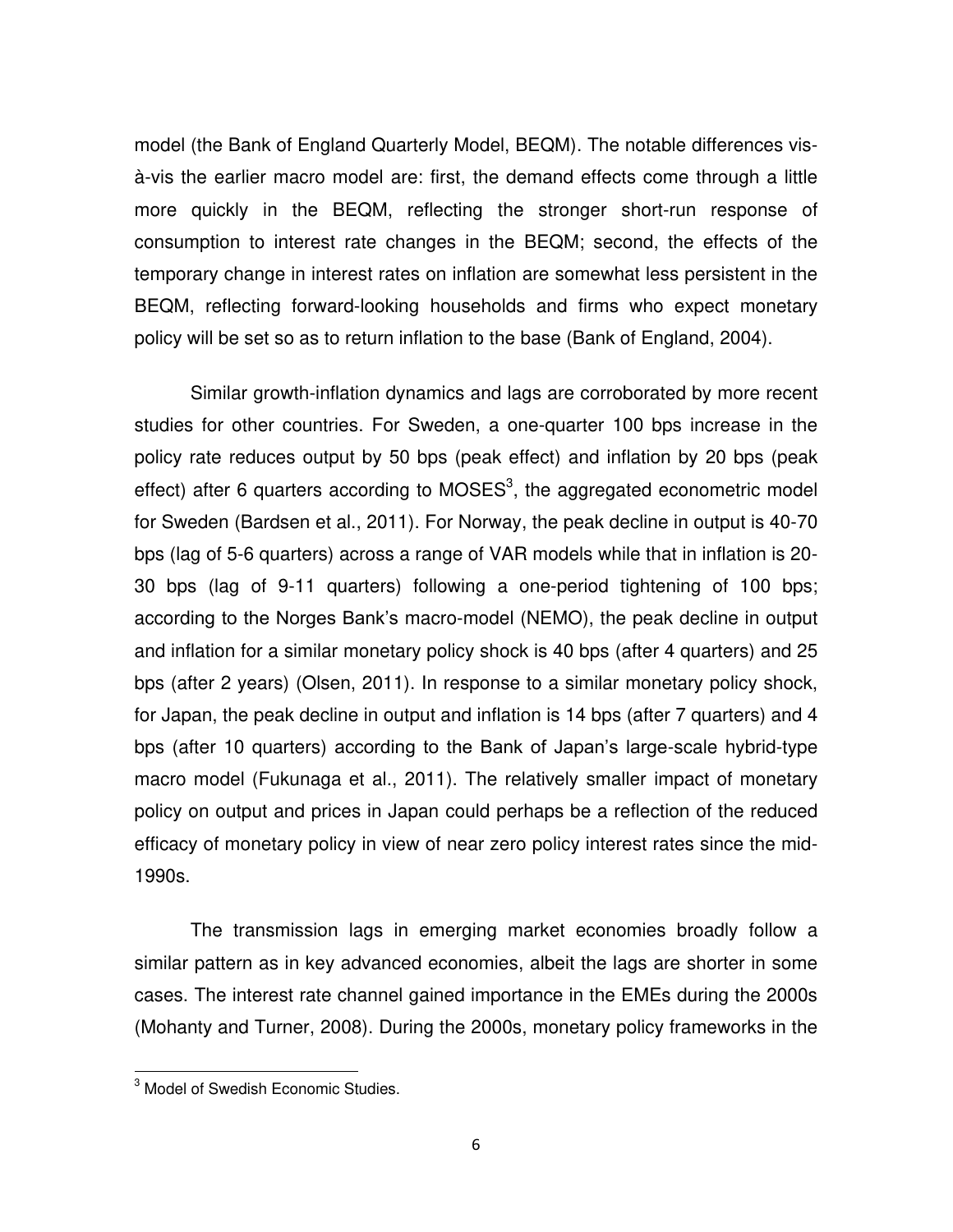EMEs became more credible, and central banks were more flexible in their operations, benefitting from reduced fiscal dominance and greater exchange rate flexibility. These shifts and the associated balance sheet changes strengthened the interest rate channel and inflation in most EMEs became lower and less volatile. Mukherjee and Bhattacharya (2011) assess monetary transmission mechanism in select inflation targeting EMEs in a panel regression framework and find that private consumption and private investment decline by 26 bps and 46 bps in response to an increase of 100 bps in real deposit rate and real lending rate, respectively.

Turning to select country experiences, for Poland, a hike in short-term interest rates of 100 bps sustained for 4 quarters results in a reduction in GDP growth of 30 bps after 4 quarters and a reduction in inflation of 20 bps after 8 quarters (Pruski and Szpunar, 2008). In Brazil, a one-period 100 bps increase in interest rate leads to a peak decline of 12 bps in output after 2 quarters (cumulative decline of 23 bps in output in the first year), while inflation decline peaks at just under 40 bps in the third quarter. The bulk of the effects on both output and inflation take place within 4 quarters. The transmission lags are thus shorter than in advanced economies, attributable to factors such as shorter maturity of domestic credit, and the considerable weight of the exchange rate in domestic currency pricing (Catão et al., 2008). For Chile, the results from a structural model indicate that a one-quarter 100 bps increase in the interest rate reduces output by 60 bps (the peak effect) after 1 quarter; the peak reduction in inflation is 25 bps after 7 quarters (Garcia et al., 2005).

In Mexico, exchange rate fluctuations have become less important in the determination of prices, while interest rate movements have had a faster and stronger effect on inflation on the back of the expectations channel of monetary policy (Sidaoui and Ramos-Francia, 2008). For some EMEs, the exchange rate channel remains a dominant force. For example, for Indonesia, in the post-Asian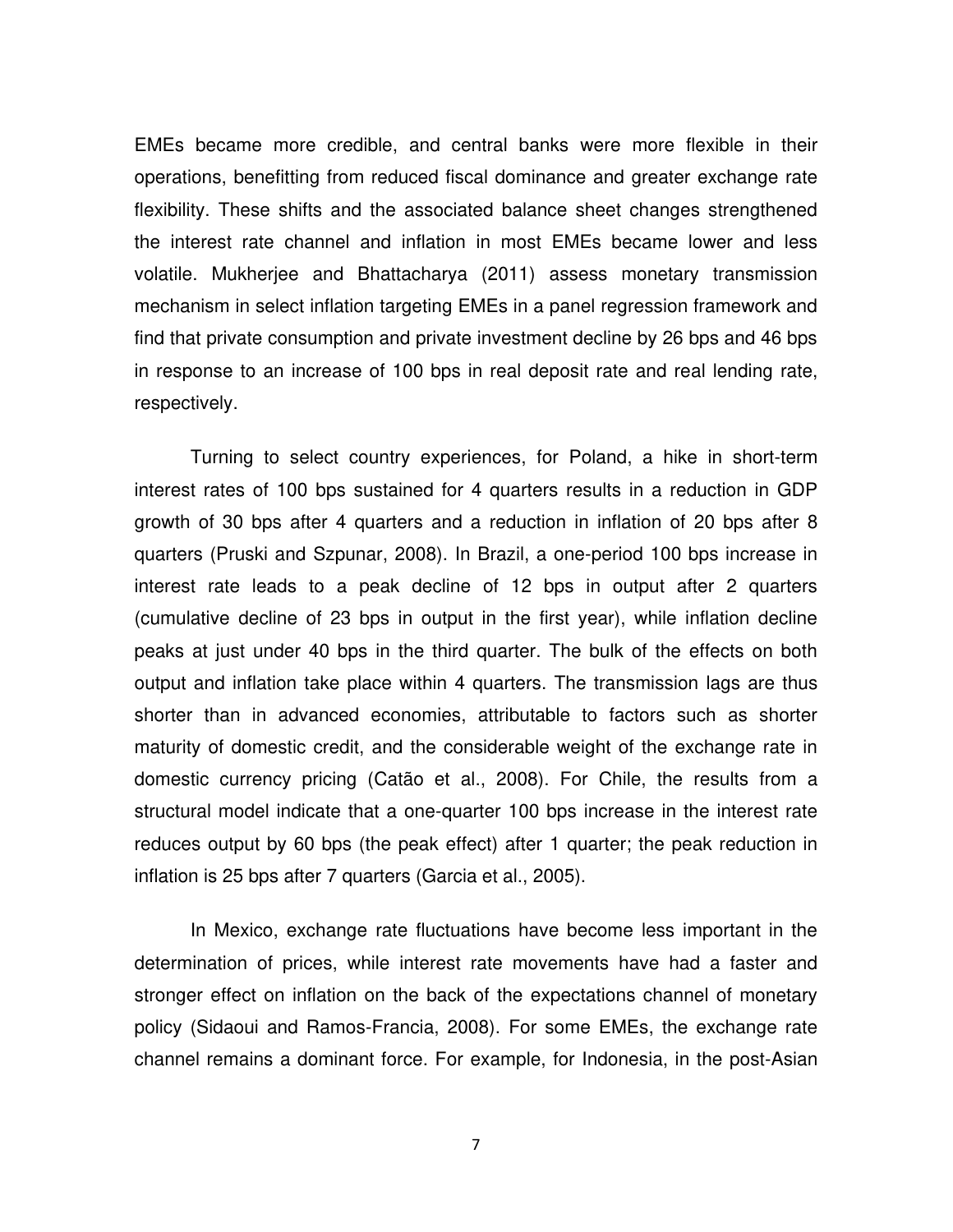crisis period, exchange rate movements have become more pronounced in affecting output and prices, while the effectiveness of monetary policy to influence the exchange rate has been undermined with exchange rate movements being driven more by non-economic factors. Although the interest rate channel still works quite well in transmitting monetary policy, its magnitude has been affected by conditions in the banking system and overall higher uncertainty and risk factors (Goeltom, 2008). For Hungary, prices are affected in the first year after an increase in the policy rate and the response is persistent. However, output reacts only marginally as the drop in investment after monetary tightening is offset by pick-up in consumption; the output response is mitigated by short-run nominal wage rigidity and the quick exchange rate pass-through, as a result of which the income effect offsets the interest rate effect on consumption (Vonnák, 2008).

To summarise, the cross-country empirical evidence indicates that the peak effect of monetary policy on output and inflation in advanced economies occurs after a lag of around 4 and 6 quarters, respectively. The lags appear to be relatively shorter in EMEs. The peak effect of an increase of 100 bps in interest rate is around 30-70 bps on output and around 20-40 bps on inflation. However, the transmission lags as well as the impact of monetary policy on growth and inflation can change over period as well as across models as documented, for example, by Olsen (2011) for Norway (Chart 1).

#### *Empirical Evidence: India*

Monetary transmission dynamics for the Indian economy have been studied in a number of studies using alternative approaches. VAR approaches have been used to assess various aspects of transmission, inter alia, in Ray, Joshi and Saggar (1998), Al-Mashat (2003), RBI (2004), Aleem (2010), Bhattacharya et al. (2011), and Khundrakpam and Das (2011). New Keynesian model (NKM) to assess transmission has been estimated in RBI (2002), and Patra and Kapur (2012) and calibrated in Goyal (2008) and Anand et al. (2010). Individual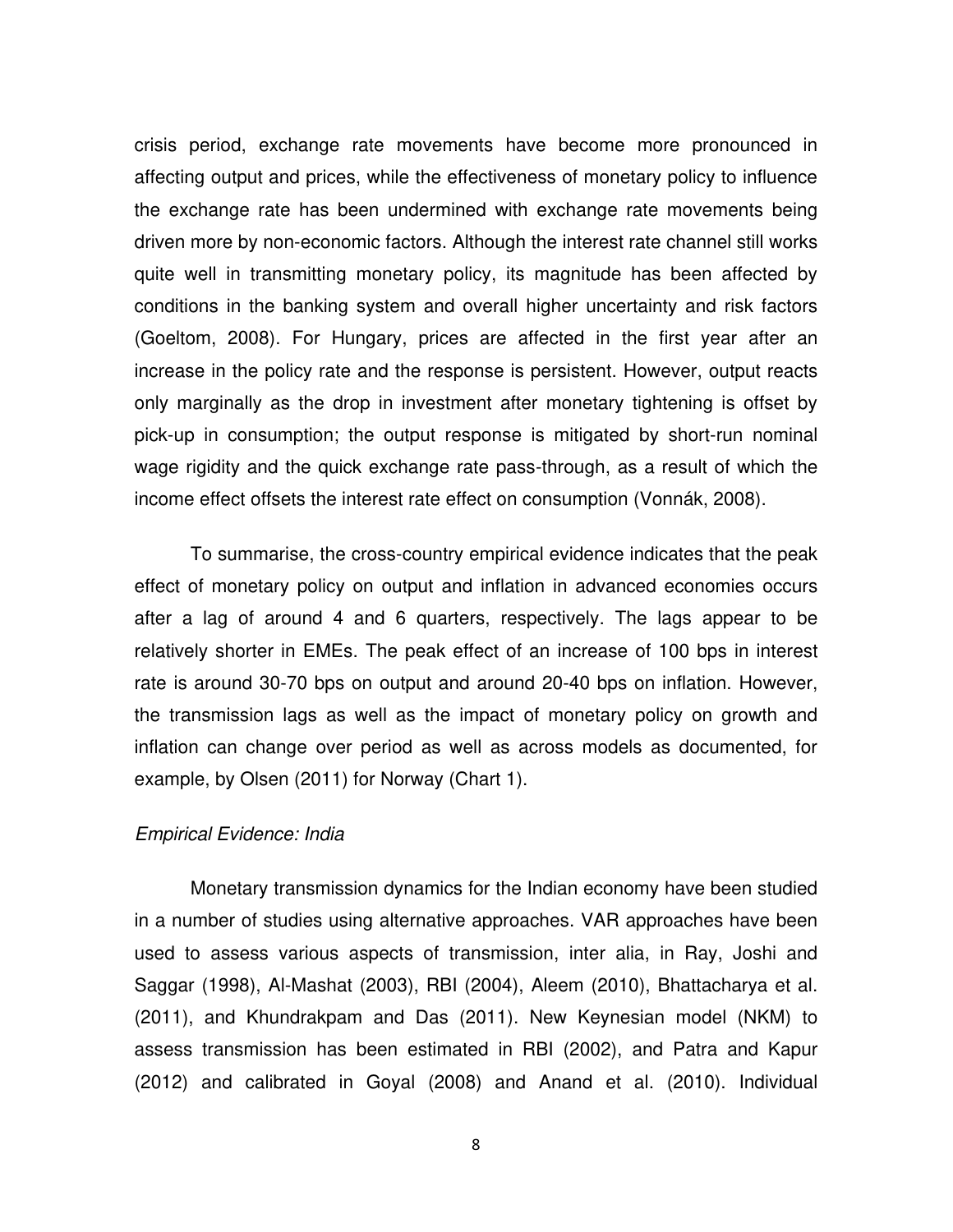equations of the NKM have also been estimated in a number of papers, with most of them concentrated on the Philips curve [for example, Kapur and Patra (2000), Dua and Gaur (2009), Paul (2009), Patra and Ray (2010), Mazumdar (2011), Singh et al. (2011)]. Taylor-type rules have been examined in Mohanty and Klau (2004), Virmani (2004), Srinivasan et al. (2008), Takeshi and Hamori (2009), Anand et al. (2010), Hutchison et al (2010), and Singh (2010)<sup>4</sup>.

RBI (2004) analysed monetary transmission through a VAR using the index of industrial production, wholesale price index, Bank Rate, broad money and exchange rate. The peak effect of an interest rate shock on output and inflation occurred after 6 months, consistent with evidence of shorter lags in EMEs. The lags are corroborated by Aleem (2010) who find that the peak decline in both GDP and prices occurs in the third quarter after the interest rate shock. Mohanty (2012), using a quarterly structural VAR (SVAR) model, finds that policy rate increases have a negative effect on output and inflation; the peak effect on output growth takes with a lag of two quarters and that on inflation with a lag of three quarters. The overall impact persists through 8-10 quarters. These results are found to be robust across alternative specifications with different measures of output, inflation and liquidity. Anand et al. (2010) employ a DSGE model framework and their results indicate that the peak effect of a 100 bps increase in the nominal policy rate (call rate) is 35-45 bps on output and around 15 bps on inflation and the peak effect on both output and inflation is felt in the first quarter after the policy rate shock.

In contrast, according to Bhattacharya et al. (2011), the interest rate channel in India is weak and the most effective mechanism is the exchange rate channel. According to their long-run cointegrating relationship, an increase of 100 bps in the call money rate has a negligible impact on industrial production (their activity variable) and a reduction of only 1 bps in inflation; in comparison, one per

 $\overline{a}$ 

 $4$  See Patra and Kapur (2012) for a detailed review and critique of studies on monetary policy reaction function, and Kapur (2012) on Philips curve studies in the Indian context.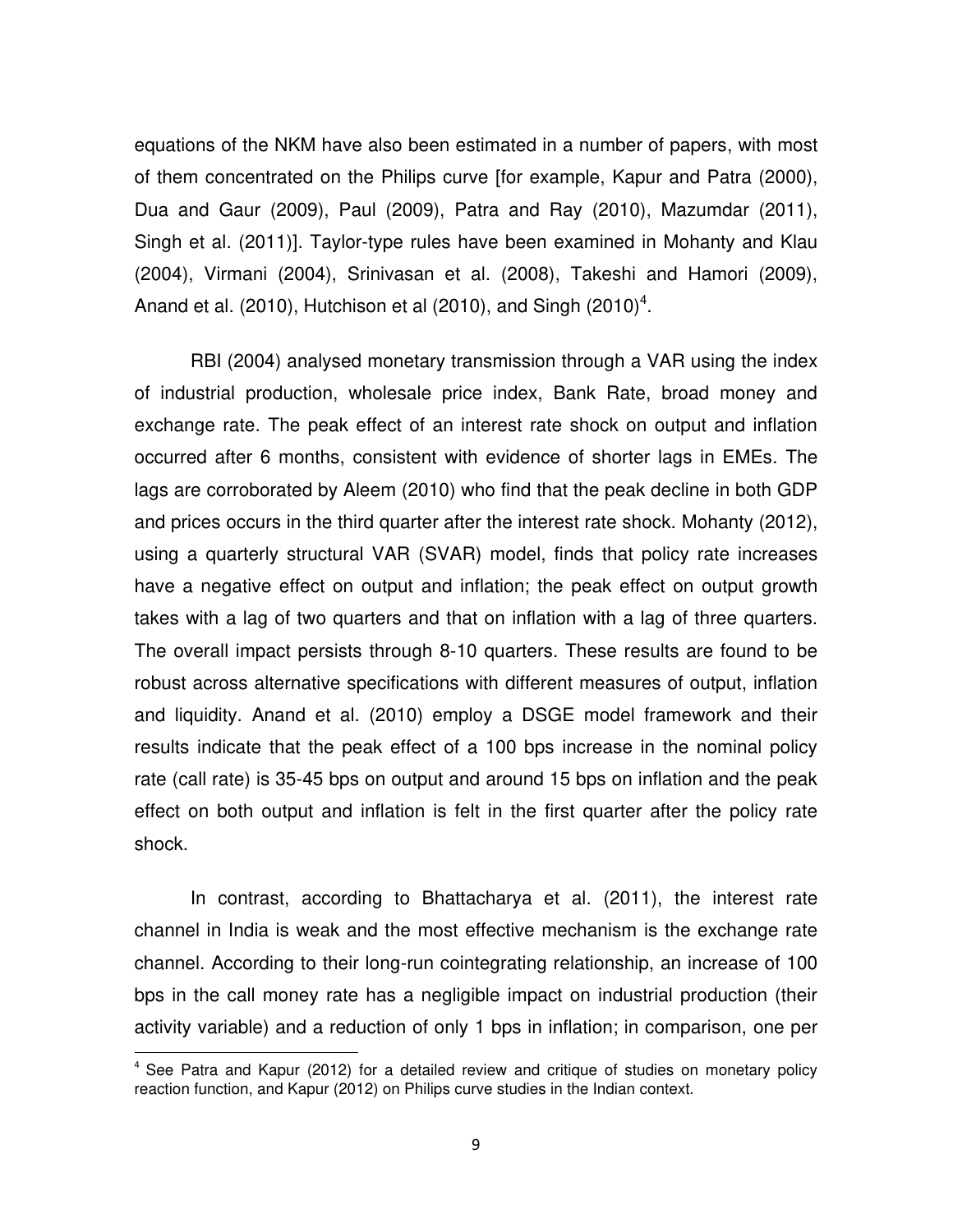cent currency depreciation increases inflation by 20 bps. The impact of interest rate on inflation is not direct, but through the exchange rate channel: higher interest rates lead to appreciation of domestic currency, which then impacts inflation. Similarly, Bhalla (2011) is sceptic about monetary policy's ability to contain inflation; according to him, "there is no evidence - zero - to link the decline in India's inflation rate post 1996 to Indian monetary policy, while there is a lot to link the decline in India's GDP growth rate to this very same policy". Goyal (2008) finds that a monetary stimulus preceding a temporary supply shock can abort inflation at minimum output cost, on account of exchange rate appreciation, accompanying a fall in interest rates and rise in output.

Given the bank-dominated financial system, the credit channel has also been focus of studies. RBI (2010) reports evidence in favour of credit channel in the context of VAR model. Increase in call money rate leads to lower growth in non-food credit in the fifth quarter and GDP growth in the seventh quarter. The estimated impact is found to be modest and tapers off gradually. The causality running from GDP growth to credit growth turns out to be statistically significant, suggesting credit following, rather than leading the pick-up in growth momentum. Khundrakpam (2011) finds the credit channel to be significant and robust. An increase of 100 bps in the policy rate was found to reduce bank credit by 2.2-2.8 per cent. Pandit and Vashisht (2011) examine the credit channel for India and six other EMEs in a panel regression framework and find that the policy rate is an important determinant of firms' demand for bank credit, which confirms the role of countercyclical monetary policy tool for setting the pace of economic activity. Banerjee (2011) examines the direction of credit-output causality for the period 1950-2011 and finds changes in the causality direction over the period: output was predominantly driven by credit in the pre-1980s period, nearly no relationship between the two during the 1980s and credit being primarily driven by output in the post-reforms period. For the non-agricultural sector as a whole, the unidirectional causality from output to credit in the post-reforms period stressed the importance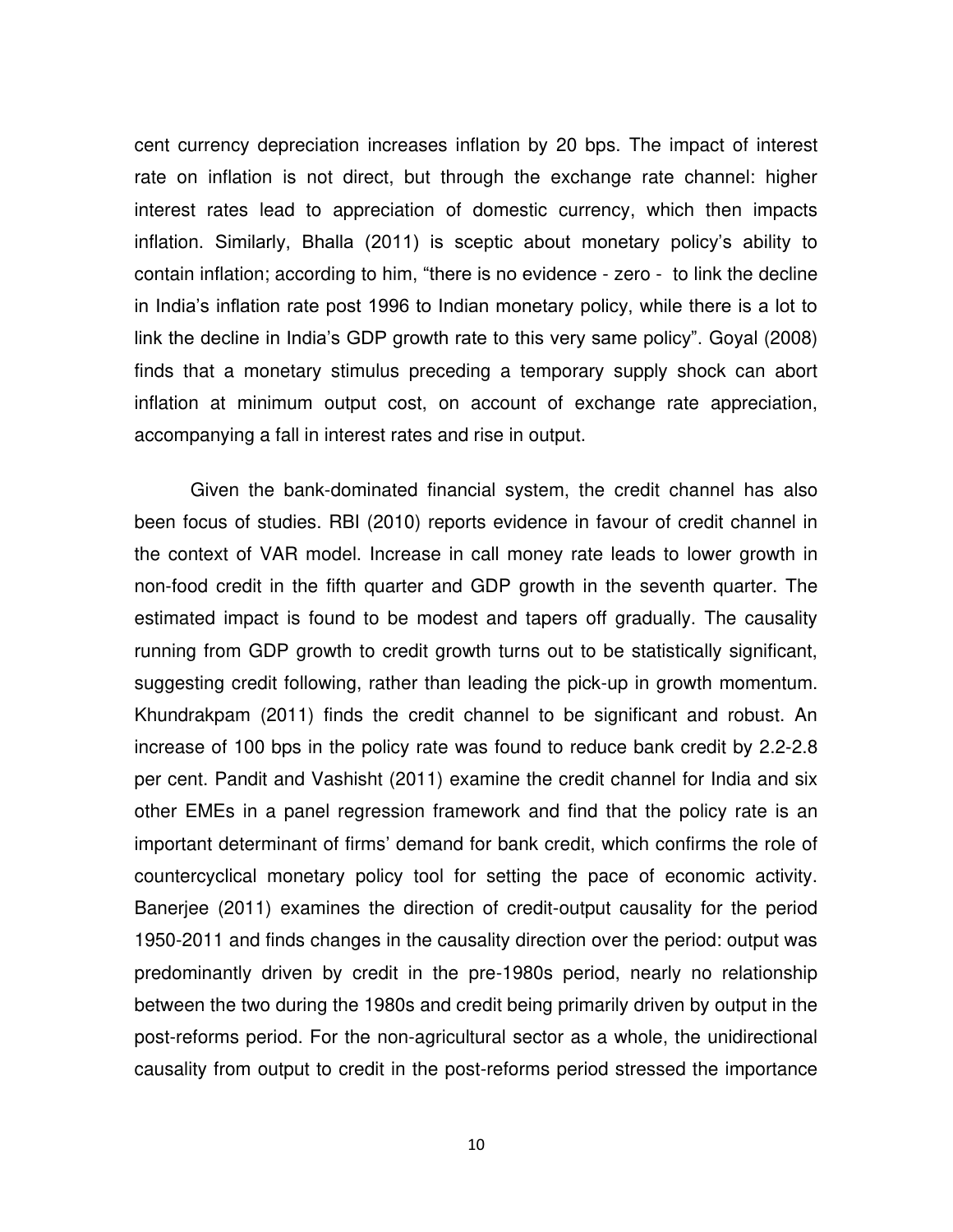of output in determining the quantum of flow of credit. However, at the industry level, a few industries exhibited bidirectional causality.

Khundrakpam and Das (2011) examine the relative response of food and manufactured products prices to change in interest rate and money supply. They find that, in the long-run, variations in money supply impact prices of both food and manufactured products prices but the impact of money supply is more on food prices than on manufactured products prices; in contrast, variations in call rate have a negative effect only on manufactured products prices. Their findings suggest that the quantum channel is more potent vis-a-vis the interest rate to deal with supply shocks.

#### **II. The Model**

The key approaches to study monetary transmission are estimation of VAR models or macro models. While the VAR-based approach is quite popular in empirical research, its key limitation is the atheoretic nature and the number of variables it can handle in the context of short-sample periods. This limitation is especially relevant in the Indian context since quarterly GDP data are available from 1996 onwards. Moreover, VAR studies have typically focussed on the transmission lags, while being silent on the impact of monetary policy on growth and inflation, which are critical input for monetary policy calibration. A number of studies in the Indian context have used monthly IIP data as an indicator of economic activity. Inflation reflects overall demand-supply mismatches in the economy. Industrial sector accounts for less than a fifth of total GDP in India and hence it could be a misleading indicator of demand pressures in the economy. Finally, the VAR approach implicitly assumes a backward-looking monetary policy reaction function. In the actual world, given the monetary lags, monetary policy has to be forward-looking and needs to responds to expected inflation and growth and not their past values. For India, the evidence in Patra and Kapur (2012) shows that a forward-looking monetary policy reaction function yields coefficients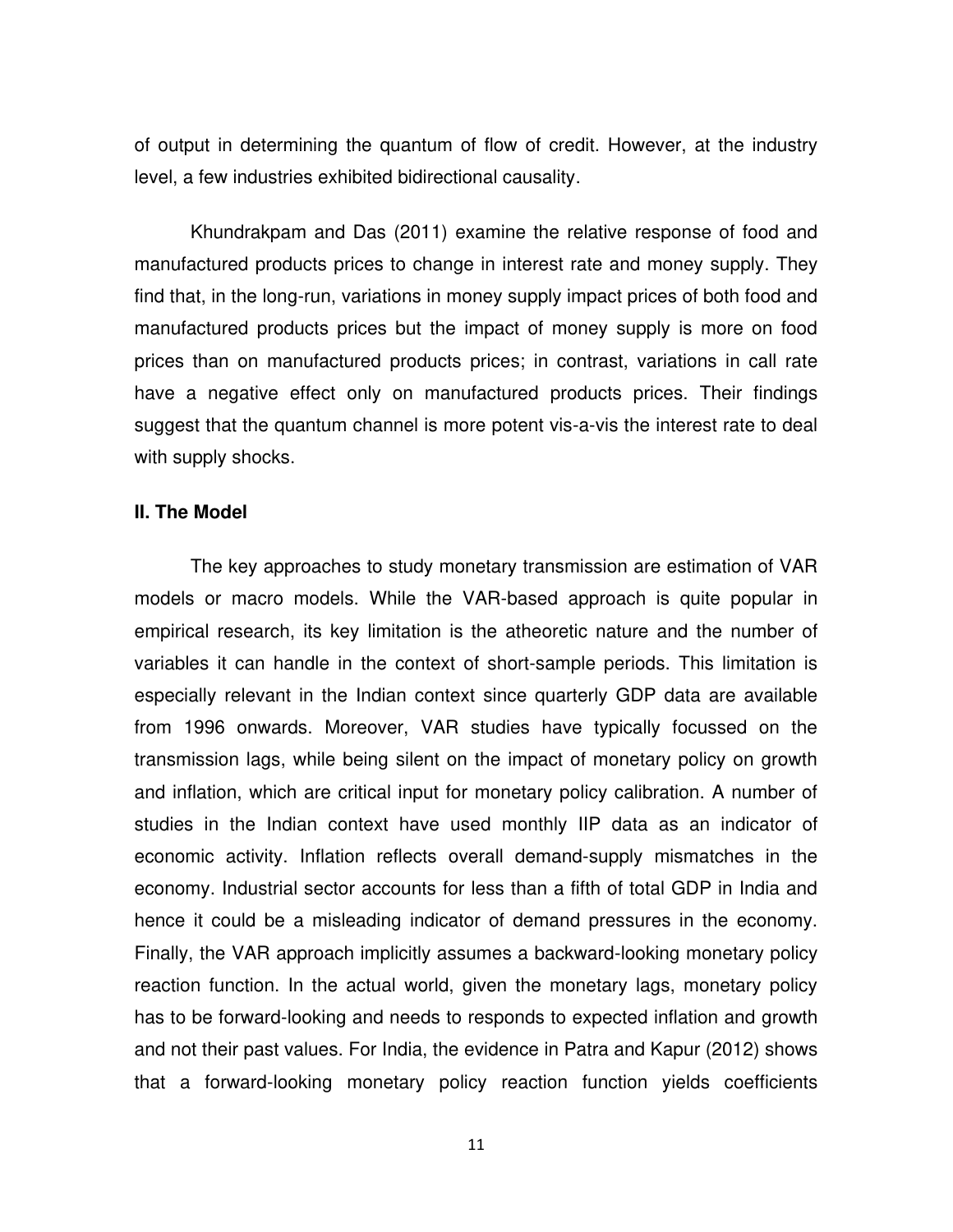consistent with the Taylor principle (and hence are stabilising), while the backward-looking reaction function results in the inflation coefficient below unity. Thus, a VAR-based approach could end up with misleading conclusions. Residuals from the VAR regressions used to represent exogenous policy shocks often bear little resemblance to standard interpretations of the historical record of policy actions and the VAR residuals differ across specifications (Walsh, 2010).

Notwithstanding these limitations, the VAR framework remains an important approach to assess monetary transmission and provides a useful method to corroborate findings from alternative methodologies. In the Indian context, given the still limited studies on monetary transmission, it would be useful to explore alternative approaches to study the transmission mechanism, including the VAR framework. It would also be interesting to assess the forecasting performance of alternative approaches. For example, Hammersland and Traee (2012) compare forecasting performance for a structural model with AR and VAR models for Norway and find: first, the accuracy of the structural model is better than AR and VAR for forecasting wage inflation and GDP growth on all horizons; second, the VAR model is the best on all horizons for forecasting core inflation, the rate of unemployment, the lending rate and the real exchange rate; and, finally, the relative advantage of the structural model seems to increase with the forecast horizon. Thus, alternative modelling approaches may be needed to have robust forecast for variables of interest to monetary policy.

In view of the above debate and in order to explore and develop alternative approaches, this paper prefers to examine monetary transmission dynamics in India through the estimation of a small model, drawing from the New Keynesian perspectives (Clarida et al. 1999; Woodford, 2003; Gali, 2008) and empirical studies on the various building blocks of the NKM (Gali and Gertler, 1999; Goodhart and Hoffman, 2005 a, b; Taylor, 1993; Clarida et al. 1998, 2000; Paez-Farrell, 2009).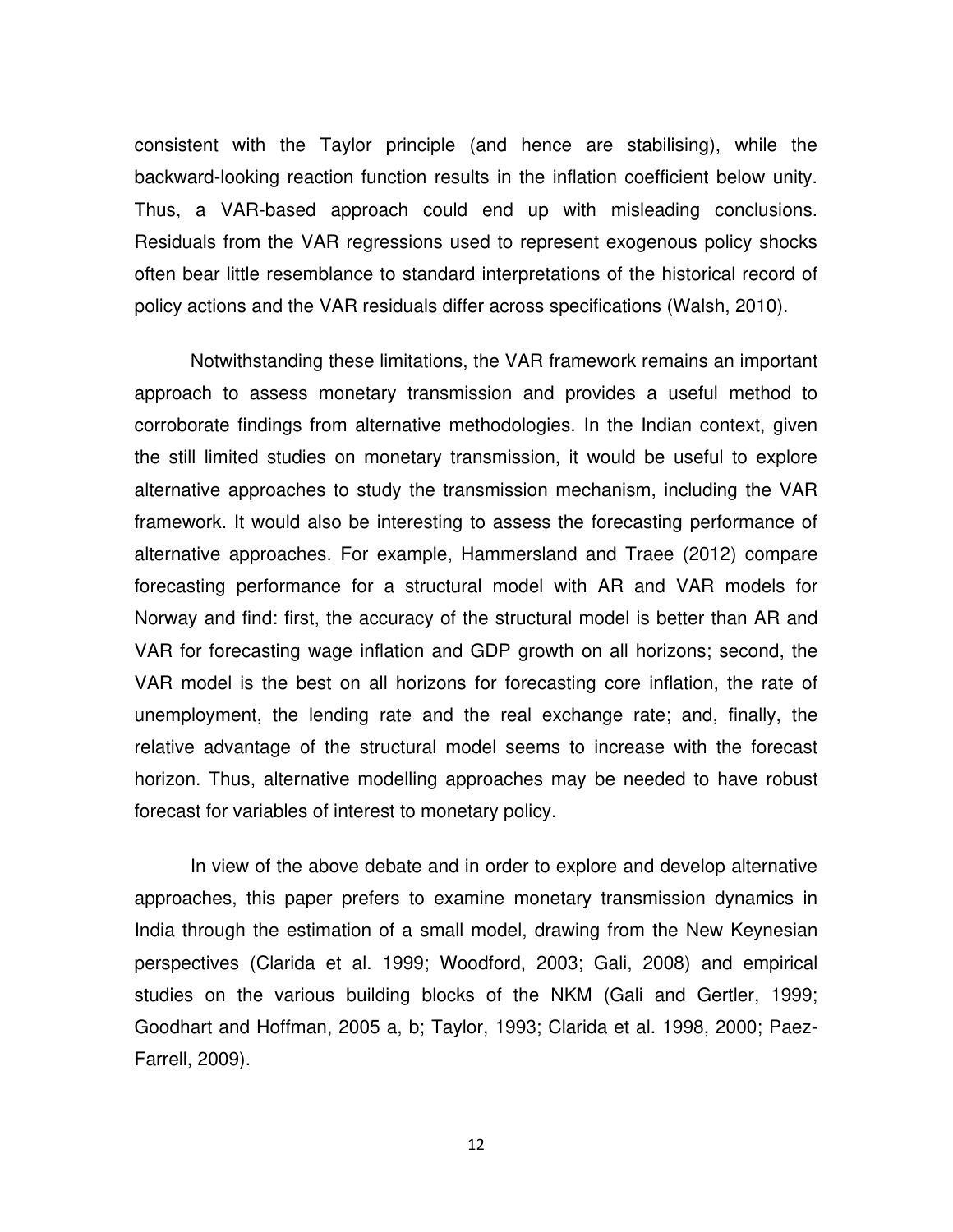While the New Keynesian model is purely forward-looking, available empirical evidence is mixed. In particular, the New Keynesian Philips Curve (NKPC) and its forward-looking character is debatable. While Gali and Gertler (1999) and Gali, Gertler, and Lopez-Salido (2005) argue in favour of NKPC, Rudd and Whelan (2007) argue that its empirical estimates are subject to serious identification issues. The NKPC specification does not distinguish forward-looking models from backward-looking models; the higher weight on expected inflation found by the proponents of NKPC may be due to misspecification resulting from omission of explanatory variables from the main equation. Typically, expected inflation is instrumented through lagged inflation amongst the instrument set and this can bias the coefficient of expected inflation to be higher and NKPC can yield large estimates of the coefficient of expected inflation even when forward-looking behaviour is completely absent.

In view of the above debate, this paper builds upon the evidence presented in Patra and Kapur (2012), who estimate a range of specifications - purely forward looking, backward-looking and hybrid versions - for the three key equations of the NKM, viz. the IS curve, the Philips curve and the monetary policy reaction function; their results favoured a forward-looking monetary policy rule, but backward-looking Phillips curve and IS curve. In view of these findings, we estimate a forwardlooking monetary policy rule (following Clarida et al. 1998, 2000; Paez-Farrell, 2009) and backward-looking Phillips curve (following Gordon 1998, 2011) and IS curve (following Goodhart and Hoffman, 2005 a, b).

This paper extends the analysis in Patra and Kapur (2012) in a number of directions. First, apart from overall GDP, this paper also focuses on its major components (industry, services and non-agricultural GDP). Second, given the monetary policy interest in the impact of policy actions on real GDP growth, the IS curve analysis in this paper is in terms of growth rates of output than that in terms of output gaps. Third, alternative indicators of real interest rates are used in this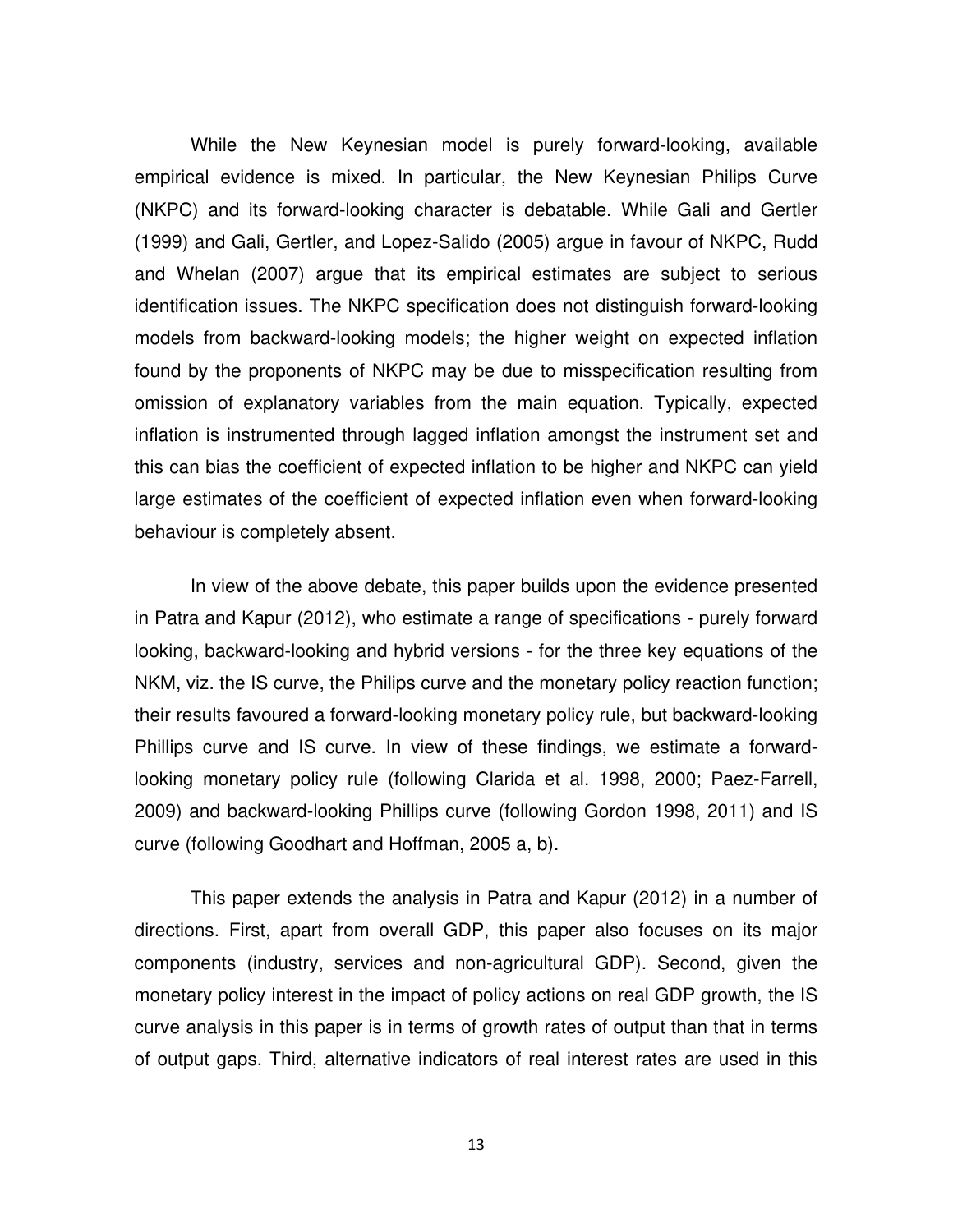paper to assess the sensitivity of results. Fourth, given the focus of monetary policy on non-food manufactured products inflation as an indicator of demand-side pressures, non-food manufactured products inflation dynamics have also been modelled in addition to headline inflation. Fifth, and related to the previous point, two variants of monetary policy reaction functions are modelled: one as responding to headline inflation and overall GDP and the other responding to nonfood manufactured products inflation and non-agricultural GDP. Sixth, the analysis also attempts at assessing the impact of oil prices, bank credit and fiscal policy on output. Seventh, the influence of minimum support prices and monsoon rainfall on inflation and the feedback from headline inflation to minimum support prices are also analysed. Eighth, determinants of non-food bank credit are also assessed. Finally, this paper extends the analysis to the quarter ended March 2011.

We, therefore, estimate the following model. First, following the Phillips curve approach, inflation is modelled as a function of domestic demand conditions, supply shocks, rainfall conditions, trends in minimum support prices and inflation expectations (proxied by lagged inflation). Second, minimum support prices are endogenised, given their role in the inflation process. Third, following the IS curve framework, output growth is assumed to depend upon interest rate, bank credit, asset prices, external demand, oil prices and real exchange rate. As discussed later, we estimate growth equations separately for nominal and real interest rates to check sensitivity to the choice of the interest rate as also to have some comparability with the VAR literature. Fourth, in view of the dominance of the banks in the credit system, determinants of demand for bank credit are modelled. Finally, the monetary policy reaction function is estimated on the lines of a Taylor rule, with the policy rate reacting to deviations of inflation from the inflation target/objective and the output gap.

Although the share of the agricultural sector in GDP has declined over the years, it remains significant. At the same time, the agricultural output exhibits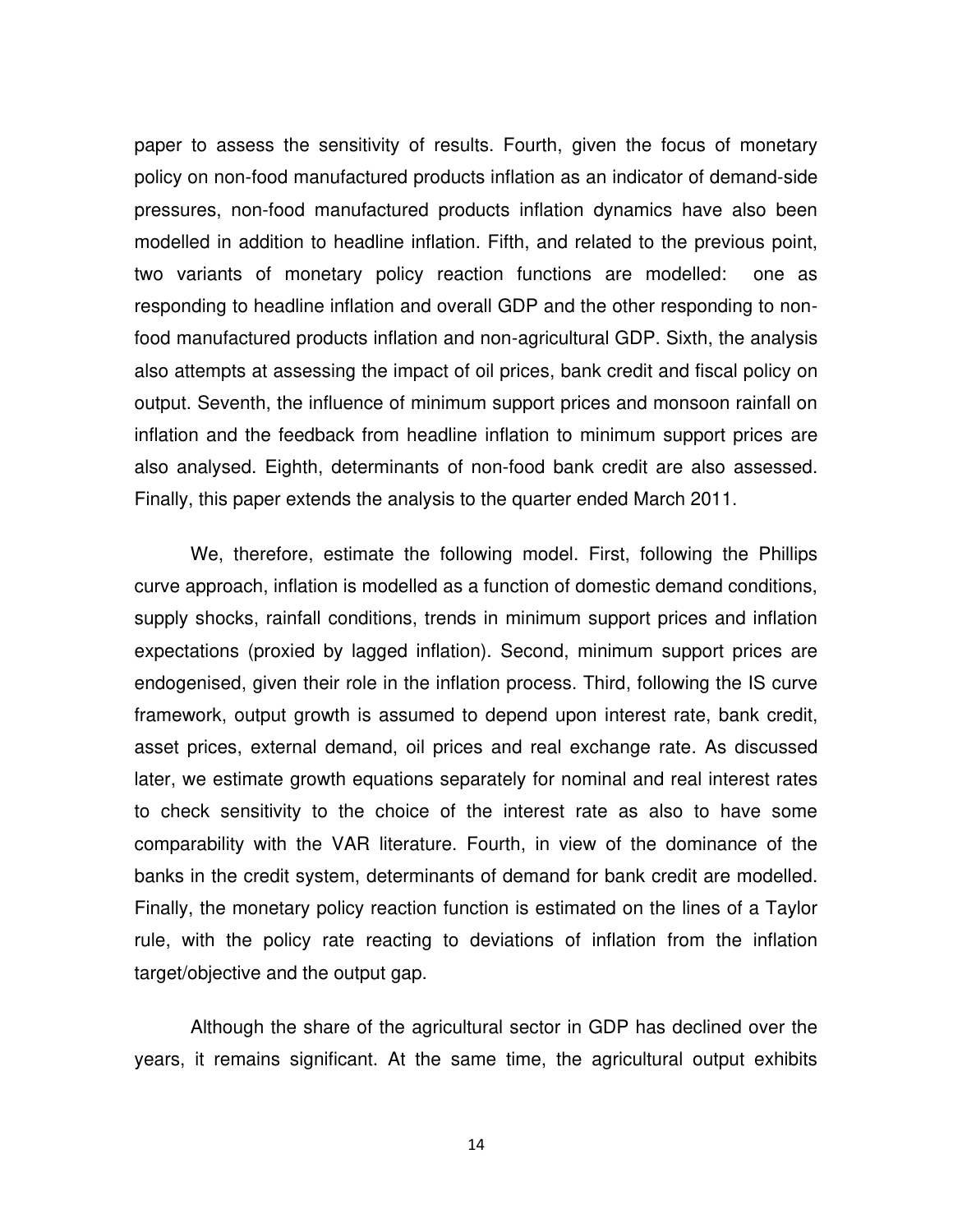substantial volatility given its continued dependence upon monsoon rainfall. Similarly, food prices have a large weight in the various price indices and agricultural supply shocks impact both food inflation and headline inflation. Therefore, volatility in the agricultural sector induces volatility in both overall GDP and headline inflation, which poses challenges to modelling. Accordingly, we estimate two separate models: one for overall real GDP growth and headline inflation and the other model is for non-agricultural GDP growth and non-food manufactured products inflation. The equations and the models are specified below (variable names are listed in Annex 1;  $\varepsilon$ ,  $\vartheta$ ,  $\omega$  and  $u$  are error terms). Schematic presentations of the two models are provided in Charts 2 and 3.

#### *Model 1: Overall Real GDP Growth and Headline WPI Inflation*

## *Supply Curve (Phillips Curve)*

$$
\pi_t^{wpi} = \alpha_0 + \alpha_1 y g a p_t + \alpha_2 \pi_{t-i}^{wpi} + \alpha_3 \pi_t^f + \alpha_4 e x c h_t + \alpha_5 r a i n_t + \alpha_6 \pi_{t-1}^{msp} + \varepsilon_{1t}
$$
  

$$
\pi_t^{msp} = \beta_0 + \beta_1 \pi_t^{wpi} + \beta_2 \pi_{t-1}^{msp} + \varepsilon_{2t}
$$

Aggregate Demand (IS curve)

$$
y_t = b_0 + b_1 int_{t-i} + b_2 y_{t-1} + b_3 y_t^f + b_4 reer_t + b_5 n f c_{t-1} + b_6 oil_t + b_7 f p_t + \vartheta_t
$$

Bank Credit

$$
rnfc_t = \gamma_0 + \gamma_1 int_{t-i} + \gamma_2 int_{t-1}^f + \gamma_3 y_{t-1} + \gamma_4 r n f c_{t-1} + \omega_t
$$

Monetary Policy Reaction Function

$$
int_t = \delta_0 + \delta_1 E_{t-j} \left( \pi_{t+k}^{wpi} - \pi_t^{wpi^*} \right) + \delta_2 E_{t-j} y g a p_{t+k} + \delta_3 int_{t-1} + u_t
$$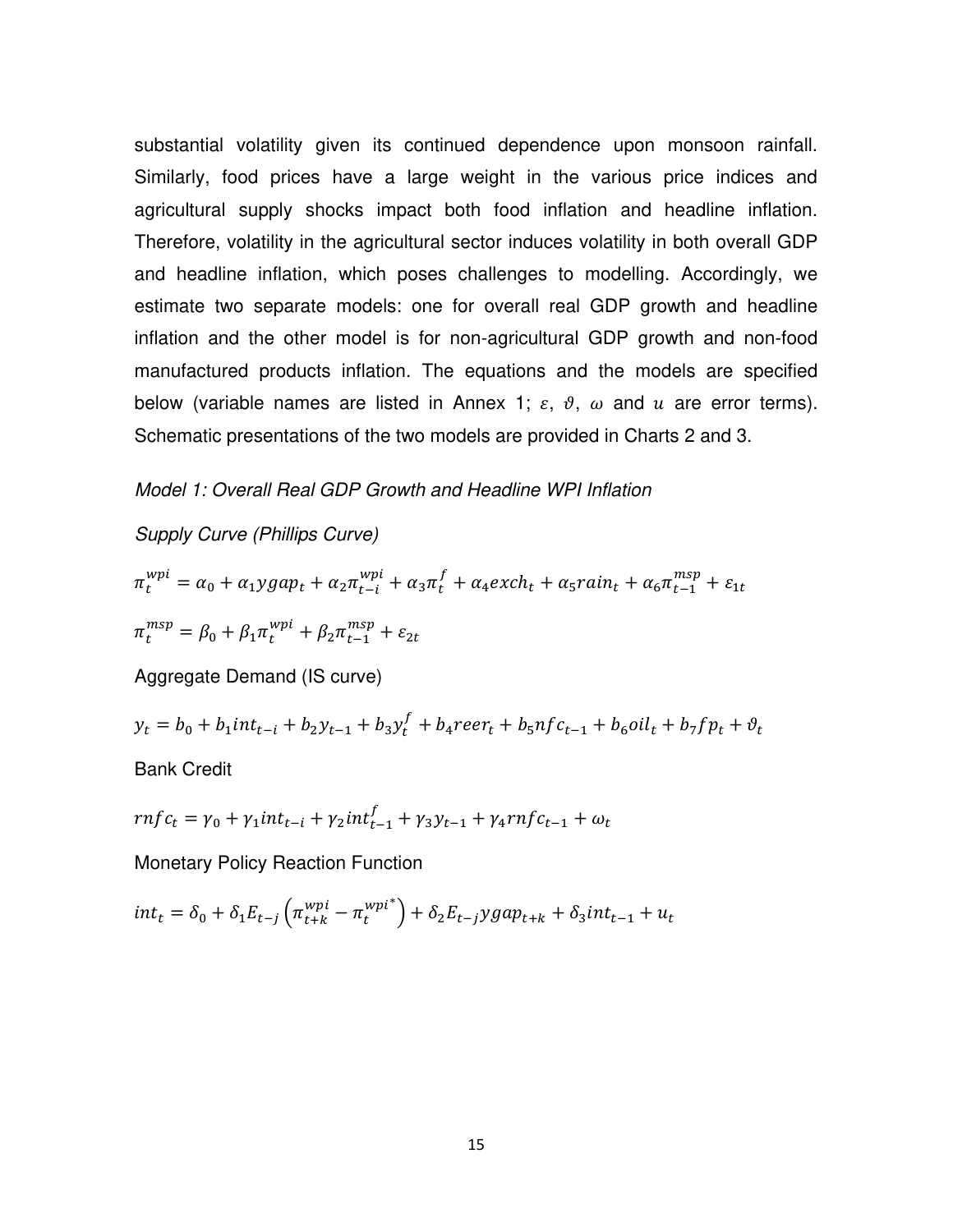*Model 2: Non-agricultural GDP Growth ( ) and Non-food Manufactured Products WPI Inflation*  $(\pi^{nfmp})$ 

$$
\pi_t^{n_fmp} = a_0 + a_1 y n on gap_t + a_2 \pi_{t-i}^{n_fmp} + a_3 \pi_t^f + a_4 \text{exch}_t + \varepsilon_t
$$
\n
$$
y non_t = b_0 + b_1 int_{t-i} + b_2 y n on_{t-1} + b_3 y_t^f + b_4 \text{reer}_t + b_5 n f c_{t-1} + b_6 o i l_t + b_7 a g r_t
$$
\n
$$
r n f c_t = \gamma_0 + \gamma_1 int_{t-i} + \gamma_2 int_{t-i}^f + \gamma_3 y_{t-1} + \gamma_4 r n f c_{t-1} + \omega_t
$$
\n
$$
int_t = \delta_0 + \delta_1 E_{t-j} \left( \pi_{t+k}^{n_fmp} - \pi_t^{n_fmp^*} \right) + \delta_2 E_{t-j} y n on gap_{t+k} + \delta_3 int_{t-1} + u_t
$$

#### *Real Interest Rate*

While the model specifications above show nominal interest rates in the aggregate demand equations, sensitivity of results to the use of nominal as well as real interest rates is attempted in the empirical exercise. In theory, real interest rates matter for consumption and investment decisions; however, most of the media commentary as well as discussions by corporates is typically in terms of nominal interest rates rather than real rates. According to Fair (2012), households appear to respond more to nominal rates than to real rates. Moreover, the appropriate measure of real interest rate remains contentious. In principle, real interest rate is nominal interest rate less expected inflation. How does one measure expected inflation? The relevant measure of inflation for the purpose of computing real interest rate remains a matter of debate (Gokarn, 2011). The relevant inflation rate could also differ for different economic agents in the country (Mohan, 2002).

In the absence of a consistent series on inflation expectations, this paper attempts alternative measures of real interest rate. Assuming adaptive expectations, expected inflation is proxied by following alternative measures: current year-on-year (y-o-y) inflation on the one hand and its 4- and 8-quarter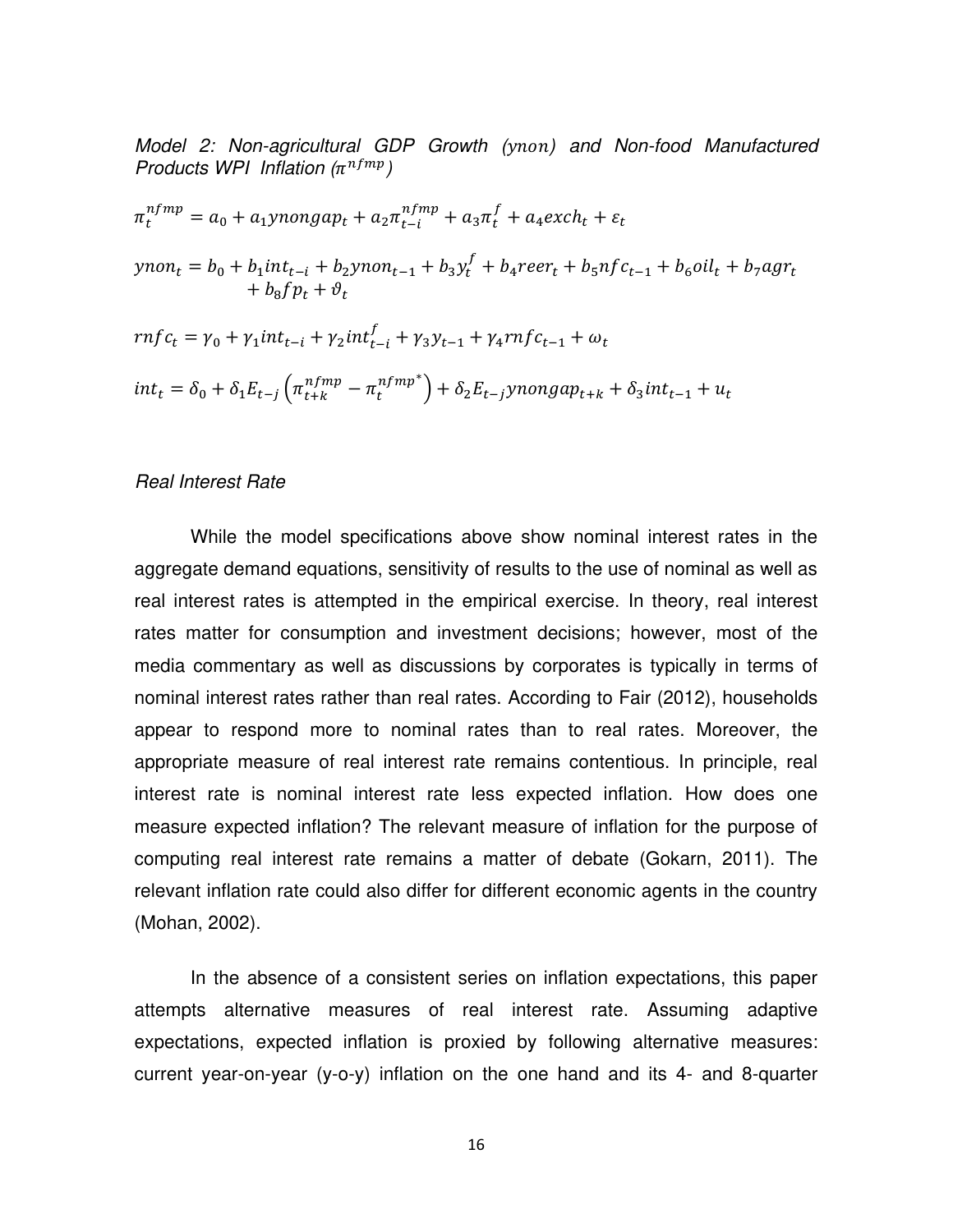moving averages to smoothen out the volatility. Since the relevant inflation rates could differ across economic agents, the exercise is done for alternative inflation measures: headline WPI inflation, non-food manufactured products WPI inflation and GDP deflator inflation. Another alternative measure of real interest rate, following Rudebusch and Svensson (1999) and Goodhart and Hofmann (2005a,b), is to take four-quarter average of lagged real interest rate (i.e., four-quarter average nominal interest rate less four-quarter average of the relevant inflation rate). According to Rudebusch and Svensson (1999), the four-quarter average real interest rate captures the various intermediate transmission mechanisms involving nominal interest rates, ex-ante real short and long rates, exchange rates, and possibly direct credit quantities as well. In addition to the four-quarter average of the real interest rate, the eight-quarter average is also attempted in this paper. In brief, the following alternative real interest rate concepts are used in the empirical section: (i)  $int_t - \pi_t$  (ii)  $int_t - \bar{\pi}_t$  and (iii)  $\overline{int}_t - \bar{\pi}_t$ , where '*int*' is the nominal interest rate (effective policy rate or alternatively, call money rate) and ' $\pi$ ' is the inflation rate (wholesale price inflation, or non-food manufactured products inflation or GDP deflator inflation). Bars over the variables show averages, as defined above.

#### **III. Data and Estimation Results**

#### **Data**

The paper uses quarterly data from the quarter April-June 1996 onwards – the period from which quarterly GDP data are available – up to the quarter ended March 2011. While year-on-year growth rates of various variables are based on actual data series, output gap measures are based on seasonally adjusted data. All the data series are stationary<sup>5</sup>.

<sup>&</sup>lt;u>-</u><br><sup>5</sup> Unit root tests (Augmented Dickey-Fuller tests, with lag selection based on BIC criteria) indicate that the null of unit root can be rejected for all series except *ynon, int, nfc, rnfc*, *πmsp* and *lb1y*. According to the KPSS test, these data series - *ynon, int, nfc, rnfc, πmsp and lb1y* -are stationary.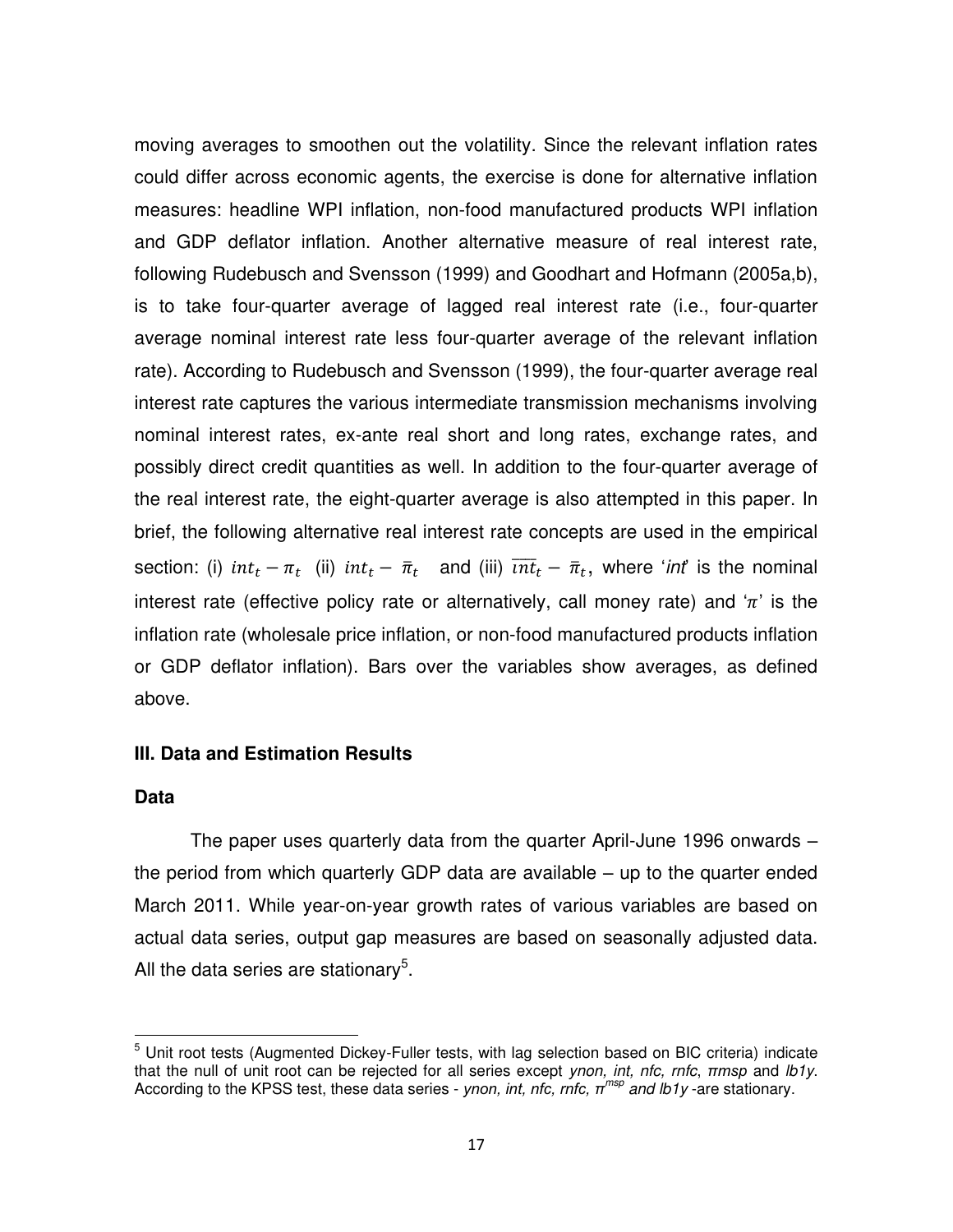As regards the appropriate policy interest rate, the choice is complicated by substantial changes in the monetary policy framework and operating procedures over the period of the study. The Reserve Bank switched from the monetary targeting framework to a multiple indicators framework in 1998. The Bank Rate was re-activated in 1997. In the early 2000s, the liquidity adjustment facility (LAF) was introduced to manage liquidity through repo (liquidity injection) and reverse repo (liquidity absorption) operations. From 2003 till May 2, 2011, monetary policy signals were provided through changes in both repo and reverse repo rates in conjunction with variations in the cash reserve ratio (Mohan, 2009; Mohan and Kapur, 2009). During episodes of excess liquidity (2001 through 2006 and again from 2008:4 to 2010:2), the reverse repo rate was the effective policy rate. On the other hand, during episodes of monetary tightening/liquidity shortage (2007:1 to 2008:3 and 2010:3 to 2011:4), the repo rate became the effective policy rate. Thus, the policy rate, during the post-2003 period, switched between repo and reverse repo rates. Overall, the Bank Rate was the effective policy rate for the first few years of the sample and in the subsequent period, repo/reverse repo rate was the effective rate. The effective policy rate, thus defined, is used as the policy rate as in Patra and Kapur (2012).

An alternative to the effective policy rate series would be to use call rate data, as a number of studies have done; however, the call rates move in response to the short-term liquidity conditions and, at times, have overshot the operative policy rate, which can impart avoidable noise to the series. Nonetheless, as a measure of robustness check, the paper also estimates and reports the impact when call rate is used as the policy rate.

As noted earlier, the operating policy rate alternated between repo and reverse repo rates from 2003 till the end of the sample period (2011:1), depending upon the prevailing liquidity condition. Thus, there was the lack of a single policy rate. Against this background, the operating framework was modified effective May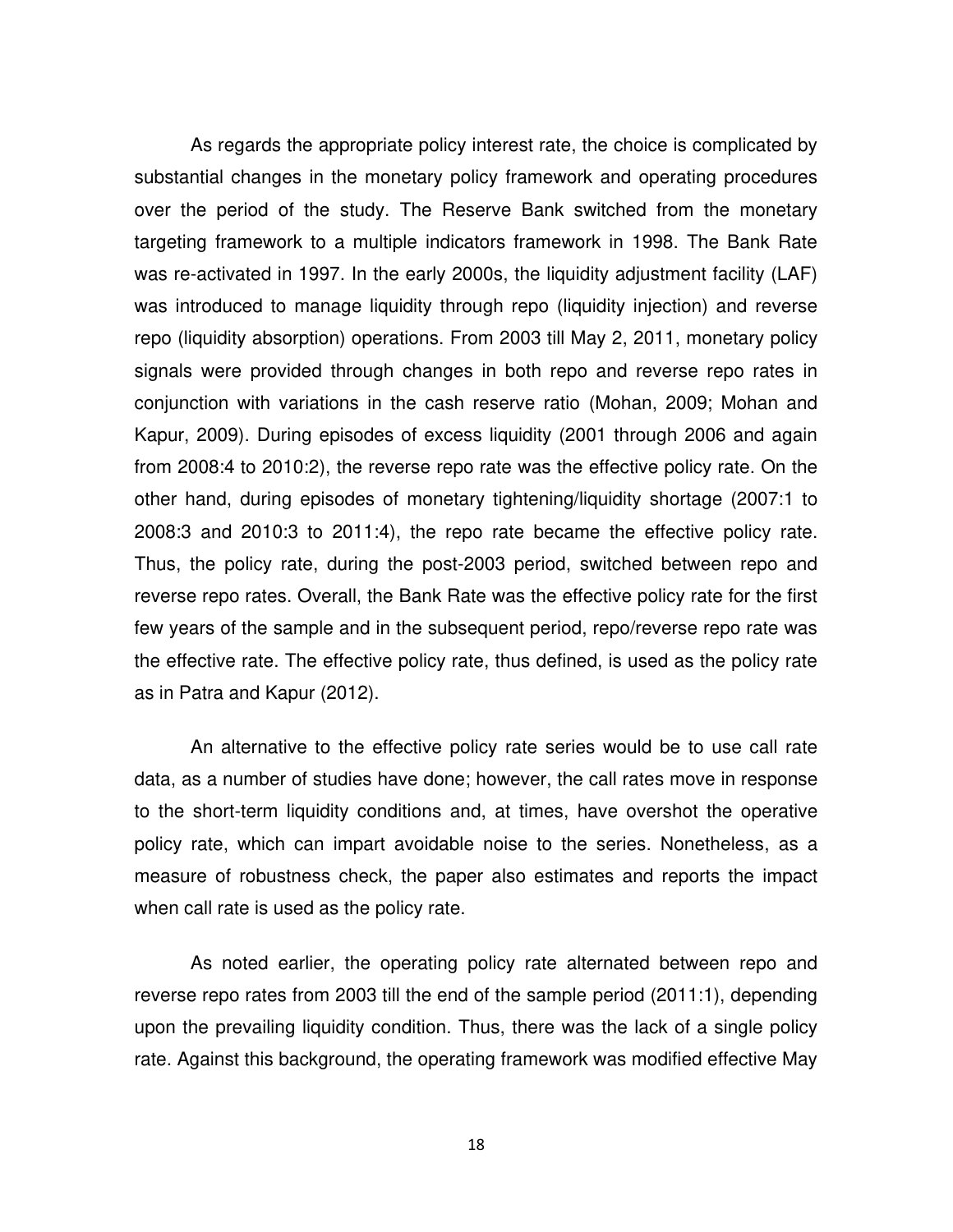3, 2011. First, the repo rate was made the only one independently varying policy rate to transmit policy signals more transparently. Second, a new Marginal Standing Facility (MSF) was instituted under which scheduled commercial banks (SCBs) can borrow overnight at their discretion up to one per cent of their respective NDTL at 100 bps above the repo rate to provide a safety valve against unanticipated liquidity shocks. Third, the revised corridor was defined with a fixed width of 200 basis points. The repo rate was placed in the middle of the corridor, with the reverse repo rate 100 bps below it and the MSF rate 100 bps above it (Mohanty, 2011).

# **Estimation Results**<sup>6</sup>

#### **Growth Dynamics**

 $\overline{a}$ 

We model overall real GDP growth as well as its two major components, viz, industry and services separately and collectively as non-agricultural growth. The services sub-sector 'community, social and personal services' is impacted by fiscal policy actions directly and given its high volatility, the estimates for services and non-agricultural growth exclude this component of services<sup>7</sup>. As noted earlier, we test for the sensitivity of the results to the use of both nominal and real interest rates. In the specifications with the nominal interest rate, non-food credit and oil inflation are also used in nominal terms; in the specifications with the real interest rate, non-food credit and oil inflation are used in real terms.

 $6$  All estimations have been done in WinRATS (version 8.10) with standard errors corrected with Newey-West/Bartlett window and 3 lags in all cases. In the regressions for growth and inflation, the various endogenous variables enter with lags only and hence these equations are estimated with OLS. In the monetary policy reaction function, as the explanatory variables are expected values of growth and inflation, the estimation is done through Generalised Method of Moments (GMM).<br>The share of the sub sector (community, secial and personal convices) in CDD was 13 ner a

The share of the sub-sector 'community, social and personal services' in GDP was 13 per cent in 2010-11; the share of the services sector (excluding community, social and personal services) in GDP was 52 per cent and that of output excluding the agricultural sector and non-community, social and personal services was 72 per cent.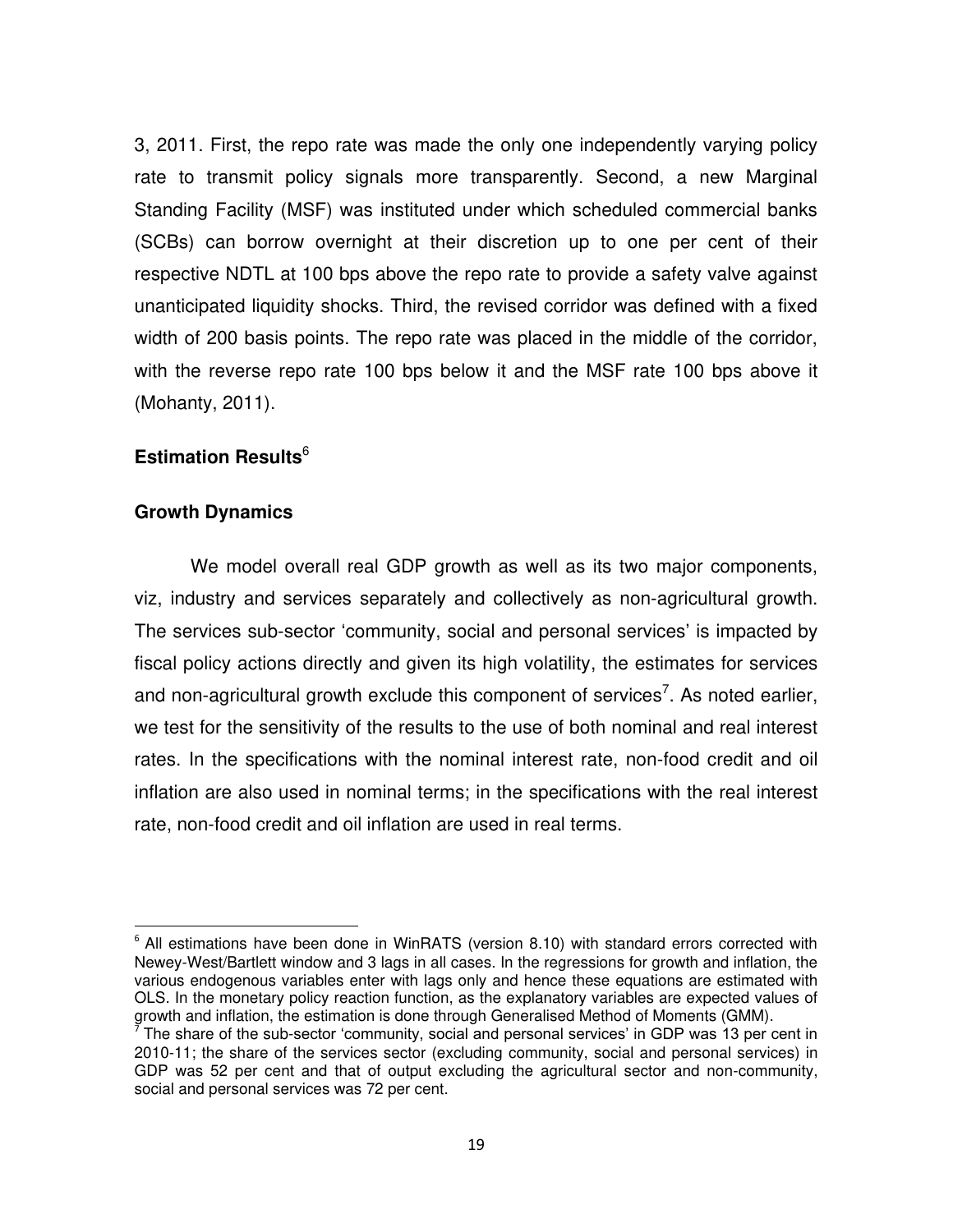Beginning with the specifications using the nominal policy rate, key findings are: first, the policy interest rate has a statistically significant negative impact on overall growth as well as its major components with a lag of 1 to 2 quarters. An increase of 100 bps in the policy interest rate reduces overall GDP growth by 28 bps with a lag of two quarters and the long-run impact is 39 bps (Table 1, columns 2 and 12). The long-run impact of a similar increase in the policy rate on nonagricultural growth is 50 bps (Table 2). Second, non-food credit has a positive and significant impact on economic activity, controlling for the impact operating through the interest rate variable. This suggests that both the interest and the credit channel of monetary policy transmission are important.

Third, global economic conditions have a positive and statistical significant impact on domestic activity. An increase of one percentage point in global GDP increases non-agricultural GDP by a similar order in the long-run; the impact is found to be quite sizable (225 bps) in the case of industrial production. Fourth, the real exchange rate appreciation has the expected dampening impact on economic activity, with a lag of 1-2 quarters: 10 per cent real appreciation reduces real GDP growth by 40 bps and non-agricultural GDP growth by 120 bps in the long-run.

Fifth, oil prices are found to have a negative impact on output with a lag of 1 to 4 quarters. An increase of 10 per cent in international crude oil prices depresses GDP growth by around 10 bps. The estimated impact of oil prices on GDP is comparable to that of 30 bps from 10 per cent increase in domestic oil inflation in RBI (2011a); the relevant variable is international crude oil inflation in our model, while it is domestic oil inflation in RBI (2011a). The impact of 50 bps on industry is also comparable to that of 100 bps found by Bhattacharya and Bhattacharya (2001) for India in a VAR model framework. The impact of 10 bps of oil on GDP in our estimates is close to that in Kilian and Vigfusson (2011) for the US; an increase of 10 per cent in real oil prices is estimated to lead to a decline of 20-30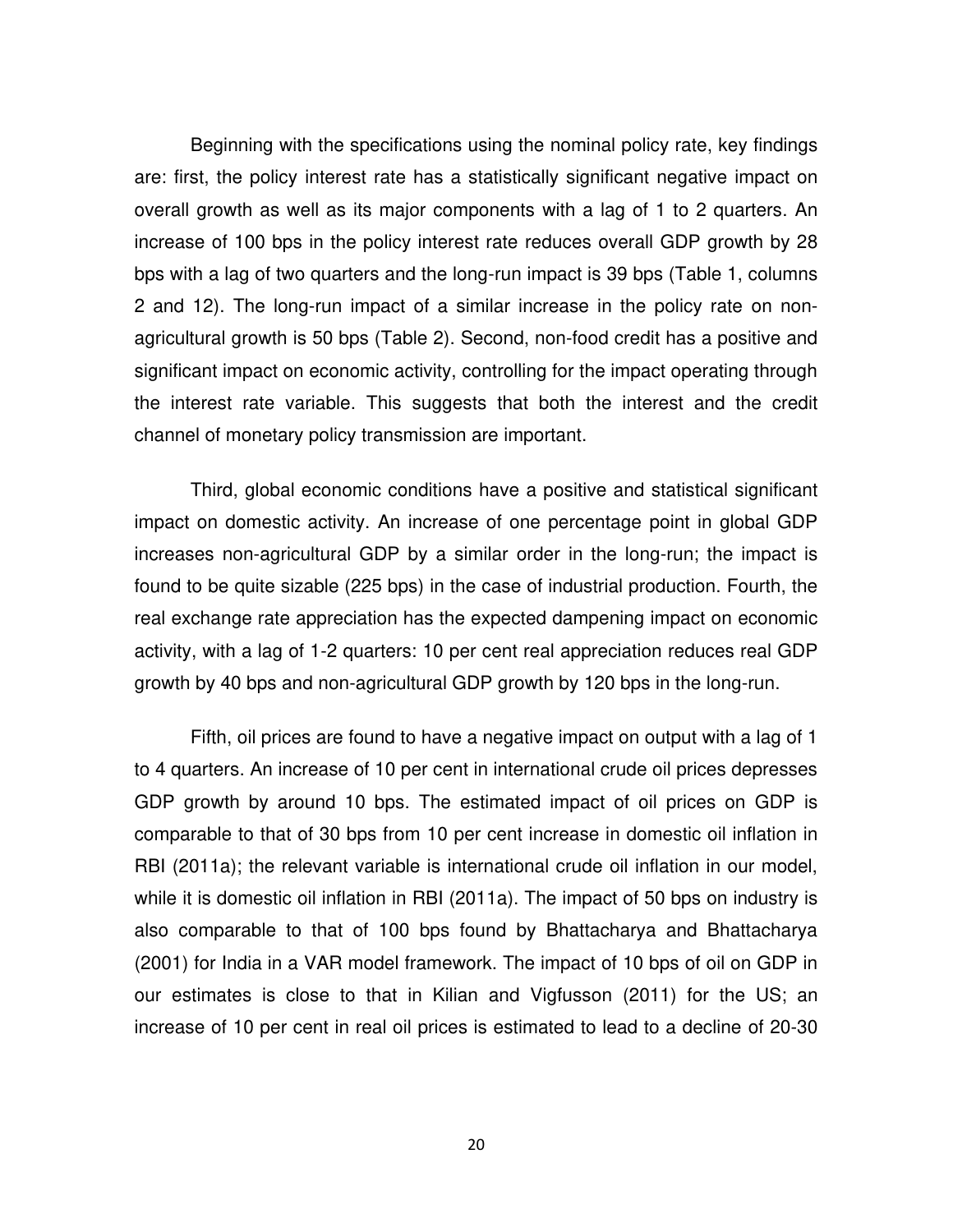bps in real GDP in the US and the impact is same for an increase or decrease in oil prices.

Sixth, given that the agricultural sector remains an important component of economic activity and still absorbs more than half of labour force, we explore the impact of agricultural growth on the various components of GDP. The results indicate that agricultural growth impacts services activity contemporaneously but industrial activity with a lag. An increase of one per cent in agricultural output boosts industrial and services growth by 17-18 bps over the long-run.

Finally, we examine the role of fiscal policy on growth in two separate ways - by analysing the impact of fiscal deficit of the central government and the services component 'community, social and personal services' on growth. To assess the impact of expansionary fiscal policy operating through higher fiscal deficit on growth, the baseline specification in column (2) is augmented with the fiscal deficit/GDP ratio variable. The fiscal deficit variable (contemporaneous) turns out to be positive, but is insignificant. Similar results (not reported) are observed even if the fiscal deficit variable is entered with lags (up to the third lag). However, higher deficits have a negative and significant impact on activity with a lag of 4 quarters: an increase of one percentage point in the fiscal deficit/GDP ratio reduces real GDP growth by 24 bps after 4 quarters and the long-run impact is 34 bps (Table 1, columns 4 and 6). The fiscal deficit variable – contemporaneous as well as the fourth lag - remains insignificant in non-agricultural growth equation (Table 1, columns 14 and 16); the sixth lag (results not reported) is negative and significant. Turning to the fiscal policy boost operating through 'community services', the analysis is restricted to their impact on non-community services and non-agricultural GDP (since community services are a part of overall GDP, we do not study their impact on overall GDP). Results indicate that 'community services' positively impact the non-community services as well as non-agricultural GDP; however, the impact is temporary as it is reversed fully with a lag (columns 10 and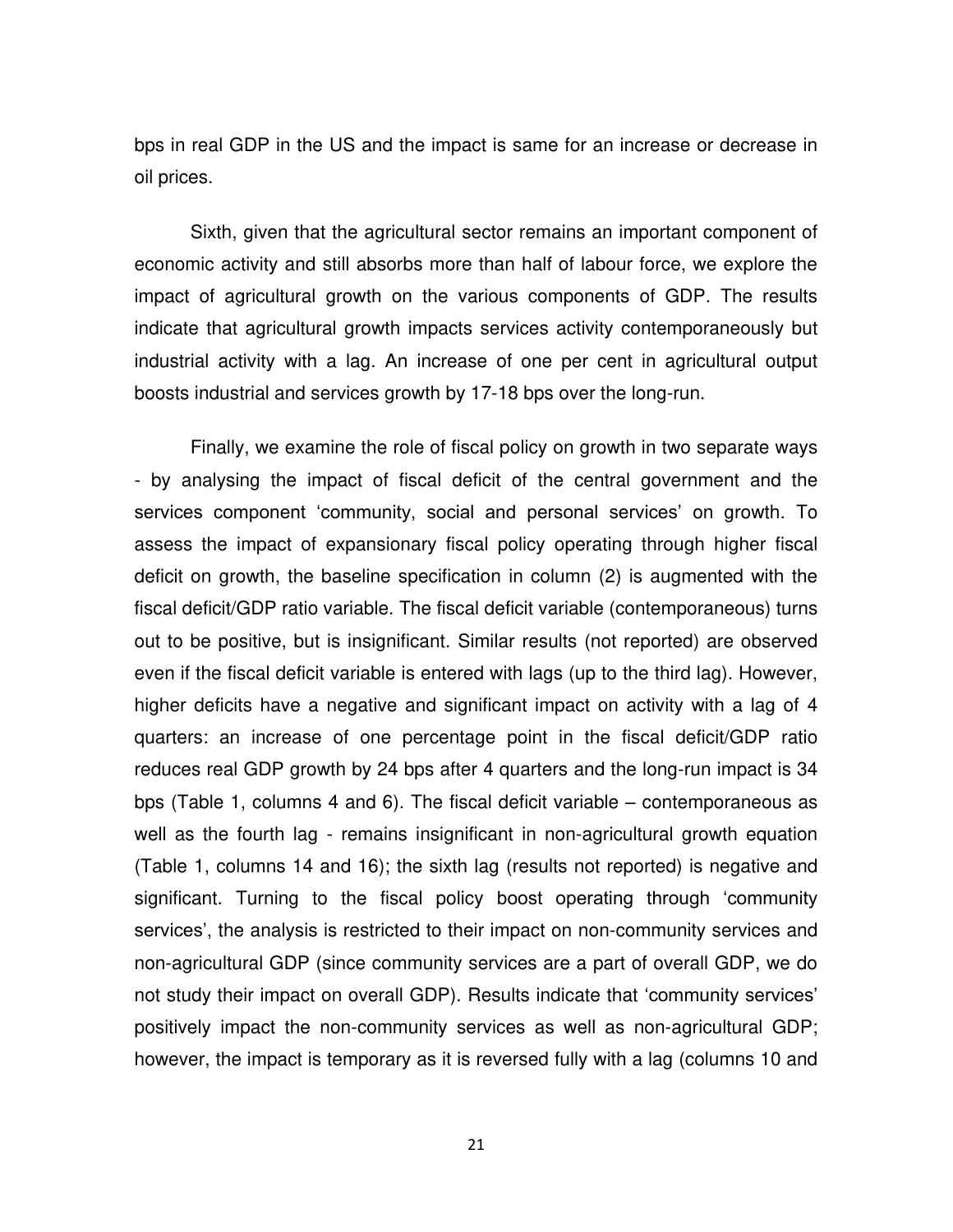12). Overall, while the growth enhancing impact of expansionary fiscal policy is weak, its negative impact through the crowding out channel turns out to be significant. Similar results are reported by Raj et al. (2011), who find that the positive impact of expansionary fiscal policy on output is highly short-lived, while there is a significant negative impact in the medium to long- term. It would be useful to analyse the impact of public investment on GDP; however, this analysis is handicapped by the absence of such data on a quarterly frequency.

The diagnostic tests indicate that there is no serial correlation<sup>8</sup> and the residuals also satisfy the null of normality and homoscedasticity. This is true for most of the equations estimated in the paper. The fit of the preferred specifications (Table 1, columns 2 and 12) is satisfactory (Chart 4).

#### *Sensitivity Analysis*

 $\overline{a}$ 

The robustness of the results is examined in two ways: first, through use of an alternative nominal interest rate (nominal inter-bank call rate) instead of the nominal policy rate (Annex 2) and second, through use of alternative real interest rates. Annex 3 and 4 present results with real interest rates derived from y-o-y GDP deflator (nominal interest rate less y-o-y GDP deflator inflation) for both the policy rate (Annex 3) and the call rate (Annex 4). Annex 5 and 6 take this exercise further and focus on real interest rates based on alternative inflation indicators (GDP deflator, WPI inflation, and NFMP inflation), and alternative inflation averages (four- and eight-quarters); both Annex 5 and 6 restrict to nominal effective policy rate. While Annex 5 presents results for real GDP growth, Annex 6 provides results for non-agricultural growth.

Turning to the estimations based on the nominal call rate, the long-run coefficient of the interest rate drops to 0.35 (from 0.50 with effective policy rate) in

<sup>&</sup>lt;sup>8</sup> While the various Tables and Annexes report Box-Pierce-Ljung Q-statistic for 4 lags, sensitivity analysis undertaken for longer lags (up to 12 lags) indicates that the null of no residual serial correlation holds for longer lags.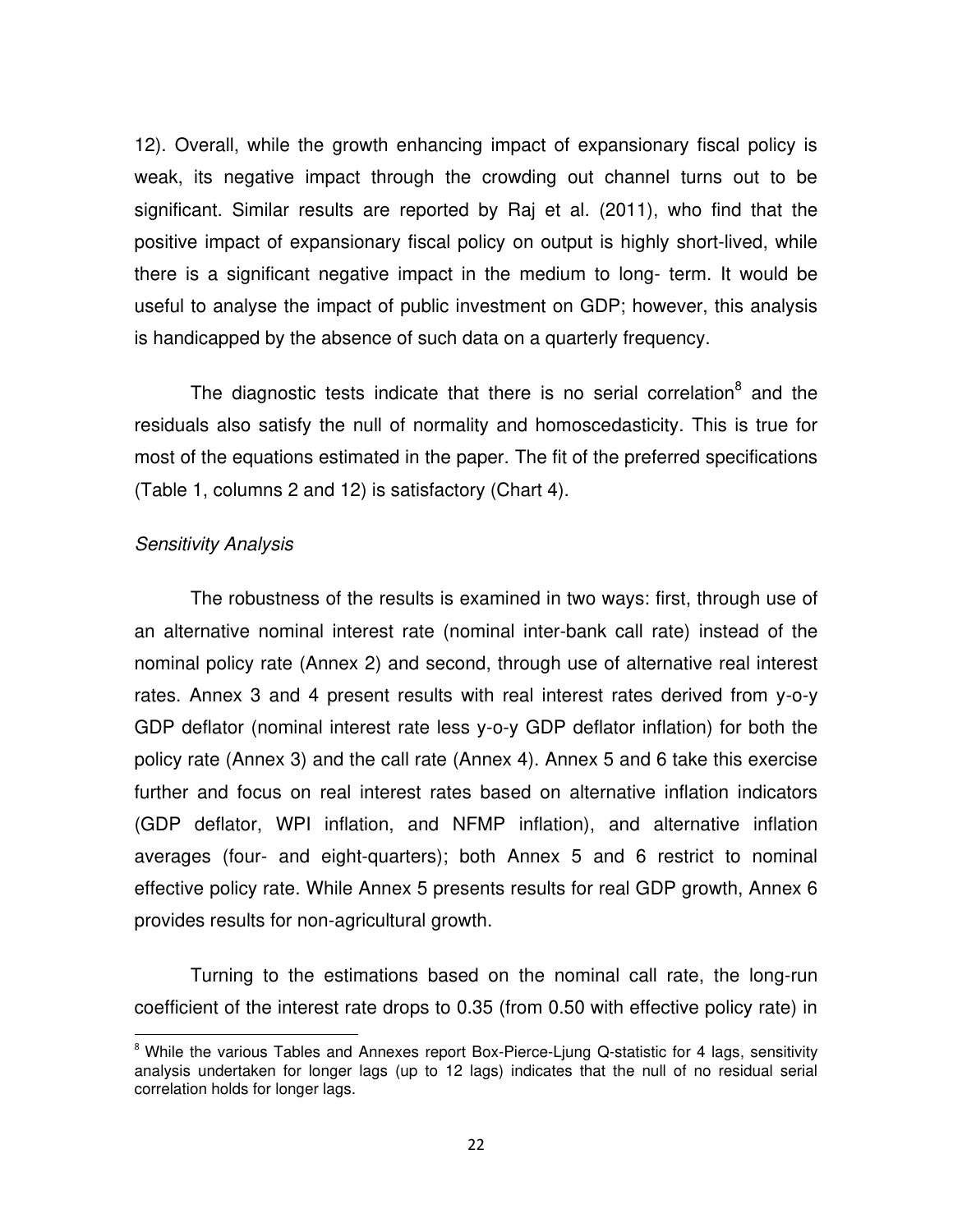the specification for non-agricultural growth (Annex 2). Long-run coefficients of all other explanatory variables are broadly unchanged (Table 2 summarises the longrun coefficients for the various specifications). As regards overall GDP growth, the long-run coefficient of interest rate drops only marginally (from 0.39 to 0.32); however, coefficients of external demand and REER variables are higher.

Moving to specifications with real interest rates (Annex 3-6), the coefficients of the real interest rate terms are sensitive to the choice of the real interest rate and the coefficients are in many cases lower than their corresponding nominal interest rate terms. As regards overall GDP growth (Annex 3 to 5), the long-run (absolute) coefficients of the real interest rate term are in a range of 0.18-0.42 visa-vis 0.39 of the nominal effective policy interest rate term. The coefficient of the real interest term is the highest when 8-quarter moving average inflation rate is used to measure expected inflation and compute the real interest rate. Coefficients of other explanatory variables are broadly similar across the various real interest rate specifications, but higher than their corresponding nominal interest rate specifications (Tables 1-2 and Annex 3-5). In the case of non-agricultural growth (Annex 3, 4 and 6), the long-run (absolute) coefficients of the real interest rate term are estimated in a range of 0.14-0.40 (excluding specifications in columns 4, 8, 10, 14, 15 and 16 where the variables are either not significant or the residuals suffer from serial correlation or heteroscedasticity) vis-a-vis 0.50 on the nominal effective interest rate term. Coefficients of other explanatory variables are strikingly quite similar across both nominal and real interest rate specifications.

# **Inflation Dynamics<sup>9</sup>**

# *Headline WPI Inflation*

Beginning with the specification for the headline inflation, the key features of the estimates are: first, excess demand conditions have an upward pressure on

 9 This section draws upon Kapur (2012).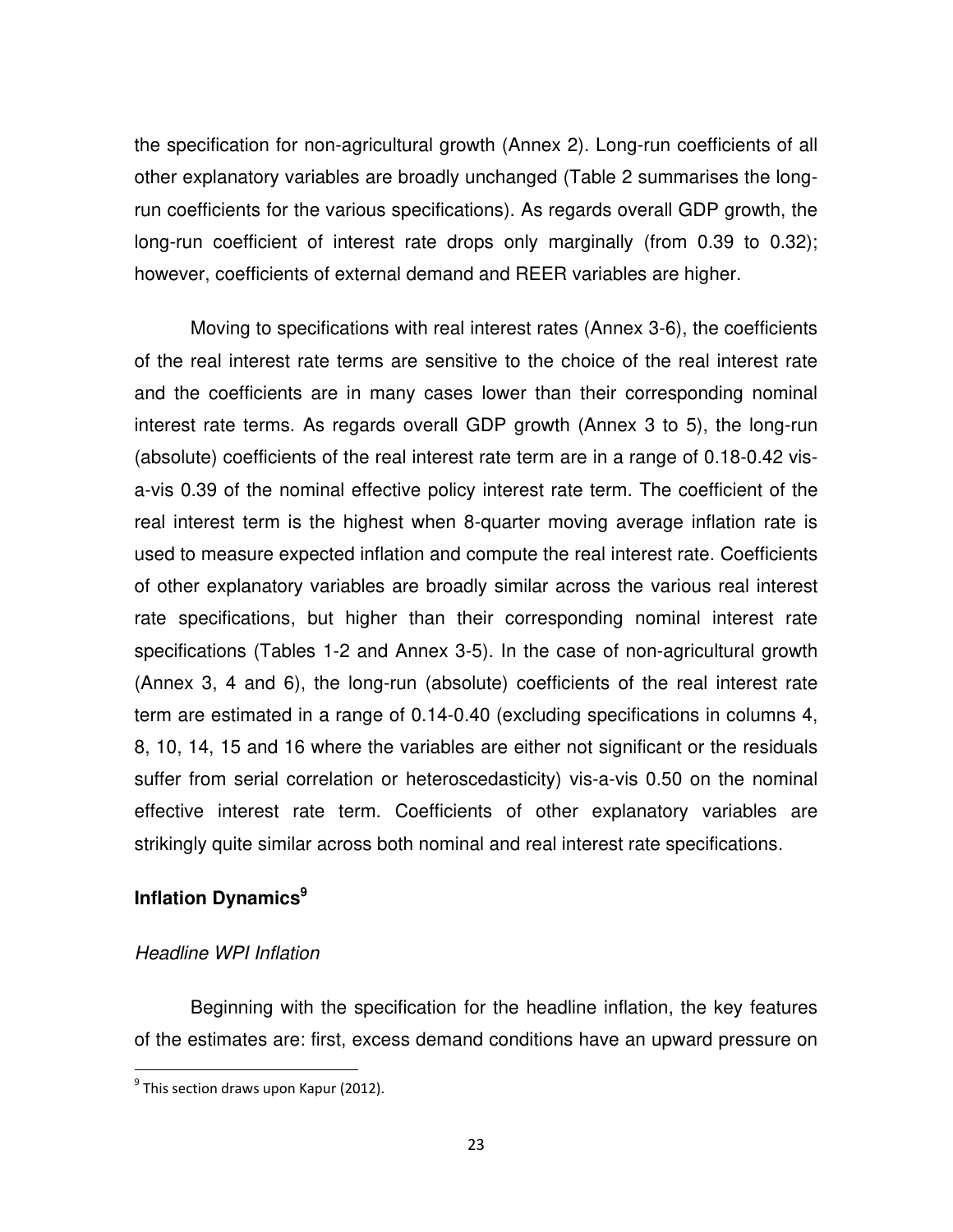inflation. If output gap increases by one percentage point, inflation increases by 20 bps with a lag of 1 quarter and the long-run impact is 40 bps (Table 3, column 2). Second, the inflation process is persistent, with the sum of lagged coefficients being around 0.5 and highly significant. Third, global commodity prices have a strong and quick pass-through. An increase of 10 per cent in global non-fuel commodity prices increases headline WPI inflation by 90 bps in the same quarter, with the long-run impact being double (180 basis points). Fourth, the coefficient of international crude oil prices (results not reported) is statistically insignificant. This could be reflecting delayed and incomplete pass-through of high international crude oil prices to domestic prices in view of the administered nature of domestic fuel prices. The Government has also modulated the taxes and duties on petroleum products to smoothen the impact of volatility in international crude prices on domestic inflation.

Fifth, the exchange rate pass-through coefficient is 0.06 in the short-run and 0.12 in the long-run, i.e., 10 per cent appreciation (depreciation) of rupee vis-à-vis the US dollar reduces (increases) inflation by 60 bps in the same quarter, while the long-run pass-through is 120 basis points. The pass-through coefficient is broadly the same if nominal effective exchange rate is used in lieu of the rupee-dollar exchange rate. Sixth, given the importance of the south-west monsoon, rainfall shortage during the month of July – the critical month for kharif sowing - is found to have an adverse impact on inflation, with a lag of 2-3 quarters. A deficiency of 10 per cent in the rainfall in July increases headline inflation by 60 bps with a lag of 3 quarters and the long-run impact turns out to be 120 basis points. Finally, minimum support prices (MSP) have a substantial impact: 10 percentage points increase in MSP inflation increases headline WPI inflation by 100 bps with lag of a quarter, and the long-run impact is 200 bps. At the same time, MSP inflation also respond to headline WPI inflation with a lag of 4 quarters and the long-run impact is more than unity (Table 3, column 8).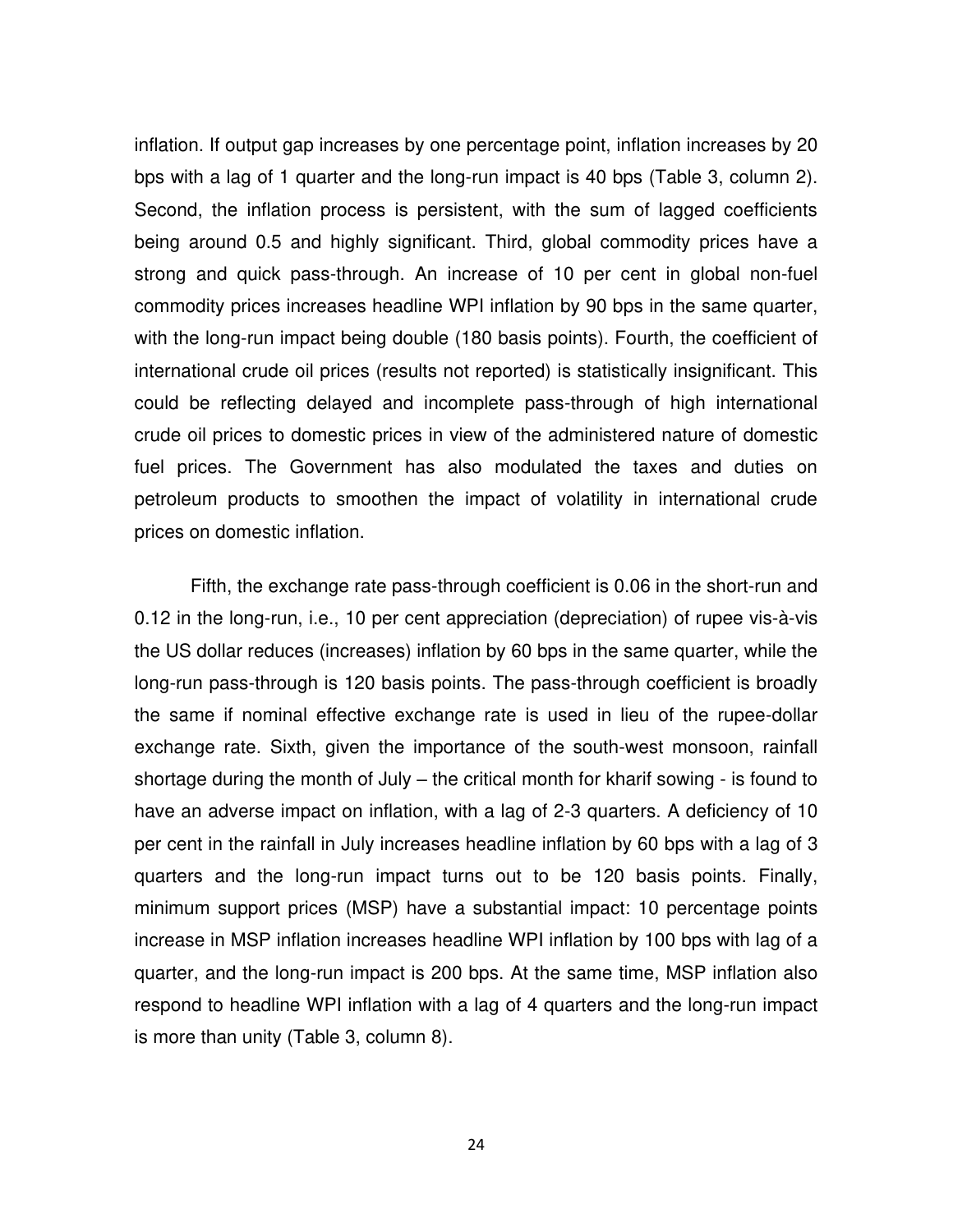#### *Non-food Manufactured Products Inflation*

Turning to non-food manufactured products (NFMP) inflation (Table 3, column 6), the results are qualitatively the same as in the headline inflation case, albeit with some differences. First, the impact of demand conditions on inflation is now higher than that in the headline inflation case. An increase of one percentage point in non-agricultural GDP gap increases NFMP inflation by 28 bps with a lag of 1 quarter, and the long-run impact is 74 bps - twice the estimates in the headline WPI inflation case. Second, NFMP inflation is more persistent compared to headline inflation: the sum of lagged inflation coefficients is 0.62 in the case of NFMP and 0.50 in the case of headline inflation.

Third, global commodity inflation remains an important driver of NFMP inflation: an increase of 10 per cent in global non-fuel prices increases NFMP inflation by 50 bps in the same quarter and 130 bps in the long-run. The impact of global commodity inflation on NFMP inflation is thus broadly the same as that on headline inflation, which puts certain limits on its uses as a pure core measure of inflation (Kapur, 2012). Fourth, international crude oil prices have a statistically significant impact on NFMP inflation, but the magnitude is quite modest vis-a-vis non-fuel commodity prices. An increase of 10 per cent in international crude oil prices increases NFMP inflation by only 10 bps with a lag of 4 quarters; the longrun impact is 30 bps. Finally, while the rupee-dollar exchange rate coefficient is not found to be significant, the NEER is found to be statistically significant. Given the measurement convention, the coefficient of the NEER is negative: an increase in the NEER indicates appreciation, whereas an increase in the exchange rate of the rupee v/s the US dollar indicates depreciation and vice versa. The exchange rate pass-through coefficient is 0.03 and 0.08 in the short-run and long-run, respectively. Thus, 10 per cent depreciation of the NEER leads to an increase of 30 bps in the WPI-NFMP inflation in the same quarter and 80 bps in the long-run.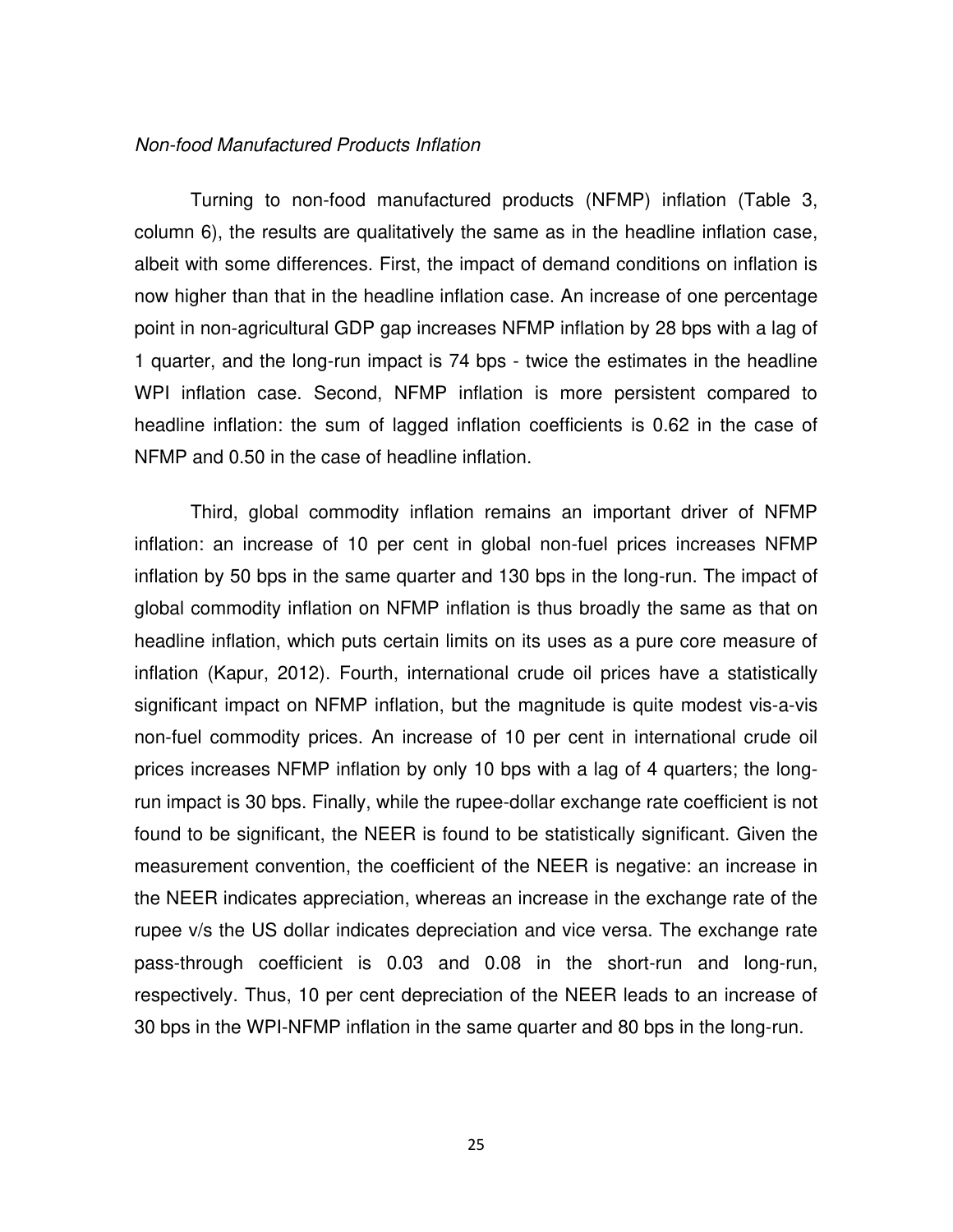The fit of the preferred specifications for both headline and NFMP inflation (Table 3, columns 2 and 6) is satisfactory (Chart 5). The residuals satisfy the various diagnostics (except for normality in the case of minimum support price inflation).

Short-run sacrifice of output is inevitable if monetary policy wants to reduce inflation. The Philips curves estimates suggest sacrifice ratio<sup>10</sup> of 2.4 (with standard error of 1.13) for the headline inflation and 1.2 (with standard error of 0.38) for non-food manufactured products inflation, i.e., reduction of headline inflation by one percentage point would require a (cumulative) loss of output of 2.4 per cent and reduction of NFMP inflation by one percentage point would require a (cumulative) loss of output of 1.2 per cent. The existing studies for India have focussed on headline inflation, and the estimated sacrifice ratio for headline inflation of 2.4 in this paper is in consonance with the existing studies (Kapur and Patra, 2000). While non-food manufactured products inflation is more persistent vis-a-vis headline inflation (which would have had the impact of increasing sacrifice ratio), it is also more amenable to variations in demand conditions. The latter impact dominates the former and accordingly the sacrifice ratio for NFMP inflation is lower than the headline inflation. The lower sacrifice ratio for NFMP inflation reflects the greater role of supply shocks emanating from food prices, over which monetary policy has relatively weaker impact, in driving headline inflation.

The estimates of sacrifice ratio are subject to the caveats that these denote cumulative output losses (spread over quarters) associated with disinflation brought about by monetary policy actions. These are average estimates over the sample period and the estimates could differ across specific episodes as well as alternative estimation approaches. Moreover, the estimates of 2.4 and 1.2 noted earlier are point estimates and these have standard errors of 1.13 and 0.38, respectively, which indeed imply a wide range. The sacrifice ratio estimates could

 $\overline{a}$ 

 $10$  Sacrifice ratio is (1-sum of coefficients of lagged inflation)/(coefficient of output gap).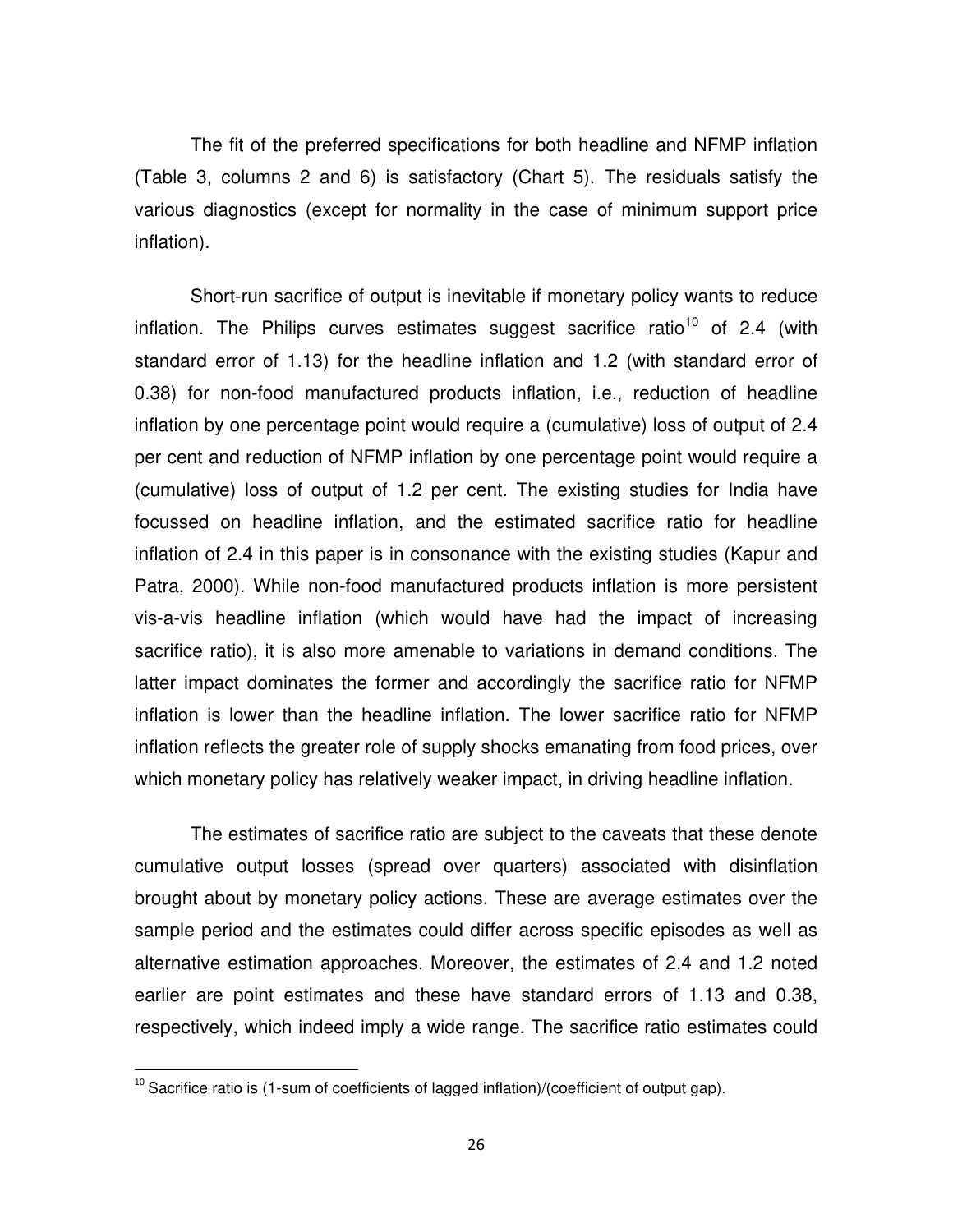also depend upon the prevailing inflation rate. The estimates in this paper assume a linear relationship between inflation and growth, whereas the relationship could be non-linear and subject to threshold effects (Mohanty et al. 2011 and Pattanaik and Nadhanael, 2011).

#### *Bank Credit*

Turning to the behaviour of real non-food bank credit, both income and interest rate variables have the expected signs and are statistically significant. In response to an increase of one percentage point in real GDP growth, real nonfood credit increases by an almost equivalent amount in the long-run (Table 4, column 2). Real non-food credit increases more than proportionally (1.5 per cent in the long-run) with respect to non-agricultural growth (Table 4, column 6). As regards the impact of the cost of credit, real non-food credit declines by 1.3 per cent (non-agricultural GDP specification) and 2.0 per cent (overall GDP specification) in the long-run in response to an increase of 100 bps in the nominal policy rate. The income as well as the interest rate coefficient estimates are broadly comparable if nominal call rate is used in lieu of the nominal policy rate (Table 4, columns 4 and 8). Khundrakpam (2011) reports a somewhat higher coefficient of 2.2 on the interest rate variable but substantially lower coefficient (0.14) on the economic activity variable using a monthly model with industrial production as the activity variable and call rate as the policy variable. Foreign interest rates have the expected impact on domestic credit, but the coefficient is not significant. In principle, higher foreign interest rates make foreign borrowings less attractive and increase the demand for domestic credit. In the Indian context, access to external commercial borrowings by residents is subject to prudent limits (both quantum- and price-based) and this could explain the weak impact of foreign interest rates on domestic credit. The estimated equations have a good fit (Chart 6) and the residuals satisfy the various diagnostics.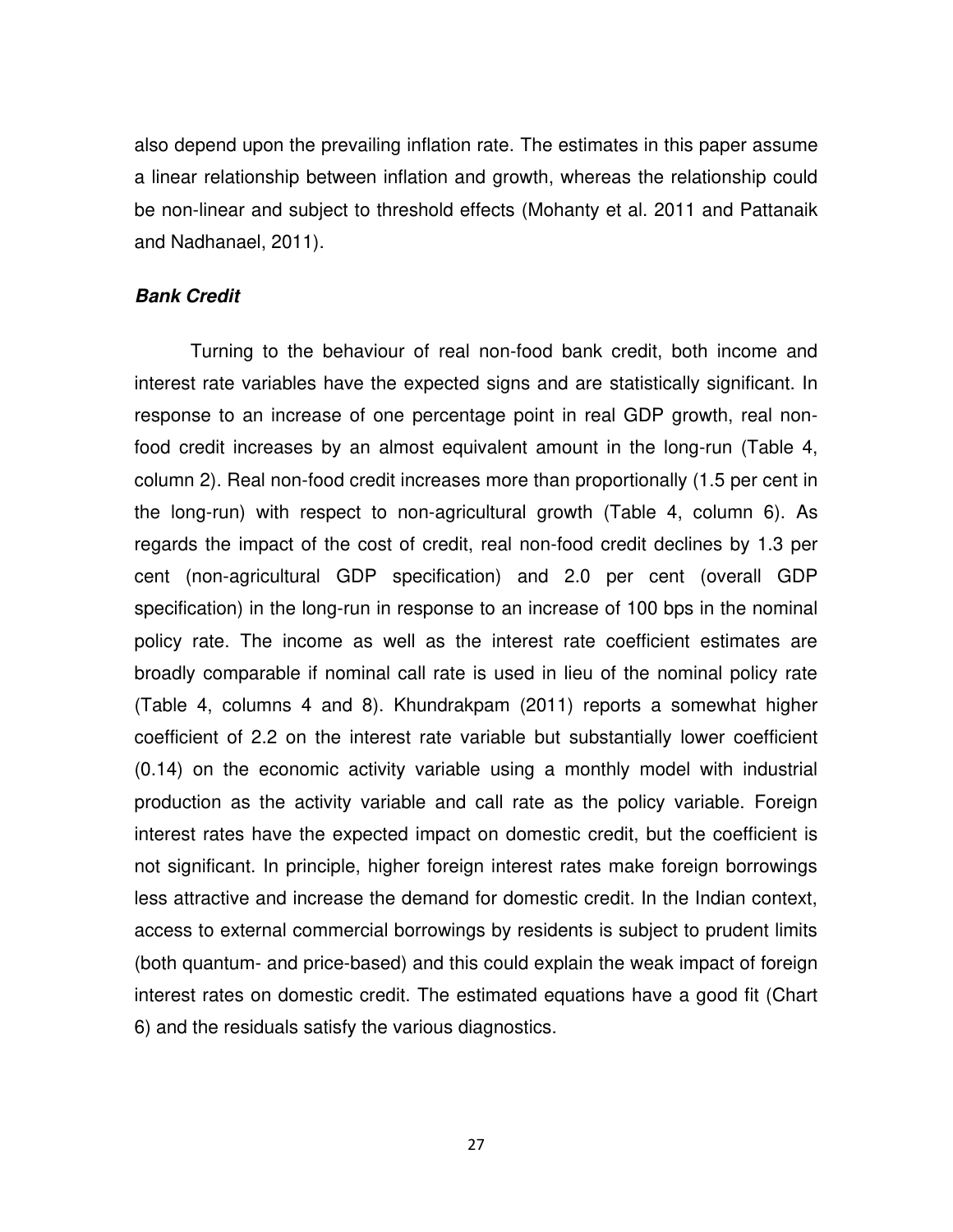When the real policy rate and the real call rate are used as the explanatory variable in lieu of the corresponding nominal interest rates, the income elasticities are somewhat higher, while the interest rate semi-elasticities are lower. The longrun income elasticities increase from 1.1-1.6 to 1.1-1.8. The interest rate coefficient more than halves to 0.72 for the specification with overall GDP growth, and loses significance in the specification with non-agricultural GDP (Annex 7).

#### **Monetary Policy Reaction Function**

Following Clarida et al. (1998, 2000), the central bank is formulated to react to expected inflation and growth dynamics. In view of the expected variables involved in the regression, the estimation is done through generalized method of moments (GMM). The choice of instruments draws upon the variables such as growth, inflation, money supply, credit, exchange rate, external demand, and foreign interest rate that form part of the Reserve Bank's multiple indicators approach to monetary policy formulation. Estimates indicate that one percentage increase each in (2-quarters ahead) expected inflation gap and output gap leads the central bank to increase its policy rate by 17-18 bps each. Given the interest rate smoothing and the baby step approach to the conduct of monetary policy, the long-run coefficients of inflation gap and output gap are substantially higher at around 1.5-1.6, i.e., an increase of one percentage point in expected inflation gap or output gap ultimately leads to an increase of almost 1.5-1.6 percentage points in the policy rate (Table 5 column 2).

As regards the central bank policy reaction function in terms of NPMF inflation and non-agricultural output gap, estimates suggest a stronger response to NPMF inflation vis-a-vis the headline inflation case: the long-run coefficient of NFMP inflation is almost 2.8 vis-a-vis that of 1.5 in the headline inflation case. On the other hand, the long-run response to non-agricultural output gap is almost the same as that to overall output gap (Table 5, column 4). The long-run coefficient of the inflation term, greater than unity in both the specifications, satisfies the Taylor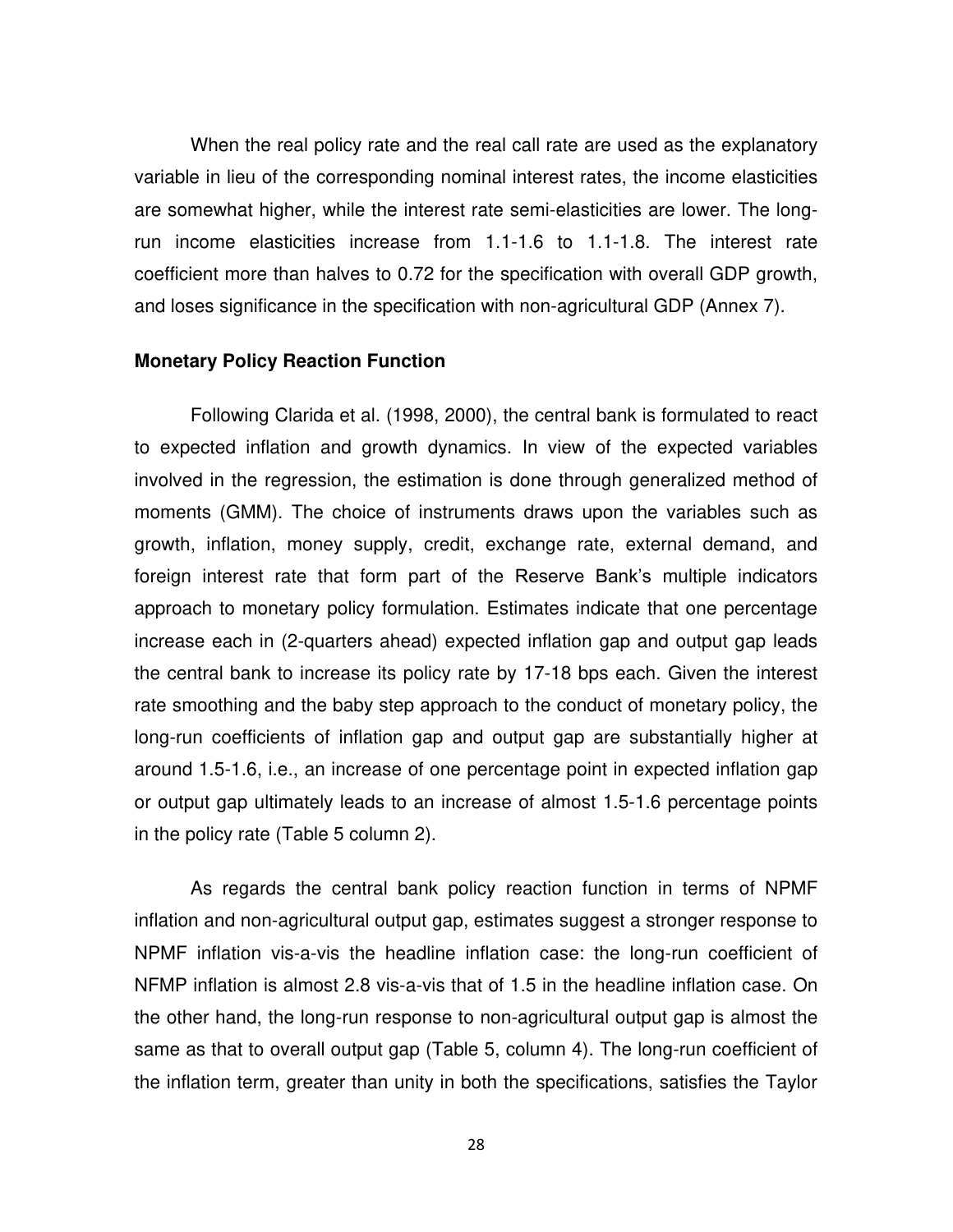principle. The estimated equations generally capture the turning points (Chart 7). The residuals for the specifications satisfy the various diagnostics, except the normality test for the second specification.

The policy reaction estimates suggest that the neutral policy rate – the nominal policy rate when inflation is close to the policy objective and output is close to its potential, i.e., both inflation gap and output gap are zero - is around 5.3-.5.4 per cent (5.3 per cent for the headline specification and 5.4 per cent for the non-food manufactured products specification), consistent with Patra and Kapur (2012). The neutral rate estimates are subject to the caveat that these are point estimates; the standard errors associated with the point estimates of 5.3 and 5.4 are 0.82 and 1.03, respectively, which suggest a wide band for the neutral rate. Thus, as noted by Gokarn (2010), the neutral rate curve is thick and reflective of a range of scenarios**.**

#### **Model Simulations**

 As indicated earlier, in order to assess the growth-inflation-monetary policy dynamics, the various estimated equations are collected into two separate models: one focusing on overall real GDP growth and headline inflation (Model A), and the other with focus on non-agricultural growth and non-food manufactured products inflation to abstract from volatility emanating due to supply shocks (Model B). For Model A, the specifications include the following five equations: table 1, column 2; table 3, columns 2 and 8; table 4, column 2; and table 5, column 2. For Model B, with four equations, the specifications include: table 1, column 12; table 3, column 6; table 4, column 4; and, table 5, column 4. Responses to shocks to both endogenous and exogenous variables are assessed and presented next.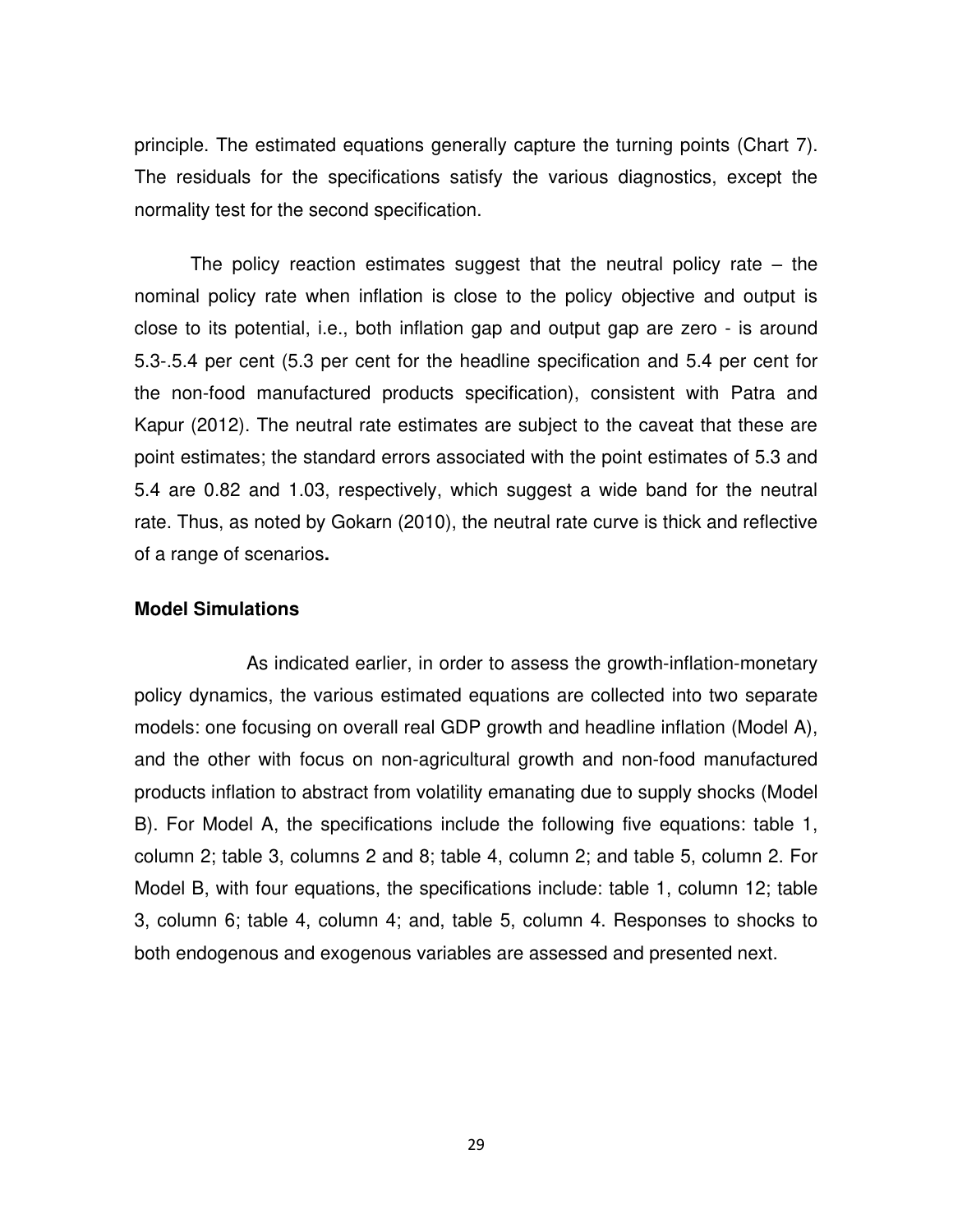First, in response to an increase of one-quarter 100 bps in the nominal policy rate<sup>11</sup>, in terms of the first model (model A), (a) real GDP starts to decline with a lag of 2 quarters and the peak response is about 35 bps after 4 quarters (b) headline WPI inflation falls with a lag of 3 quarters and the peak fall of around 15 bps is reached after 6 quarters (c) real GDP and inflation remain below the baseline for 3-4 years and (d) the policy rate returns to the baseline after about 2 years (Chart 8). Second, in terms of model B, in response to an increase of 100 bps in the nominal policy rate, (a) real non-agricultural GDP starts to decline with a lag of 1 quarter and the peak decline is about 40 bps after 2 quarters and (b) headline WPI inflation falls with a lag of 2 quarters and the peak fall of around 25 bps is reached after 5 quarters (Chart 9). However, as noted earlier, the results are sensitive to the choice of the interest rate – whether nominal or real.

Third, in response to one-quarter increase of 100 bps in headline WPI inflation, monetary policy is tightened pre-emptively and the policy rate remains above the baseline for almost 3 years with a peak increase of 33 bps (Chart 10). The response to an equivalent increase of 100 bps in NFMP is stronger and faster: the peak increase in the policy rate is 55 bps and the policy rate returns to the baseline after 2 years. Fourth, the monetary response to an expected strengthening of growth is on similar lines as to that of inflation.

Fifth, turning to exogenous variables, the impact of exchange rate dynamics is assessed. In the model, the nominal exchange rate impacts inflationary conditions, while the real effective exchange rate influences demand and output. While the nominal and the real effective exchange rate (REER) variables are both treated as exogenous in the model, movements in the nominal exchange rate

 $\overline{a}$ 

 $11$  The estimates on the impact of interest rates on growth and inflation presented in the previous sub-sections were based on single equation specification and can be viewed as the outcome of a sustained increase of 100 bps in the interest rate. The results presented in this sub-section, on the other hand, are for a one-quarter 100 bps increase in the interest rate and thereafter, the model takes over, and the interest rate moves in line with the dynamics of the estimated monetary policy reaction function.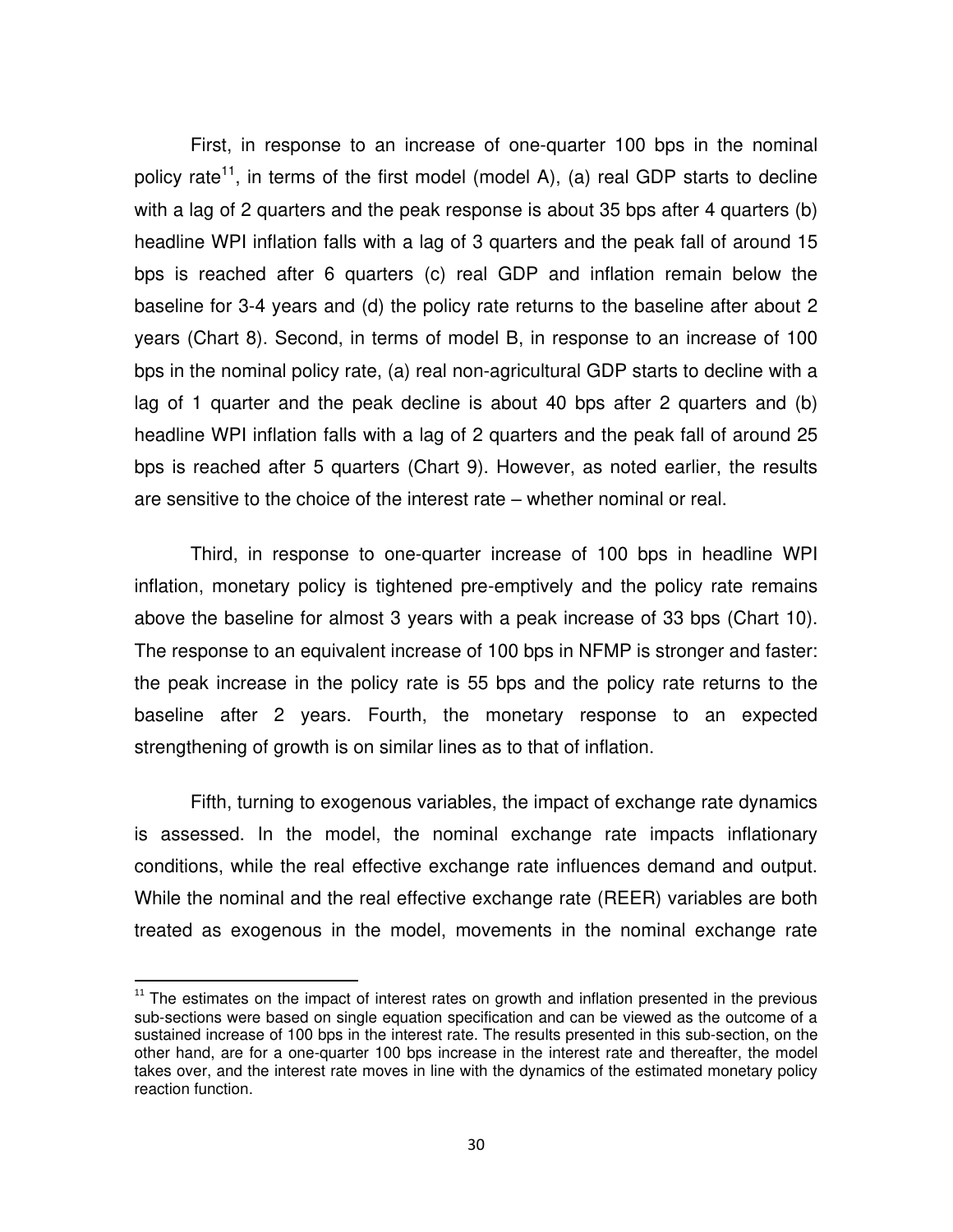impact the real exchange rate in real life. Therefore, in order to capture the impact of the nominal exchange rate on the REER, results are presented for a shock of 10 per cent depreciation to both the nominal exchange rate and the REER rate. The impulses show that higher demand from real depreciation adds further to inflationary pressures from the exchange rate channel. In response to the inflationary pressures, monetary policy is tightened and the policy rate returns to the baseline after three years (Chart 11).

Currency depreciation is equivalent to monetary easing as both end up increasing demand and prices. According to the estimates in this paper (using the results for Model B), 10 per cent currency depreciation is equivalent to a reduction of 200 bps in the nominal policy interest rate.

#### *Dynamic Forecasting Performance*

The forecasting performance of the model equations is satisfactory (Table 6). Dynamic forecasts over the sample period April-June 2005 to January-March 2011 show that Theil's U statistics are substantially less than unity in all cases. This is true for the 1-quarter ahead forecast as well as the 4- and 8-quarters ahead forecasts. In almost all cases, Theil's U statistics for the 4- and 8-quarters ahead forecasts are lower than the 1-quarter ahead forecast, which can be considered as a desirable feature of the model given the monetary transmission lags.

#### **IV. Conclusion**

This paper examined monetary transmission mechanism for India in the context of a small macro model using quarterly data. It modelled dynamics of growth, inflation, bank credit and central bank reaction function. Given the volatility emanating from the agricultural sector, and its impact on both overall growth and inflation, the paper focussed on modelling overall growth and overall inflation as well as non-agricultural growth and non-food manufactured products inflation, i.e.,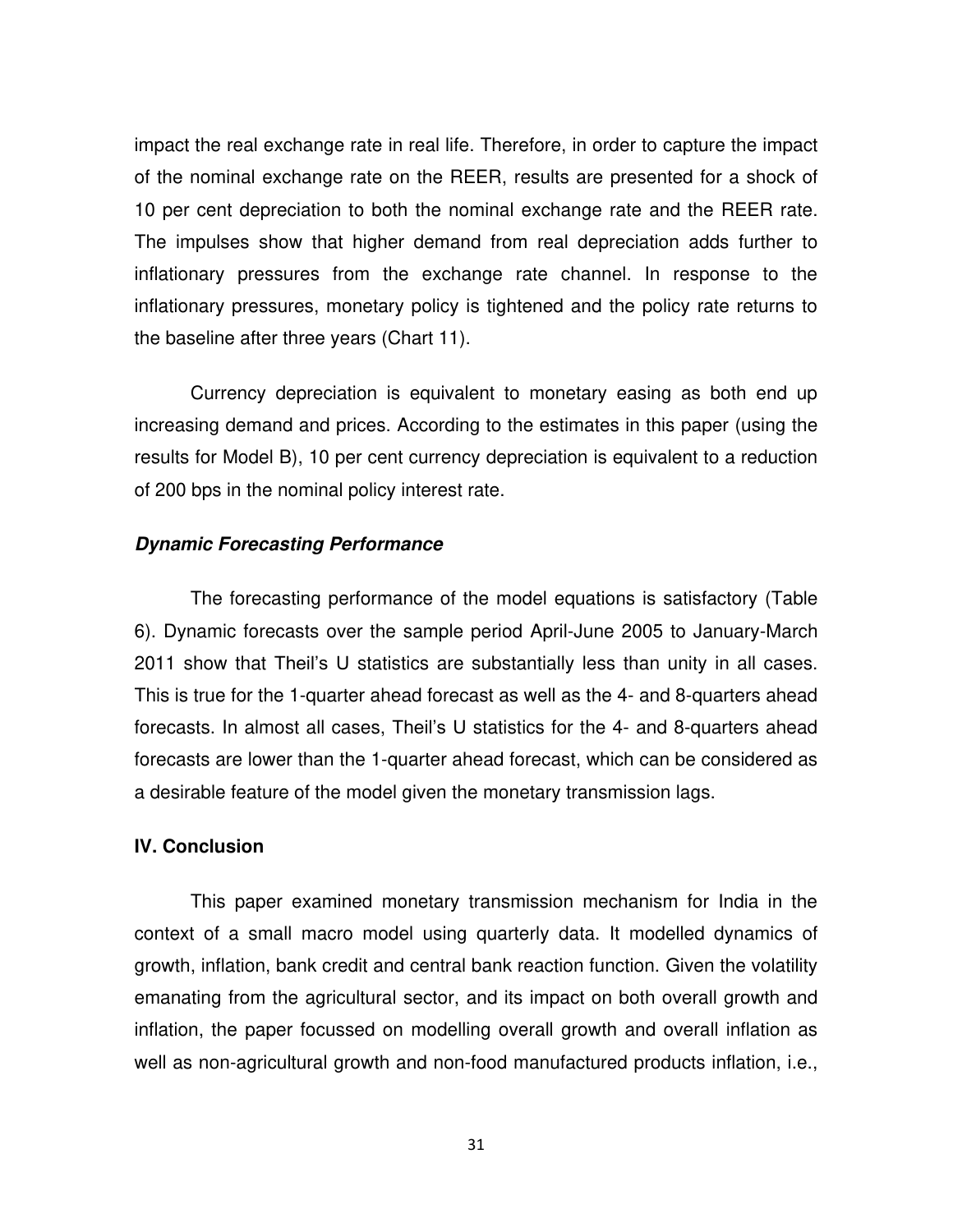components stripped of the influence from the agricultural sector and which are more amenable to monetary actions. We also estimate the impact of oil prices, real exchange rate and fiscal variables on growth and of exchange rate and minimum support prices on inflation. Sensitivity of the results is assessed for alternative nominal and real interest rates.

Regression estimates indicate that an increase of 100 bps in the nominal policy interest rate reduces non-agricultural growth by 50 bps in the long-run, while an increase of one percentage point in non-agricultural GDP output gap increases non-food manufactured products inflation by 74 bps. When the real policy interest rate is used in lieu of the nominal interest rate, the impact on growth is sensitive to the way the real interest rate is computed. Fiscal deficit has a lagged negative impact on GDP growth. The exchange rate pass-through coefficient to inflation is around 0.10; although it is low, consistent with that found for low-inflation economies, large depreciation can still add to inflationary pressures. Minimum support prices impact inflation and are in turn, impacted by past inflation movements, which runs the risk of a vicious circle. Oil prices have a muted impact on both growth and inflation, which is a reflection of the delayed and incomplete pass-through of international crude oil prices to domestic prices. Non-oil commodity prices, in comparison, have a stronger and quicker impact on both headline and non-food manufactured products inflation, which suggests limitations in using non-food manufactured products inflation as a core inflation measure. Sacrifice ratio is found to be lower for NFMP inflation compared to headline inflation reflecting the stronger impact of demand conditions on NFMP inflation. The standard errors associated with point estimates of sacrifice ratio suggest a wide range. The coefficients of the inflation deviation and the output gap in the central bank policy reaction are positive and significant and that of the inflation terms is greater than unity, consistent with the Taylor principle. The neutral nominal policy interest rate is estimated to be around 5.5, but, as in the case of sacrifice ratio, the point estimates are subject to wide bands.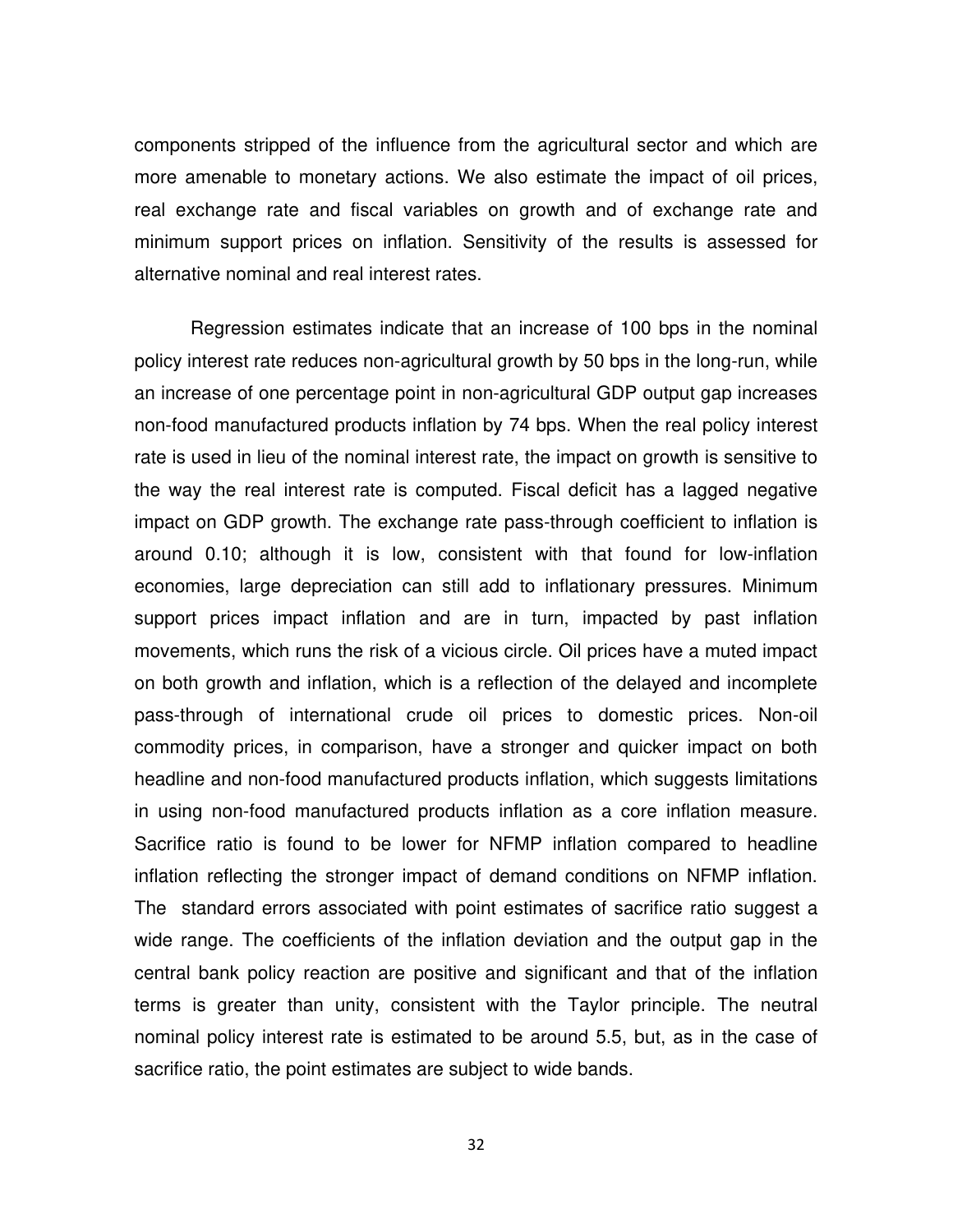Model simulations for a one-quarter 100 bps increase in the nominal effective policy rate show that the peak effect on non-agricultural growth is 39 bps with a lag of 2 quarters and that on non-food manufactured products is 24 bps with a lag of 5 quarters. The results in this paper, therefore, show that the interest rate channel is effective in the Indian context and the magnitude of the impact on growth and inflation is comparable to that in major advanced and emerging economies. In the light of the results of this paper, it is clear that RBI's monetary policy had a dampening impact on inflation. At the same time, the results indicate that the impact of monetary tightening on inflation is modest. Despite the monetary tightening, inflation remained persistently high and this could be attributed to the structural component of food inflation (Gokarn, 2012) as well as the surge in international commodity prices beginning the second half of 2010 and continuing into the first half of 2011.

Given the sensitivity of the results to the use of nominal and real interest rate, future research could focus on the appropriate deflator for assessing real interest rate. The VAR-based studies have typically used nominal policy rate to assess monetary transmission mechanism. It would be interesting to examine the dynamics when real interest rate is used in such studies. While this paper has focussed on the impact of monetary policy on overall GDP growth and its sectoral components, it would be useful to extend the analysis in this paper to examine the impact of monetary actions from the demand side components of GDP, viz., on private consumption and investment activity.

The estimates of the interest rate impact on growth and inflation in this paper are subject to the caveats that these are average coefficients. The estimates, as the cross-country evidence suggest, could differ across models and would depend upon the stage of the business cycle and expectations of economic agents. While the model in this paper assumes a linear relationship between the various variables, the actual relationships could exhibit asymmetries and the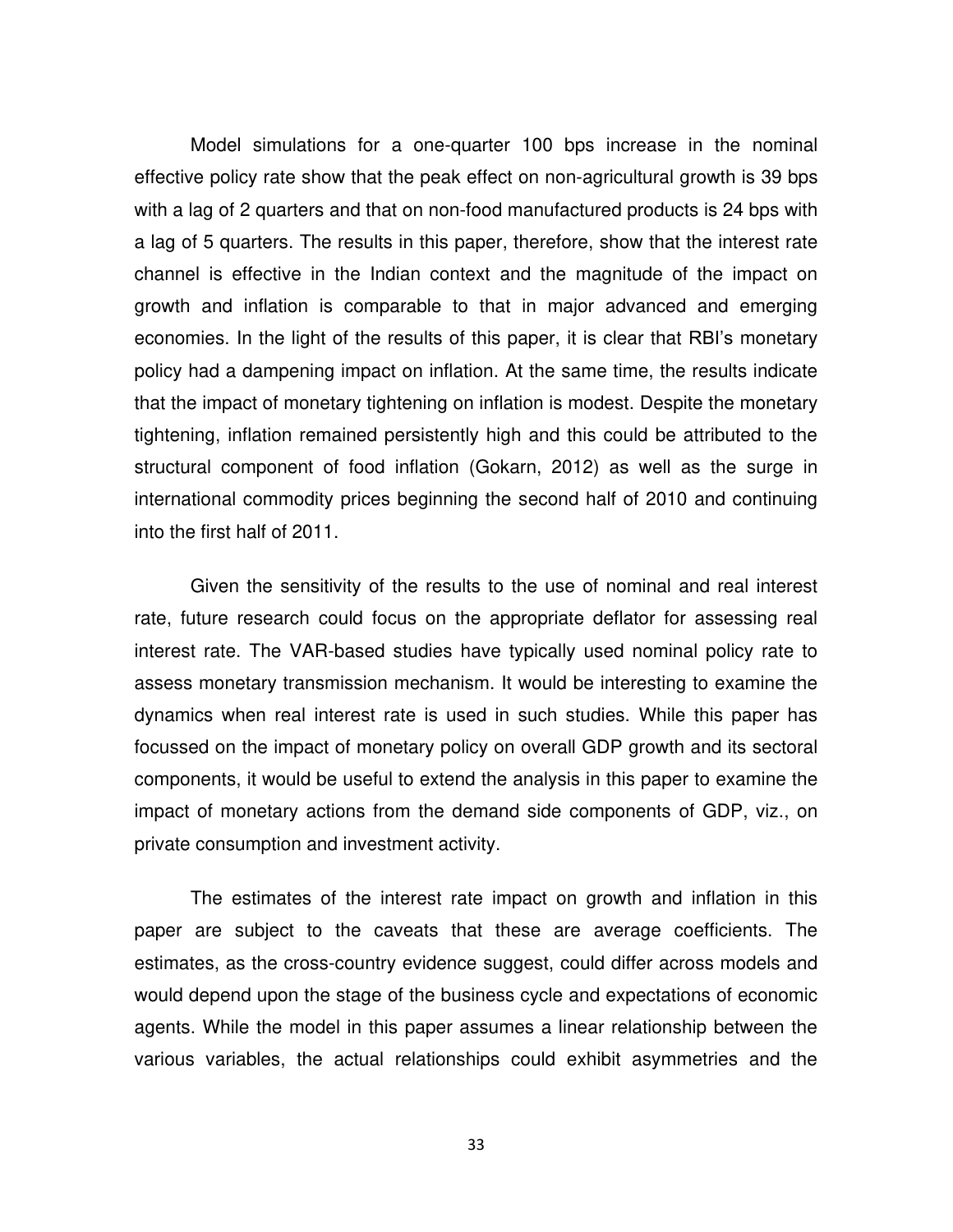impact of increases and decreases in the policy interest rate on various variables could be different. The relationship among the various model variables could be non-linear and subject to threshold effects. Furthermore, the Reserve Bank has used the policy interest rate in conjunction with modulations in the cash reserve ratio and has also deployed countercyclical prudential measures (provisioning norms and risk weights) to foster both price and financial stability. The coefficients of the interest rate in this paper potentially also include the impact of these noninterest rate policy measures on economic activity and inflation.

The impact of monetary policy would also depend upon the liquidity conditions: monetary tightening during periods of tight liquidity conditions could be more effective and stronger vis-a-vis during conditions of surplus liquidity. The operating procedure of monetary policy has been refined over time and this could affect monetary transmission dynamics going forward. The introduction of the base rate system for loans in 2010 has enhanced transparency in the transmission of monetary impulses from the policy rate to lending rates and, going forward, could impact estimates of transmission dynamics presented in this paper.

#### **References**

Aleem, Abdul (2010), "Transmission Mechanism of Monetary Policy in India", *Journal of Asian Economics*, Vol. 21, pp. 186–197

Al-Mashat, R. (2003), "Monetary Policy Transmission in India," in: *India—Selected Issues*, IMF Staff Country Report 03/261 (Washington: International Monetary Fund).

Anand, Rahul, Shanaka Peiris and Magnus Saxegaard (2010), "An Estimated Model with Macrofinancial Linkages for India", Working Paper No. WP/10/21, International Monetary Fund.

Banerjee, Krittika (2011), "Credit and Growth Cycles In India: An Empirical Assessment of the Lead and Lag Behaviour", Working Paper (DEPR) 22/2011, Reserve Bank of India.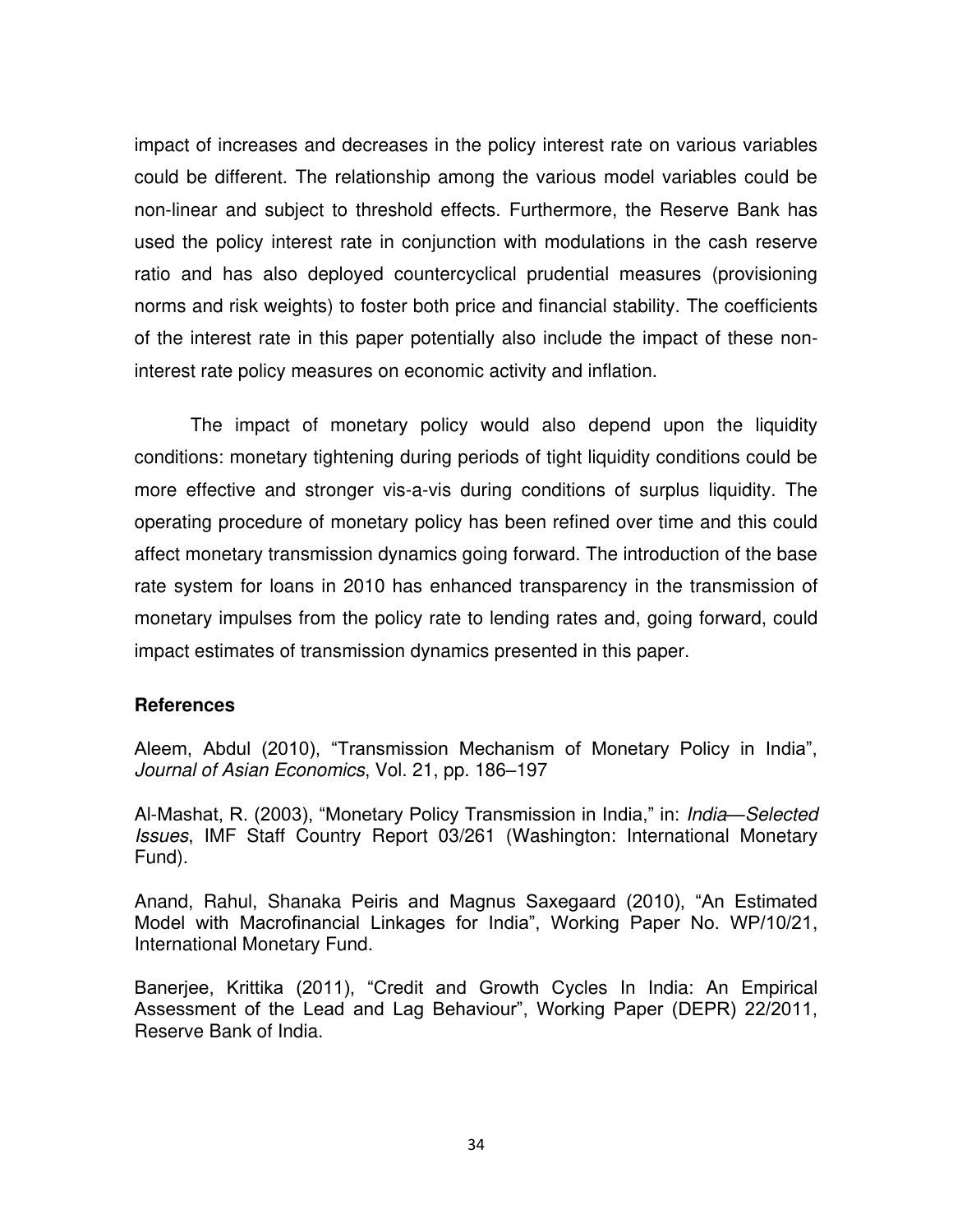Bank of England (2000), *Economic Models at the Bank of England*, September 2000 Update.

---(2004), "The New Bank of England Quarterly Model", *Bank of England Quarterly Bulletin*, Summer.

Bardsen, Gunnar, Ard den Reijer, Patrik Jonasson and Ragnar Nymoen (2011), "MOSES: Model of Swedish Economic Studies", Working Paper Series No. 249, Sveriges Riksbank.

Berg, Andrew, Philippe Karam and Douglas Laxton (2006), "A Practical Model-Based Approach to Monetary Policy Analysis – Overview", Working Paper No. WP/06/80, International Monetary Fund.

Bhalla, Surjit (2011), "RBI Needs to Get Facts Right", Financial Express, October 22, available at [http://www.financialexpress.com/news/column-rbi-needs-to-get](http://www.financialexpress.com/news/column-rbi-needs-to-get-the-facts-right/863749/0)[the-facts-right/863749/0](http://www.financialexpress.com/news/column-rbi-needs-to-get-the-facts-right/863749/0)

Bhattacharya, Kaushik and Indranil Bhattacharya (2001), "Impact of Increase in Oil Prices on Inflation and Output in India", *Economic and Political Weekly*, December 22, pp.4735-4741.

Bhattacharya, Rudrani, Ila Patnaik and Ajay Shah (2011), "Monetary Policy Transmission in an Emerging Market Setting", Working Paper WP/11/5, International Monetary Fund.

Boivin, Jean, Michael Kiley and Frederic Mishkin (2011), "How Has the Monetary Transmission Mechanism Evolved Over Time?" pp. 369-422, in Benjamin Friedman and Michael Woodford (ed.), "*Handbook of Monetary Economics*", Volume 3A, Elsevier B.V.

Catão, Luis, Douglas Laxton, and Adrian Pagan (2008), Monetary Transmission in an Emerging Targeter: The Case of Brazil, Working Paper WP/08/191, International Monetary Fund.

Christiano, Lawrence J., Martin Eichenbaum, and Charles L. Evans (1999), ""Monetary Policy Shocks: What Have We Learned and to What End?" In *Handbook of Macroeconomics*, vol. 1A, edited by John B. Taylor and Michael Woodford. Amsterdam: Elsevier Sci.

Clarida, Richard, Jordi Gali and Mark Gertler (1998), "Monetary Policy Rules in Practice: Some International Evidence", *European Economic Review*, Vol.42, pp.1033-1067.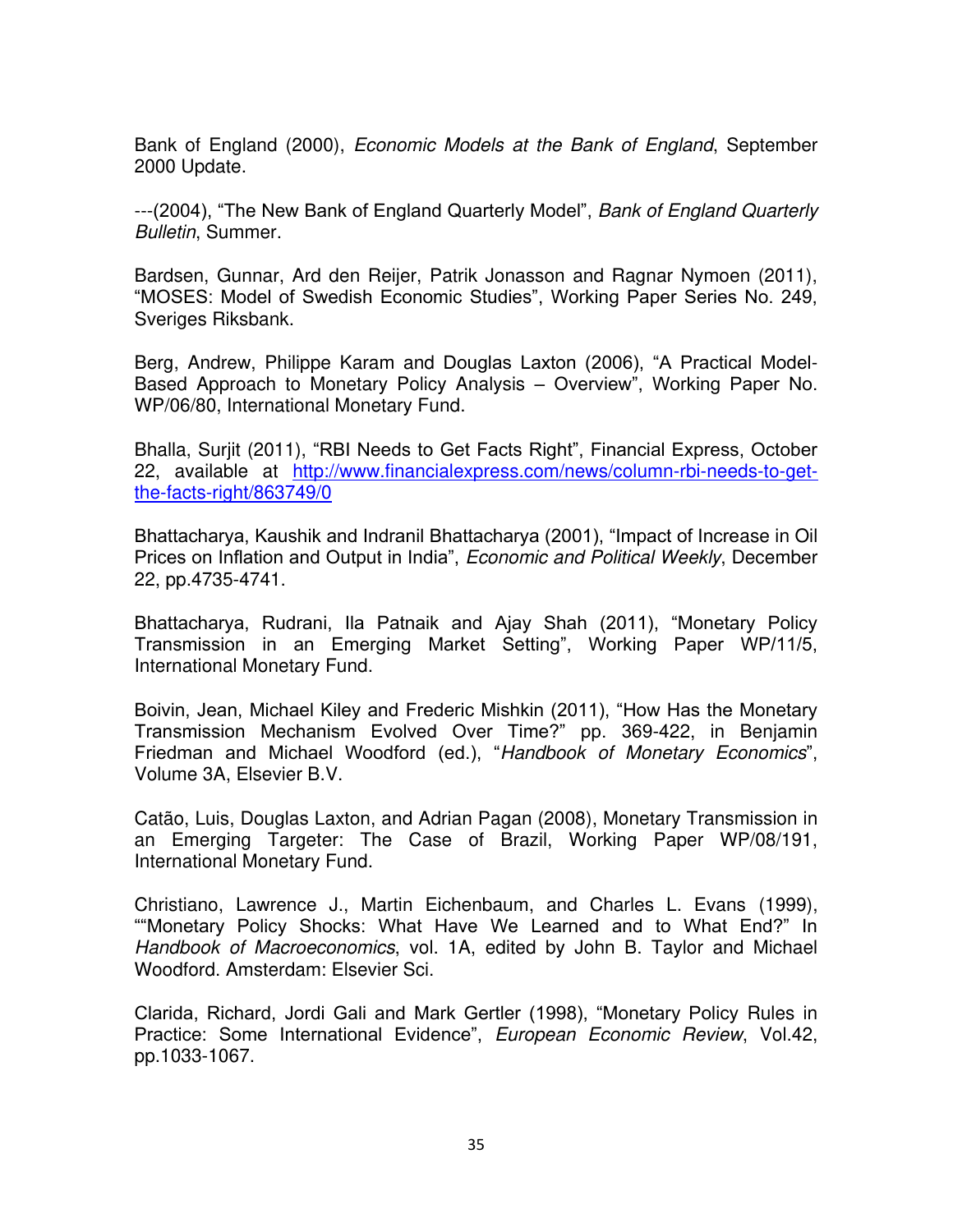---- (1999), "The science of Monetary Policy: A New Keynesian Perspective", *Journal of Economic Literature*, Vol. 37 (4), December, pp. 1661-1707.

---- (2000), "Monetary Policy Rules and Macroeconomic Stability: Evidence and Some Theory", *Quarterly Journal of Economics*, February, pp.147-180.

Dua, Pammi and Upasna Gaur (2009), "Determination of Inflation in an Open Economy Phillips Curve Framework: The Case for Developed and Developing Economies", Working Paper No. 178, Centre for Development Economics, Delhi School of Economics.

Els, Peter van, Alberto Locarno, Benoît Mojon, and Julian Morgan (2003), "New Macroeconomic Evidence on Monetary Policy Transmission in the Euro Area", *Journal of the European Economic Association*, Vol. 1, No. 2/3, April-May, pp. 720-730.

Fair, Ray C. (2012), "Has Macro Progressed?", *Journal of Macroeconomics*, Vol. 34, pp. 2–10.

Fukunaga, Ichiro, Naoko Hara, Satoko Kojima, Yoicho Ueno and Shunichi Yoneyama (2011), "The Quarterly Japanese Economic Model (Q-JEM): 2011 Version", Working Paper No.11-E-11, Bank of Japan.

Gali, Jordi (2008), *Monetary Policy, Inflation, and the Business Cycle: An Introduction to the New Keynesian Framework*, Princeton University Press, Princeton, New Jersy.

Gali, Jordi and Mark Gertler (1999), "Inflation Dynamics: A Structural Econometric Analysis", *Journal of Monetary Economics*, Vol. 44, pp. 195-222.

Gali, Jordi, Mark Gertler and David Lopez-Salido (2005), "Robustness of the Estimates of the Hybrid New Keynesian Phillips Curve", *Journal of Monetary Economics*, Vol.52(6), pp. 1107-18.

García, Carlos, Pablo García, Igal Magendzo and Jorge E. Restrepo (2005), "The Monetary Transmission Mechanism in Chile: A Medium-Sized Macroeconometric Model" in Rómulo Chumacero and Klaus Schmidt-Hebbel *(ed.), "General Equilibrium Models for the Chilean Economy",* Central Bank of Chile.

Goeltom, Miranda S. (2008), " The Transmission Mechanisms of Monetary Policy in Indonesia" in "*Transmission Mechanisms For Monetary Policy In Emerging Market Economies*", BIS Papers No. 35, Bank for International Settlements.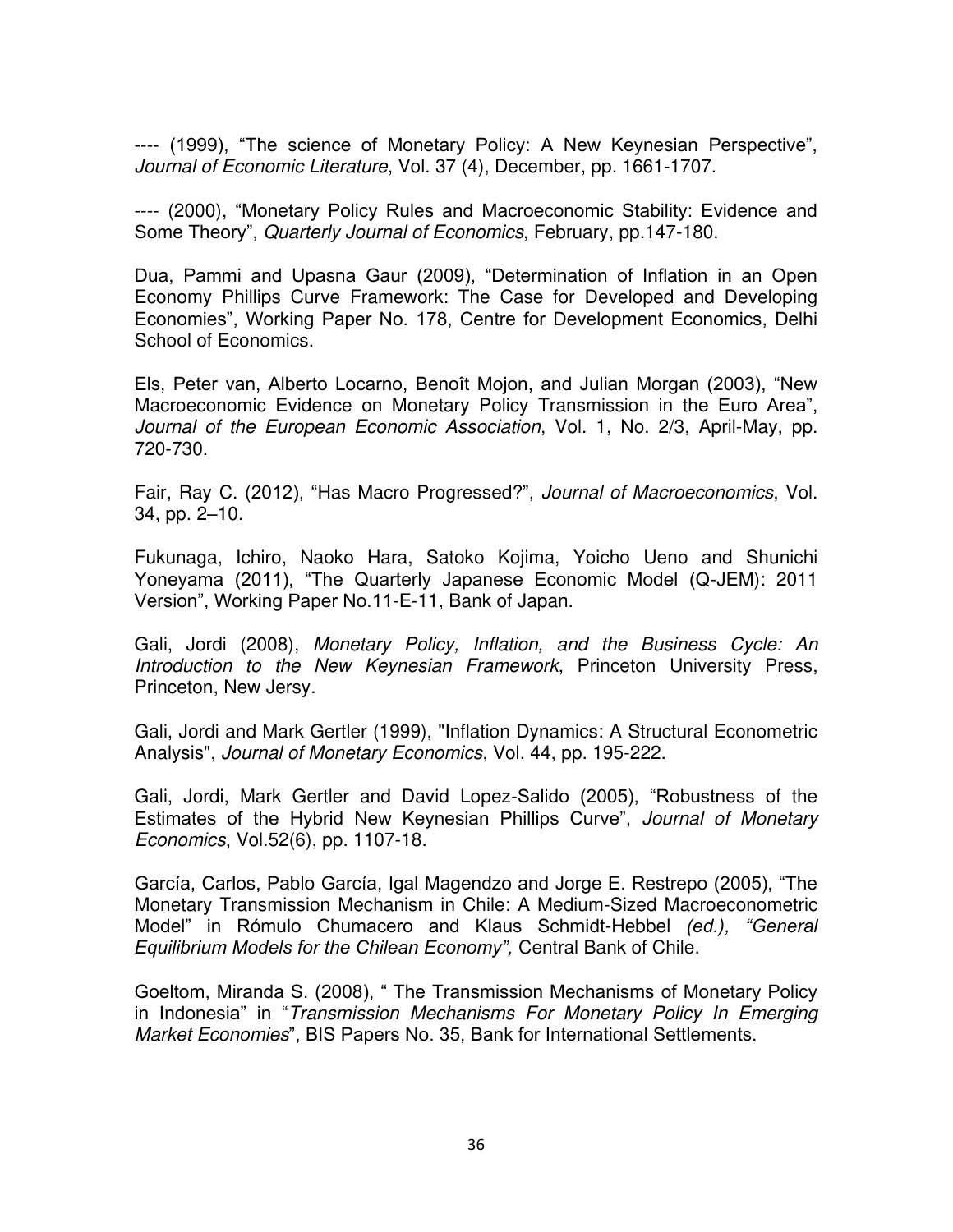Gokarn, Subir (2010), "Volatility May Give Way to Significant Inflows", *Economic Times* (Mumbai), June 16.

---- (2011), "Striking the Balance between Growth and Inflation in India", *Reserve Bank of India Bulletin*, July.

--- (2012), "Food Inflation: This Time it's Different", *Reserve Bank of India Bulletin*, January.

Goodhart, Charles and Boris Hofmann (2005a), "The IS Curve and Transmission of Monetary Policy: Is there a Puzzle?", *Applied Economics*, Vol.37, pp.29-36.

---- (2005b), "The Phillips Curve, the IS Curve and Monetary Transmission: Evidence for the US and the Euro Area", *CESifo Economic Studies*, Vol. 51(4), pp. 757-775.

Gordon, Robert (1998), "Foundations of the Goldilocks Economy: Supply Shocks and the Time-varying NAIRU". *Brookings Papers on Economic Activity*, Vol. 29, pp.297–333.

---- (2011), "The History of the Phillips Curve: Consensus and Bifurcation", *Economica*, Vo. 78, January, pp.10-50.

Government of India (2012), *Economic Survey 2011-12*.

Goyal, Ashima (2008), "Incentives from Exchange Rate Regimes in an Institutional Context", *Journal of Quantitative Economics*, January & July, Vol. 6 (1 and 2): 101- 121.

Hammersland, Roger and Cathrine Bolstad Traee (2012), "The Financial Accelerator and the Real Economy: A Small Macroeconometric Model for Norway with Financial Frictions", Staff Memo No. 2, Norges Bank.

Hutchison, Michael, Rajeswari Sengupta and Nirvikar Singh (2010), "Estimating a Monetary Policy Rule for India", *Economic and Political Weekly*, Vol. XLV, No. 38, November 18, pp. 67-69.

Kapur, Muneesh (2012), "Inflation Forecasting: Issues and Challenges", Working Paper (DEPR) 01 / 2012, Reserve Bank of India, January.

Kapur, Muneesh and Michael Patra (2000), "The Price of Low Inflation", *RBI Occasional Papers*, Volume 21 (2 and 3), Reserve Bank of India, pp. 191-233.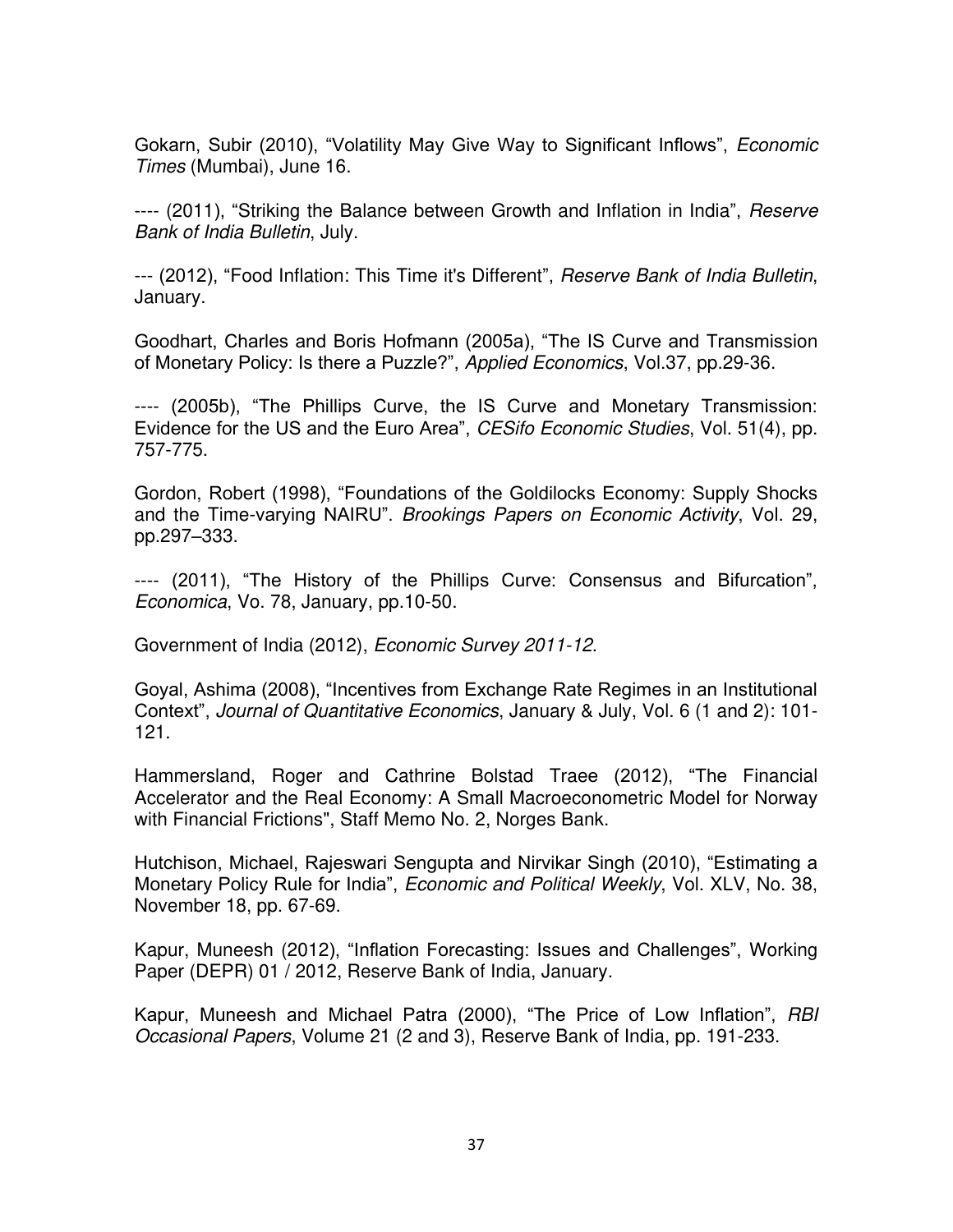Khundrakpam, Jeevan Kumar (2008), "Have Economic Reforms Affected Exchange Rate Pass-Through to Prices in India", *Economic and Political Weekly*, Vol.43 (16), April 19, 2008, pp.71-79.

---- (2011), "Credit Channel of Monetary Transmission in India - How Effective and Long is the Lag?", Working Paper (DEPR) 20/2011, Reserve Bank of India.

---- and Dipika Das (2011), "Monetary Policy and Food Prices In India", Working Paper (DEPR) 12/2011, Reserve Bank of India.

Kilian, Lutz and Robert Vigfusson (2011), "Are the Responses of the US Economy asymmetric in Energy Price Increases and Decreases?"*Quantitative Economics*, Vol. 1 (2), pp. 419-453.

Mazumder, Sandeep (2011), "The Stability of the Phillips Curve in India: Does the Lucas Critique Apply?", *Journal of Asian Economics*, Vol. 22(6), pp. 528–539.

Mohan, Rakesh (2002), "Transforming Indian Banking: In Search of a Better Tomorrow", in Mohan, Rakesh (2009), "*Monetary Policy in a Globalised Economy*", Oxford University Press, New Delhi.

Mohan, Rakesh (2009), "*Monetary Policy in a Globalised Economy*", Oxford University Press, New Delhi.

Mohan, Rakesh and Muneesh Kapur (2009), "Managing the Impossible Trinity: Volatile Capital Flows and Indian Monetary Policy", Working Paper 401, Stanford Centre for International Development, Stanford University, November.

Mohanty, Deepak (2011), "How does the Reserve Bank of India Conduct its Monetary Policy?", *Reserve Bank of India Bulletin*, September.

--- (2011), "Changing Inflation Dynamics in India", *Reserve Bank of India Bulletin*, September.

--- (2012), "Evidence on Interest Rate Channel of Monetary Policy Transmission in India", Paper Presented at RBI's Second International Research Conference, February 1-2, 2012, Mumbai [\(http://sirc.rbi.org.in/downloads/SIRCPaper.pdf\)](http://sirc.rbi.org.in/downloads/SIRCPaper.pdf)

Mohanty, Deepak, A. B. Chakraborty, Abhiman Das and Joice John (2011), "Inflation Threshold in India: An Empirical Investigation", Working Paper (DEPR) 18/2011, Reserve Bank of India.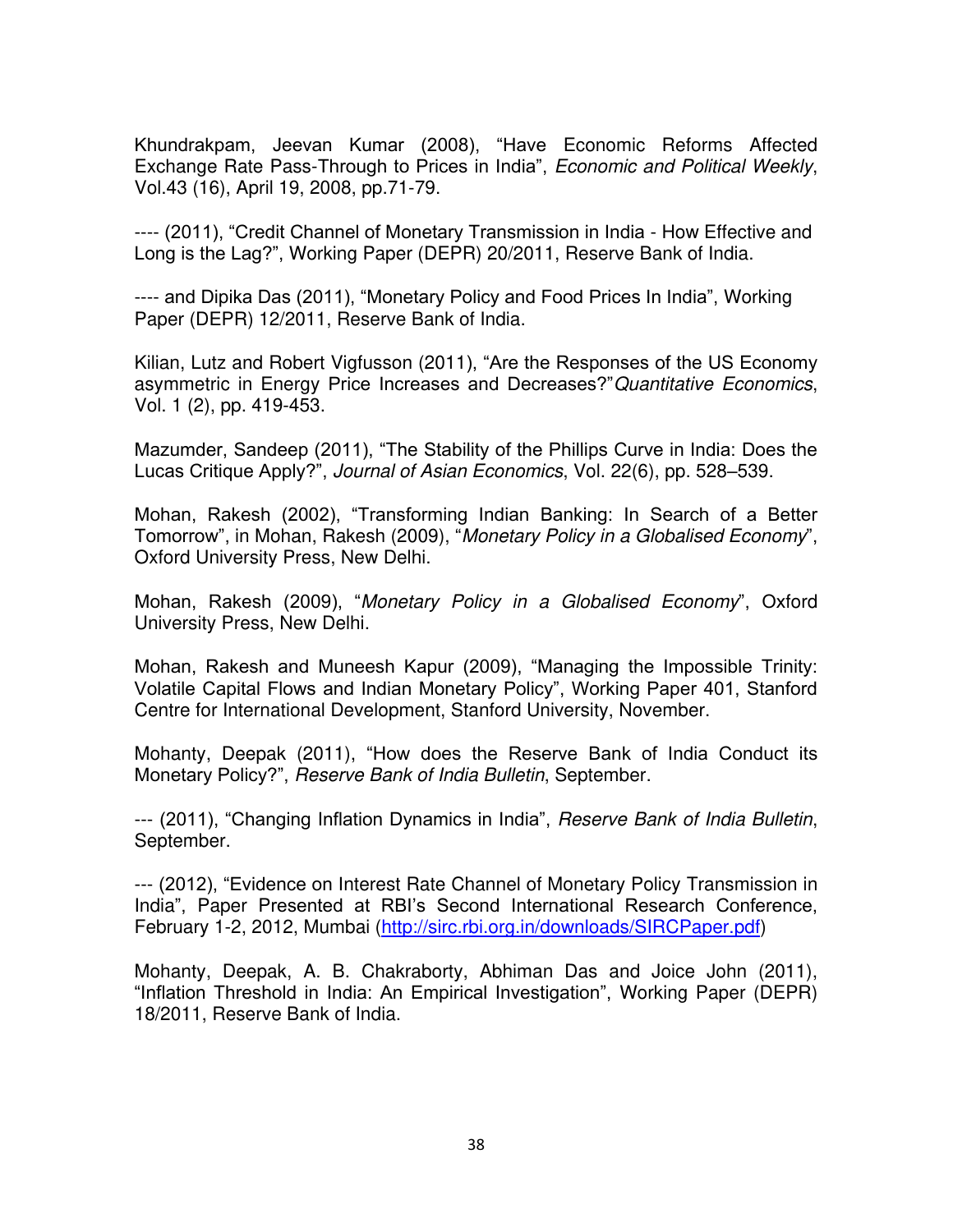Mohanty, M.S. and Marc Klau (2004), "Monetary Policy Rules in Emerging Market Economies: Issues and Evidence", Working Paper 149, Bank for International Settlements.

Mohanty, M.S. and Philip Turner (2008), "Monetary Policy Transmission in Emerging Market Economies: What is New?" in "*Transmission Mechanisms For Monetary Policy In Emerging Market Economies*", BIS Papers No. 35, Bank for International Settlements.

Mukherjee, Sanchita and Rina Bhattacharya (2011), "Inflation Targeting and Monetary Policy Transmission in Emerging Market Economies", Working Paper WP/11/229, International Monetary Fund.

Olsen, Oystein (2011), "Monetary Policy and Inter-relationships in the Norwegian Economy", Address at the Centre for Monetary Economics, September 5, available at: [http://www.norges-bank.no/en/about/published/speeches/2011/cme](http://www.norges-bank.no/en/about/published/speeches/2011/cme-lecture/)[lecture/](http://www.norges-bank.no/en/about/published/speeches/2011/cme-lecture/)

Paez-Farrell, Juan (2009), "Monetary Policy Rules in Theory and in Practice: Evidence from the UK and the US", *Applied Economics*, Vol. 41(16), pp. 2037 — 2046

Pandit, B.L. and Pankaj Vashisht (2011), "Monetary Policy and Credit Demand in India and Some EMEs", Working Paper 256, Indian Council for Research on International Economic Relations.

Patra, M.D. and Muneesh Kapur (2012), "A Monetary Policy Model for India", *Macroeconomics and Finance in Emerging Market Economies*, Vol. 5(1), March, pp. 16-39.

Patra, M.D. and Partha Ray (2010), "Inflation Expectations and Monetary Policy in India: An Empirical Exploration", Working Paper No. WP/10/84, International Monetary Fund.

Pattanaik, Sitikantha and G. V. Nadhanael (2011), "Why Persistent High Inflation Impedes Growth? An Empirical Assessment of Threshold Level of Inflation for India" Working Paper (DEPR) 17/2011, Reserve Bank of India.

Paul, Biru Paksha (2009), "In search of the Phillips Curve for India", *Journal of Asian Economics*, Vol. 20, pp. 479-488.

Pruski, Jerzy and Piotr Szpunar (2008), "The Monetary Transmission Mechanism In Poland" in "*Transmission Mechanisms For Monetary Policy In Emerging Market Economies*", BIS Papers No. 35, Bank for International Settlements.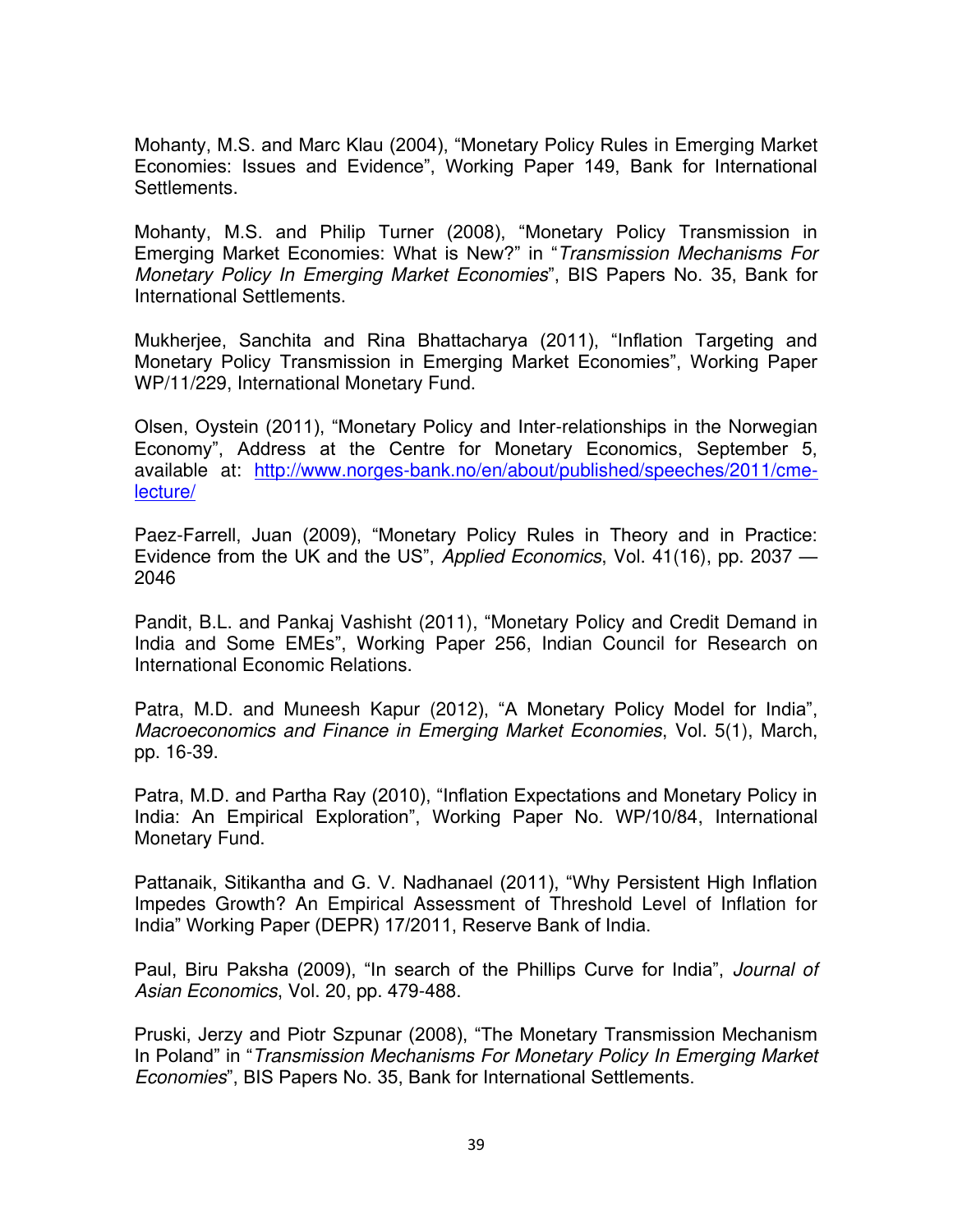Raj, Janak, J. K. Khundrakpam and Dipika Das (2011), "An Empirical Analysis of Monetary and Fiscal Policy Interaction in India", Working Paper (DEPR) 15/2011, Reserve Bank of India.

Reserve Bank of India (2002), Report on Currency and Finance 2000-01.

--- (2004), Report on Currency and Finance 2003-04.

--- (2010), Annual Report 2009-10

--- (2011a), Annual Report 2010-11

--- (2011b), Second Quarter Review of Monetary Policy 2011-12

Rudd, J. and Whelan (2007), "Modelling Inflation Dynamics: A Critical Review of Recent Research", *Journal of Money, Credit and Banking*, Supplement to Vol.39(1), pp.155-170.

Rudebusch, Glenn and Lars Svensson (1999), "Policy Rules for Inflation Targeting" in J.B. Taylor (ed.), "*Monetary Policy Rules*", University of Chicago Press.

Sidaoui, José J. and Manuel Ramos-Francia (2008), "The Monetary Transmission Mechanism in Mexico: Recent Developments" in "*Transmission Mechanisms For Monetary Policy In Emerging Market Economies*", BIS Papers No. 35, Bank for International Settlements.

Singh, Bhupal (2010), "Monetary Policy Behavior in India: Evidence from Taylortype Policy Frameworks", Staff Studies, SS(DEAP) 2/2010, Reserve Bank of India.

Singh, B. Karan, A. Kanakaraj , and T.O. Sridevi (2011), "Revisiting the Empirical Existence of the Phillips Curve for India", *Journal of Asian Economics*, Vol.22, pp.247-258.

Srinivasan, Naveen, Vidya Mahambare and M.Ramachandra (2006), "Modelling Inflation in India: Critique of the Structuralist Approach", *Journal of Quantitative Economics*, New Series, Vol. 4 (2), pp.45–58.

---- (2008), "Dynamics of Inflation in India: Does the New Inflation Bias Hypothesis Provide and Explanation", *Macroeconomic and Finance in Emerging Market Economies*, Vol. 1 (2), pp.199-212.

Subbarao, D. (2011), "Monetary Policy Dilemmas: Some RBI Perspectives", *Reserve Bank of India Bulletin*, October.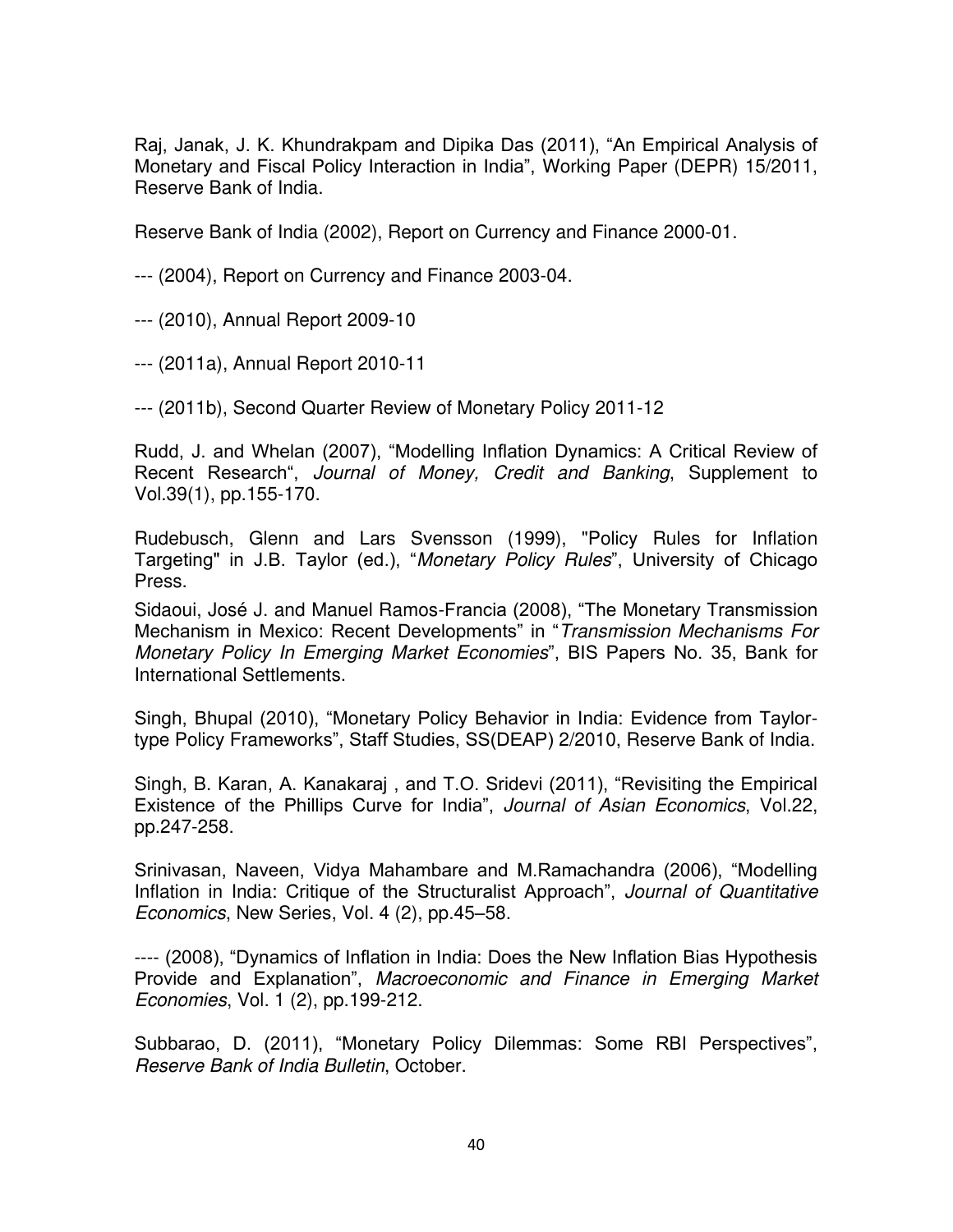Takeshi, Inoue and Shigeyuki Hamori (2009), "[An Empirical Analysis of the](http://ideas.repec.org/p/jet/dpaper/dpaper200.html)  [Monetary Policy Reaction Function in India](http://ideas.repec.org/p/jet/dpaper/dpaper200.html)", [IDE Discussion Papers](http://ideas.repec.org/s/jet/dpaper.html) 200, Institute of Developing Economies, Japan External Trade Organization (JETRO).

Taylor, J. B. (1993) "Discretion versus Rules in Practice", *Carnegie Rochester Series on Public Policy*, Vol. 39, pp. 195–214.

Virmani, Vineet (2004), "Operationalsing Taylor-type Rules for the Indian Economy: Issues and Some Results", Working Paper 2004-07-04, ICICI Research Center and Institute for Financial Management and Research, Chennai, India.

Vonnák, Balázs (2008), "The Hungarian Monetary Transmission Mechanism: An Assessment" in "*Transmission Mechanisms For Monetary Policy in Emerging Market Economies*", BIS Papers No. 35, Bank for International Settlements.

Walsh, Carl (2010), "*Monetary Theory and Policy*", MIT Press, Cambridge, Massachusetts.

Woodford, Michael (2003), "*Interest and Prices: Foundations of a Theory of Monetary Policy*", Princeton University Press, Princeton.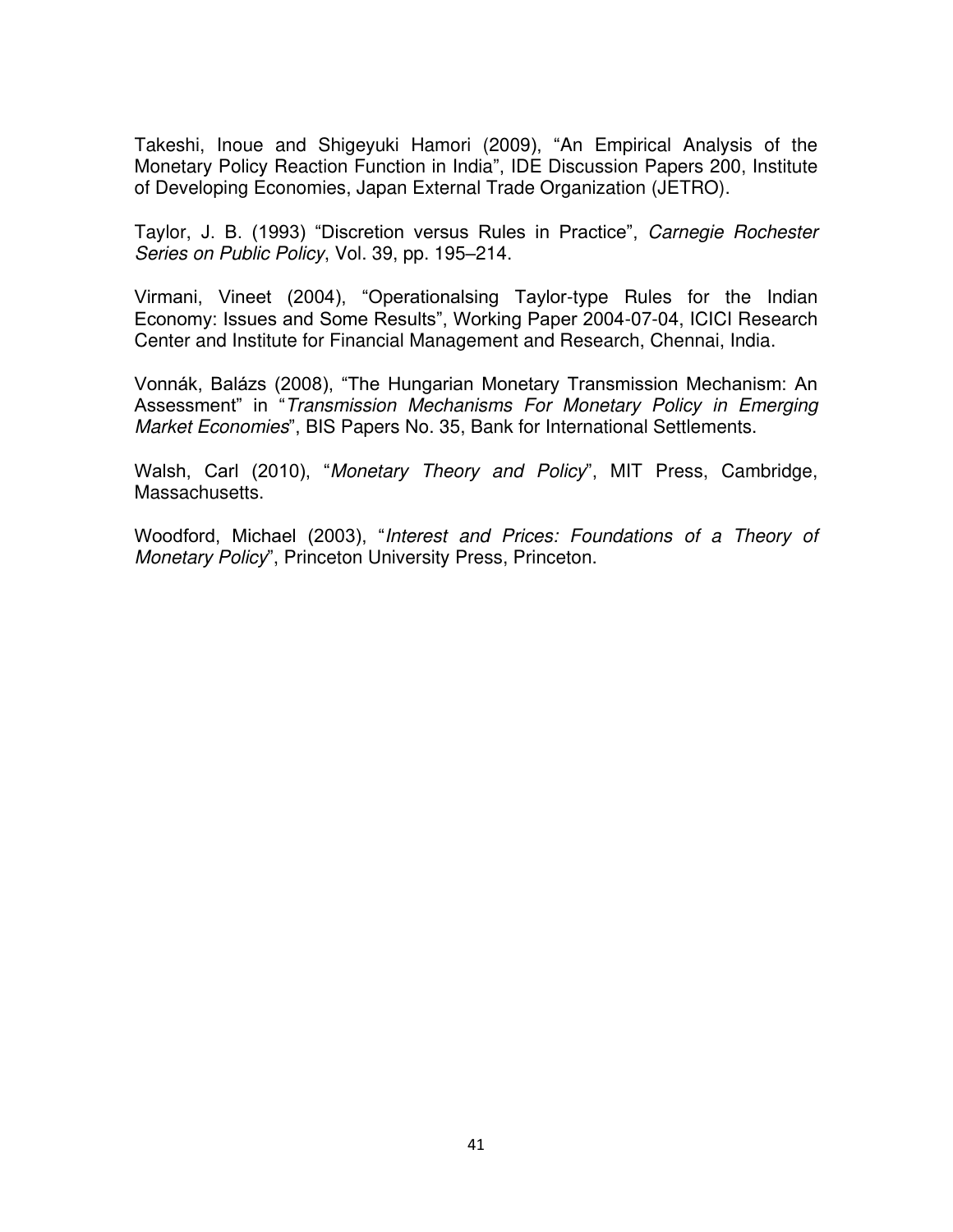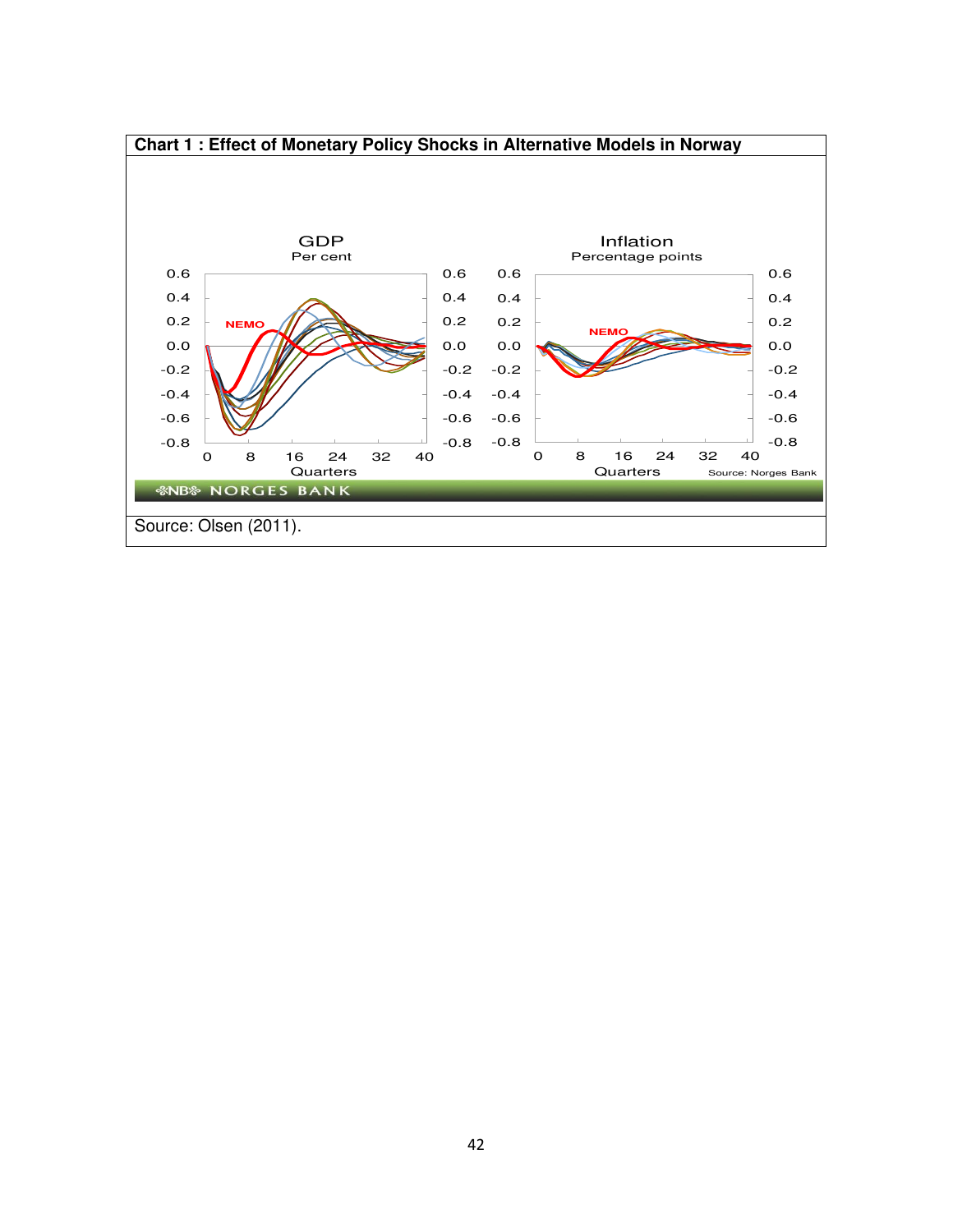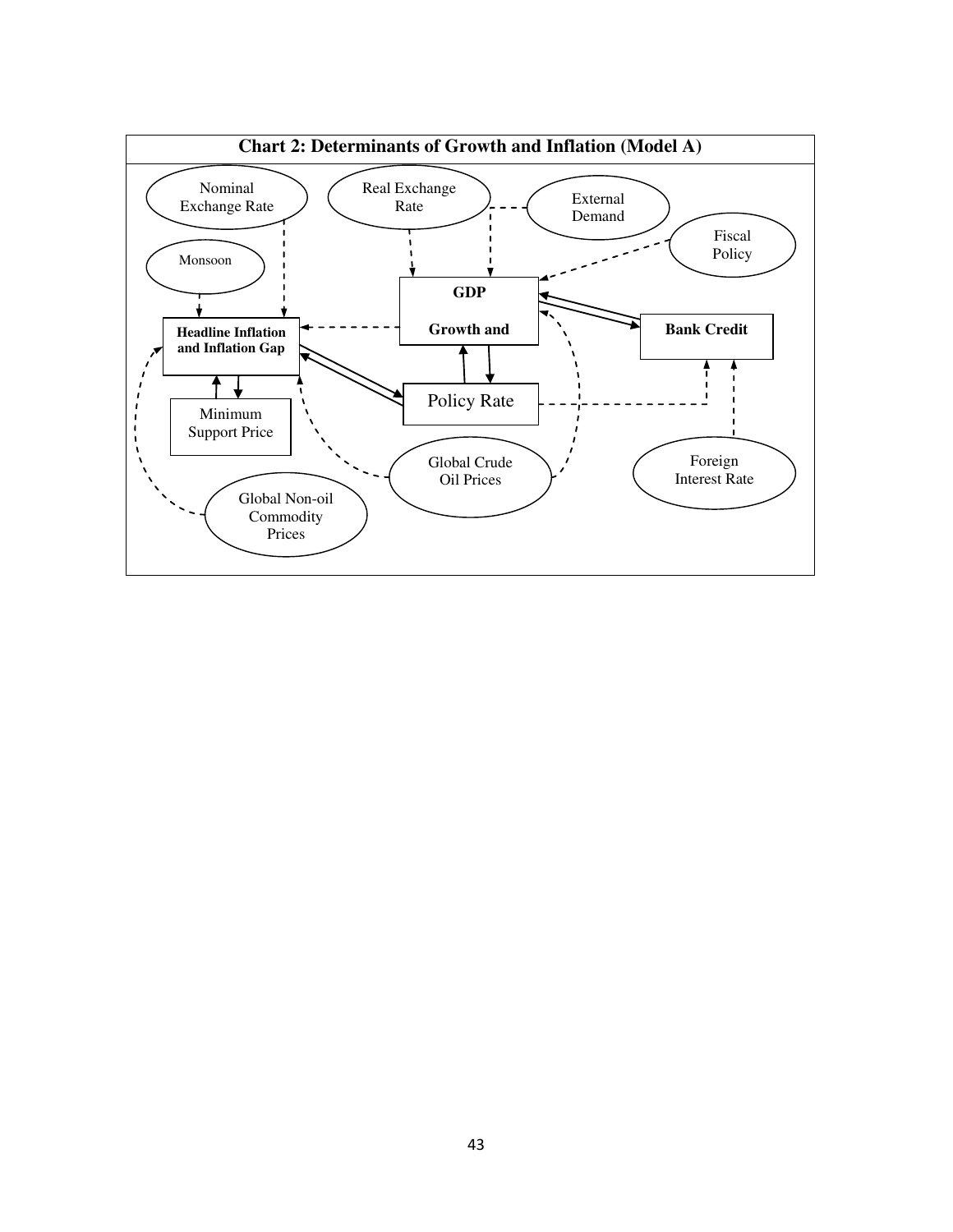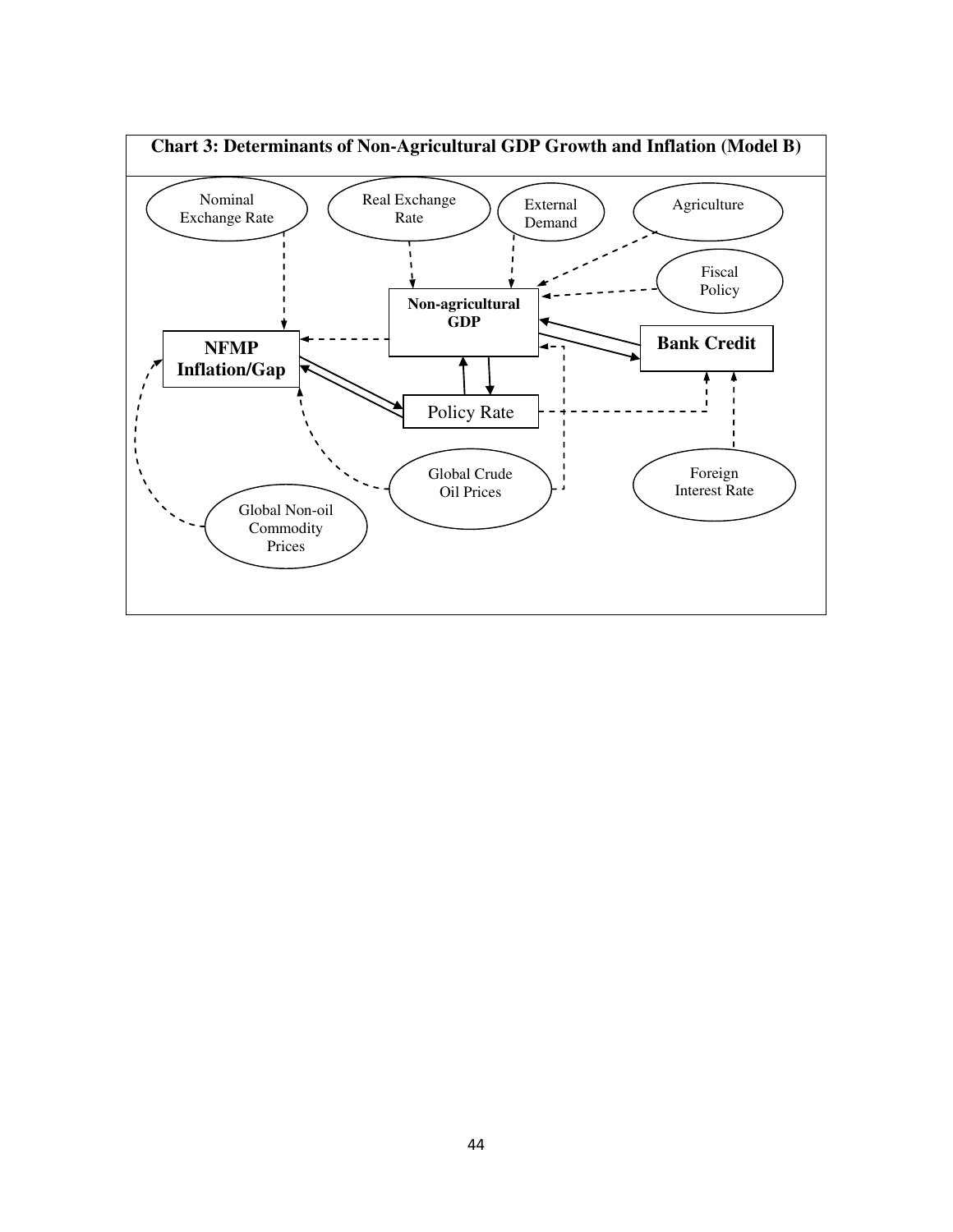

Chart 4: Real GDP Growth **Chart 4: Real GDP Growth**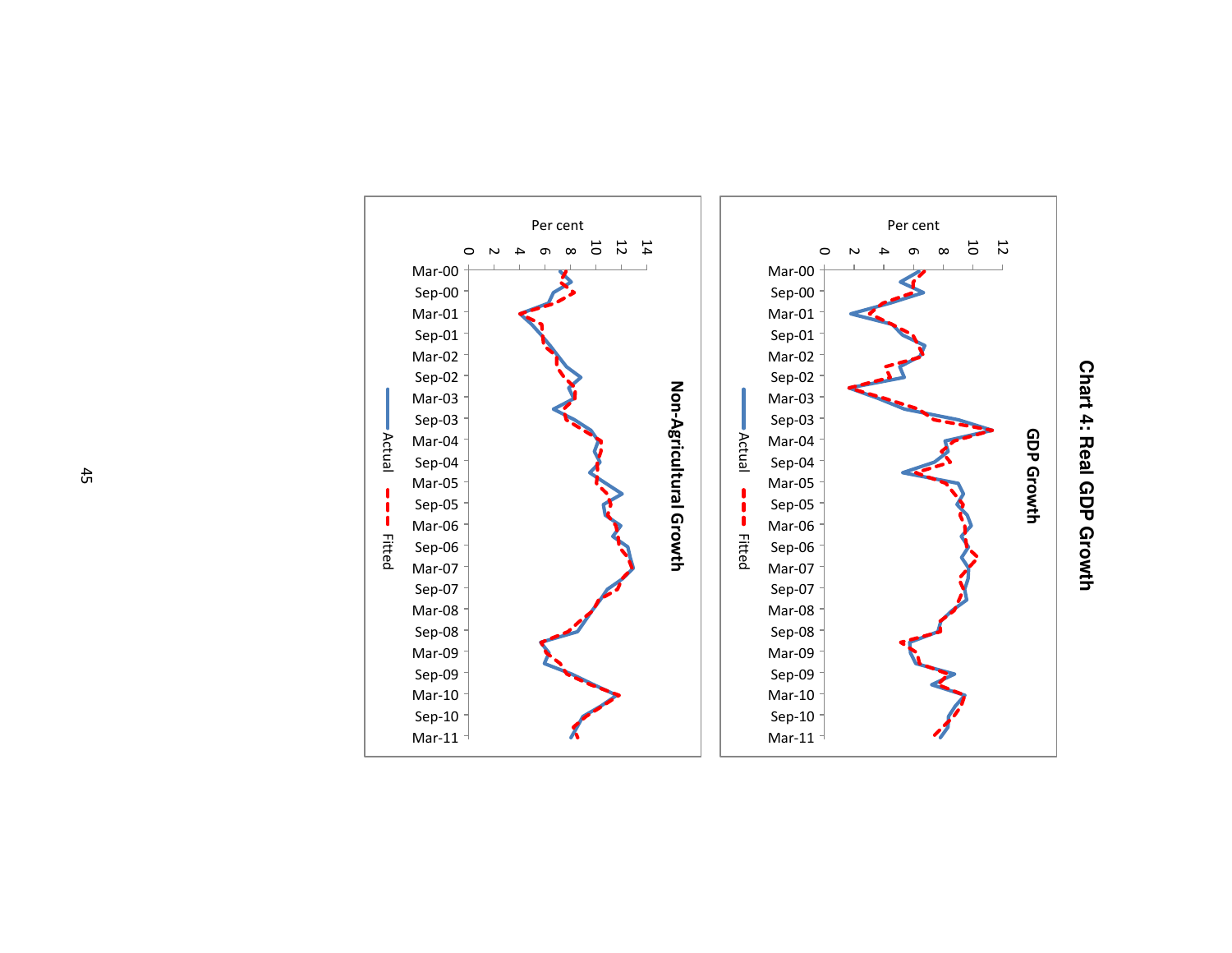

![](_page_48_Figure_1.jpeg)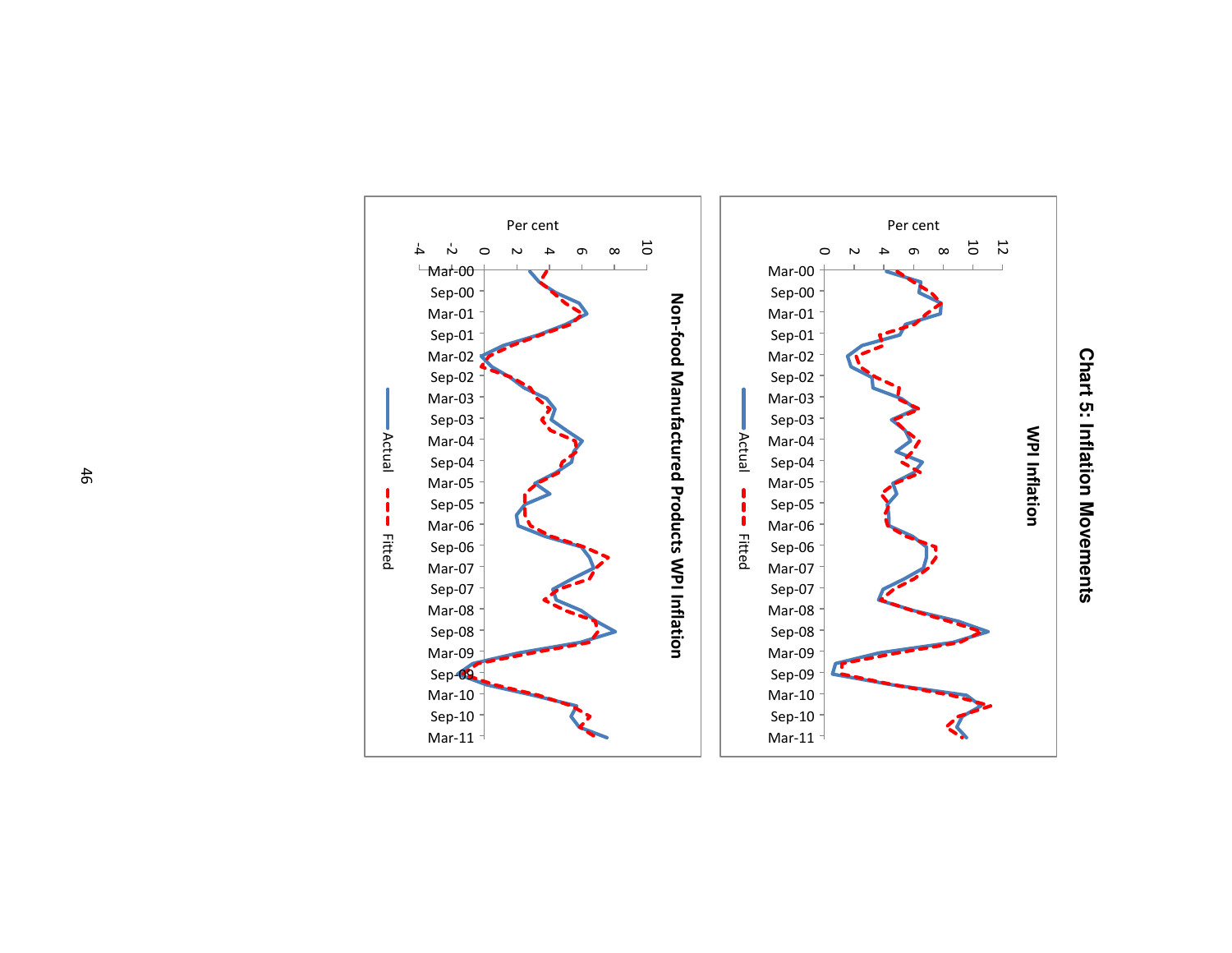![](_page_49_Figure_0.jpeg)

![](_page_49_Figure_1.jpeg)

Note:

- (a) using headline inflation and overall GDP growth as the explanatory variables.
- (b) using non-food manufactured products inflation and non-agricultural GDP growth as the explanatory variables.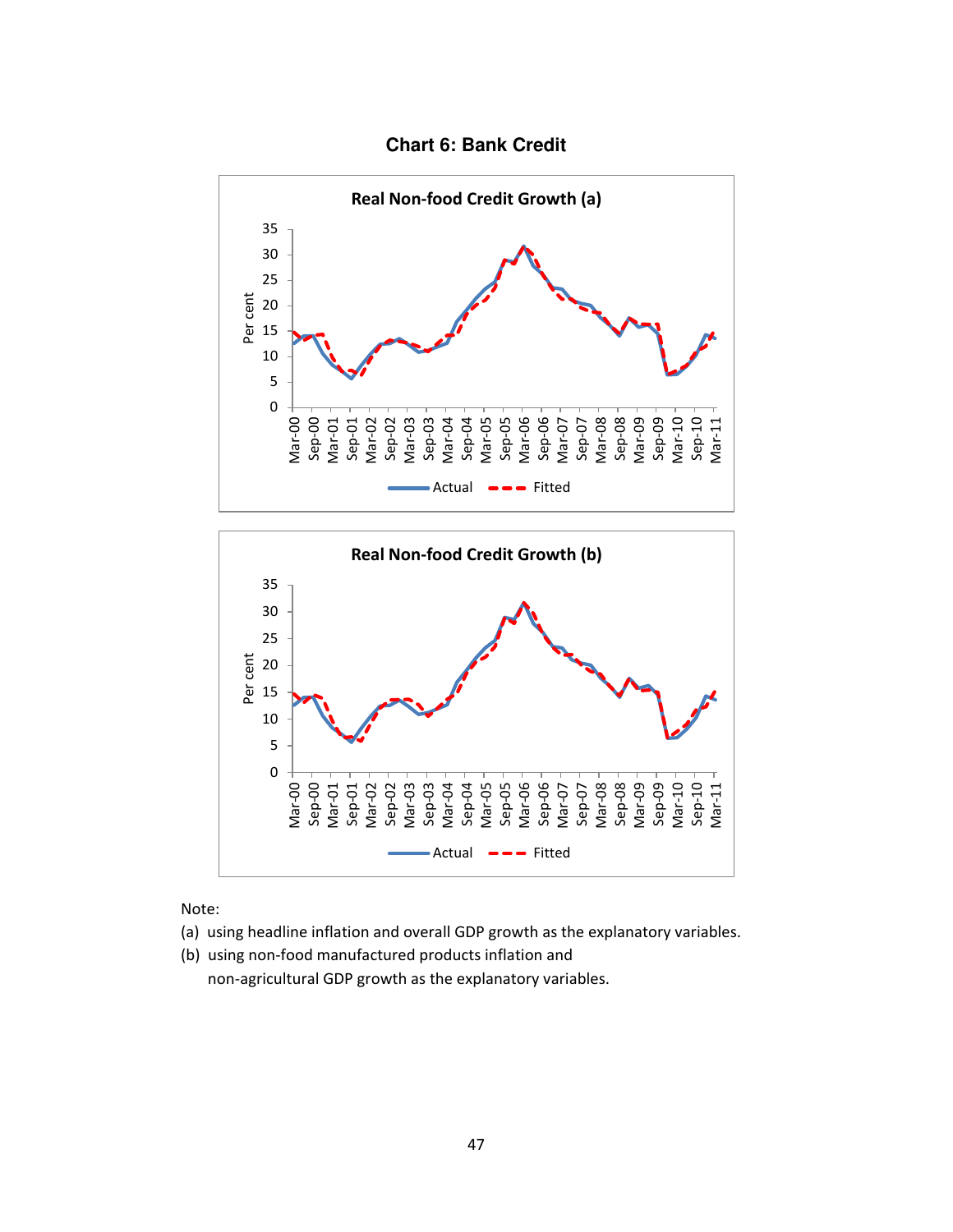![](_page_50_Figure_0.jpeg)

![](_page_50_Figure_1.jpeg)

![](_page_50_Figure_2.jpeg)

Note:

- (a) using headline inflation and overall GDP growth as the explanatory variables.
- (b) using non-food manufactured products inflation and non-agricultural GDP growth as the explanatory variables.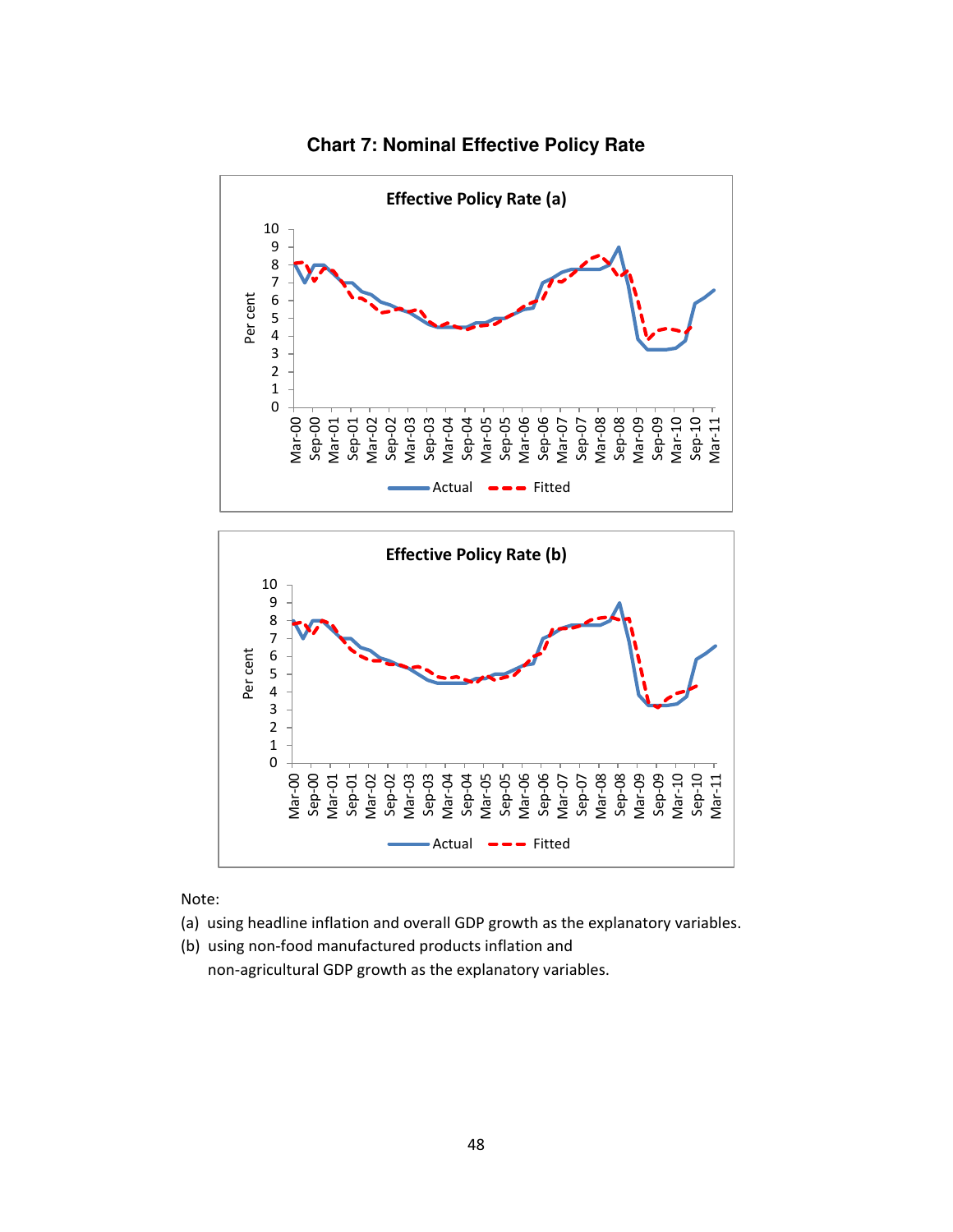**Chart 8: Impact of One-Quarter 100 bps Increase in Nominal Policy Interest Rate on Growth and Inflation (Model A)** 

![](_page_51_Figure_1.jpeg)

**Chart 9: Impact of One-Quarter 100 bps Increase in Nominal Policy Interest Rate on Growth and Inflation (Model B)** 

![](_page_51_Figure_3.jpeg)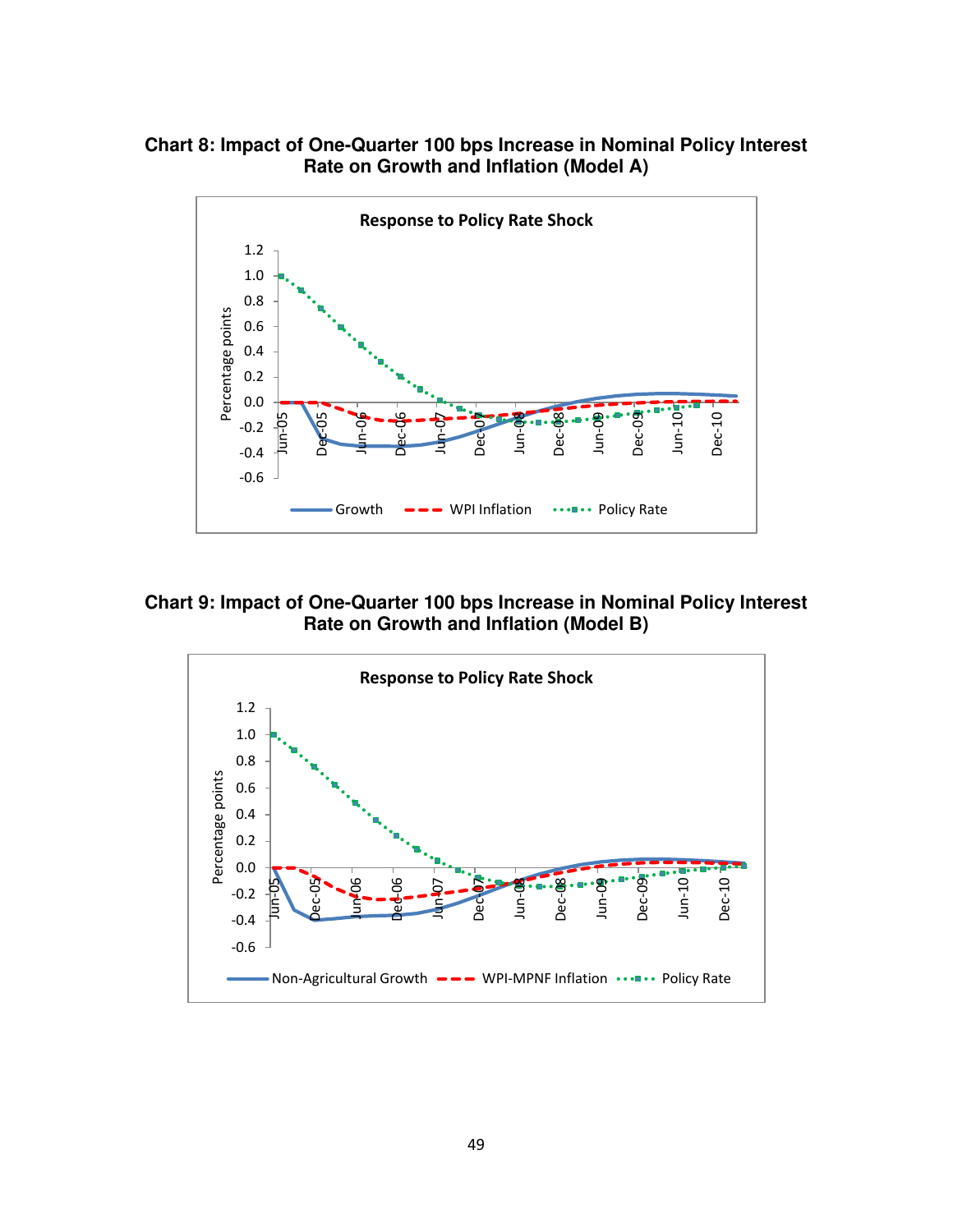**Chart 10: Monetary Policy Response to One-Quarter 100 bps Increase in Inflation and Growth (Model B)** 

![](_page_52_Figure_1.jpeg)

![](_page_52_Figure_2.jpeg)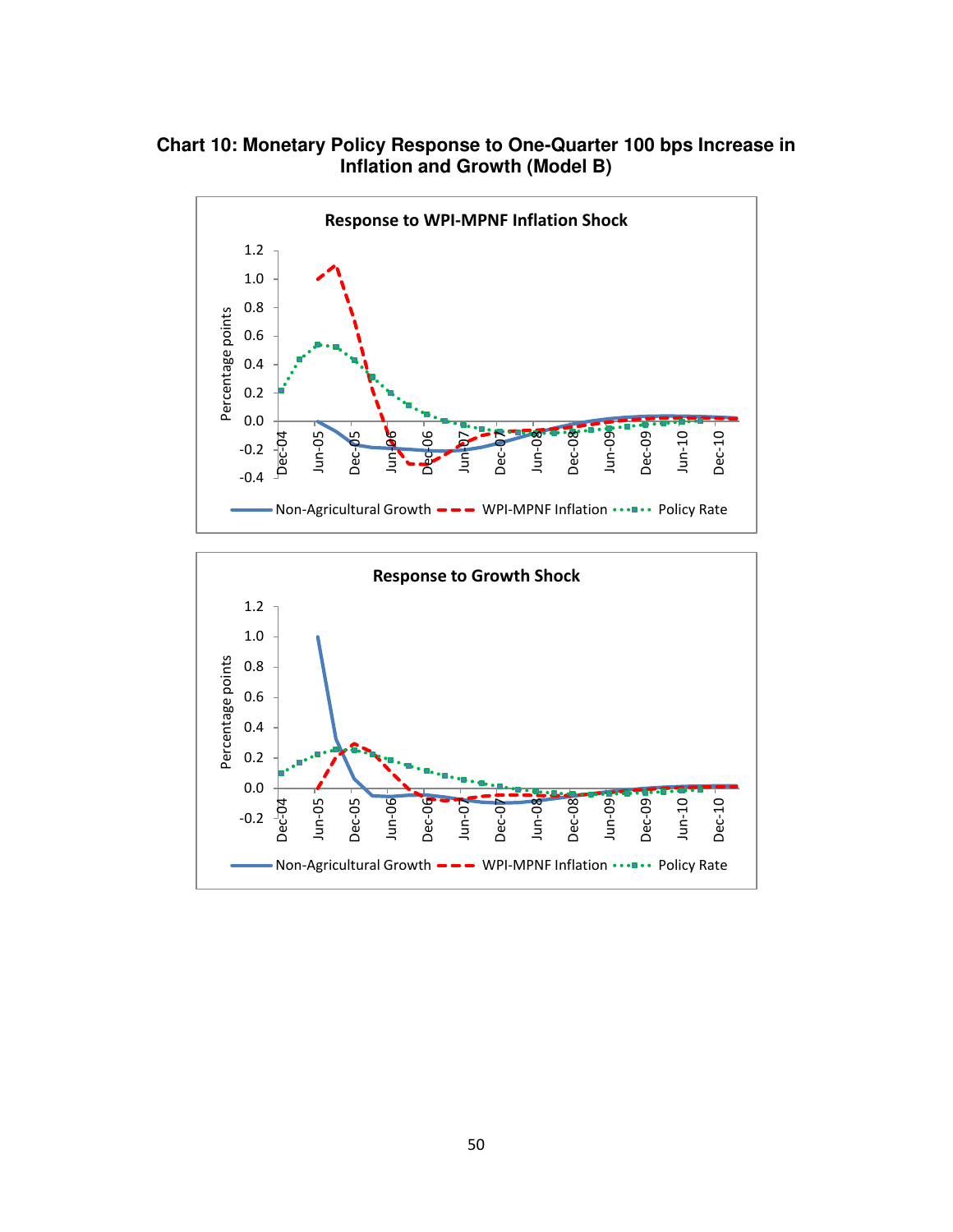![](_page_53_Figure_0.jpeg)

## **Chart 11: Impact of 10 Per cent Depreciation Each in NEER and REER (Model B)**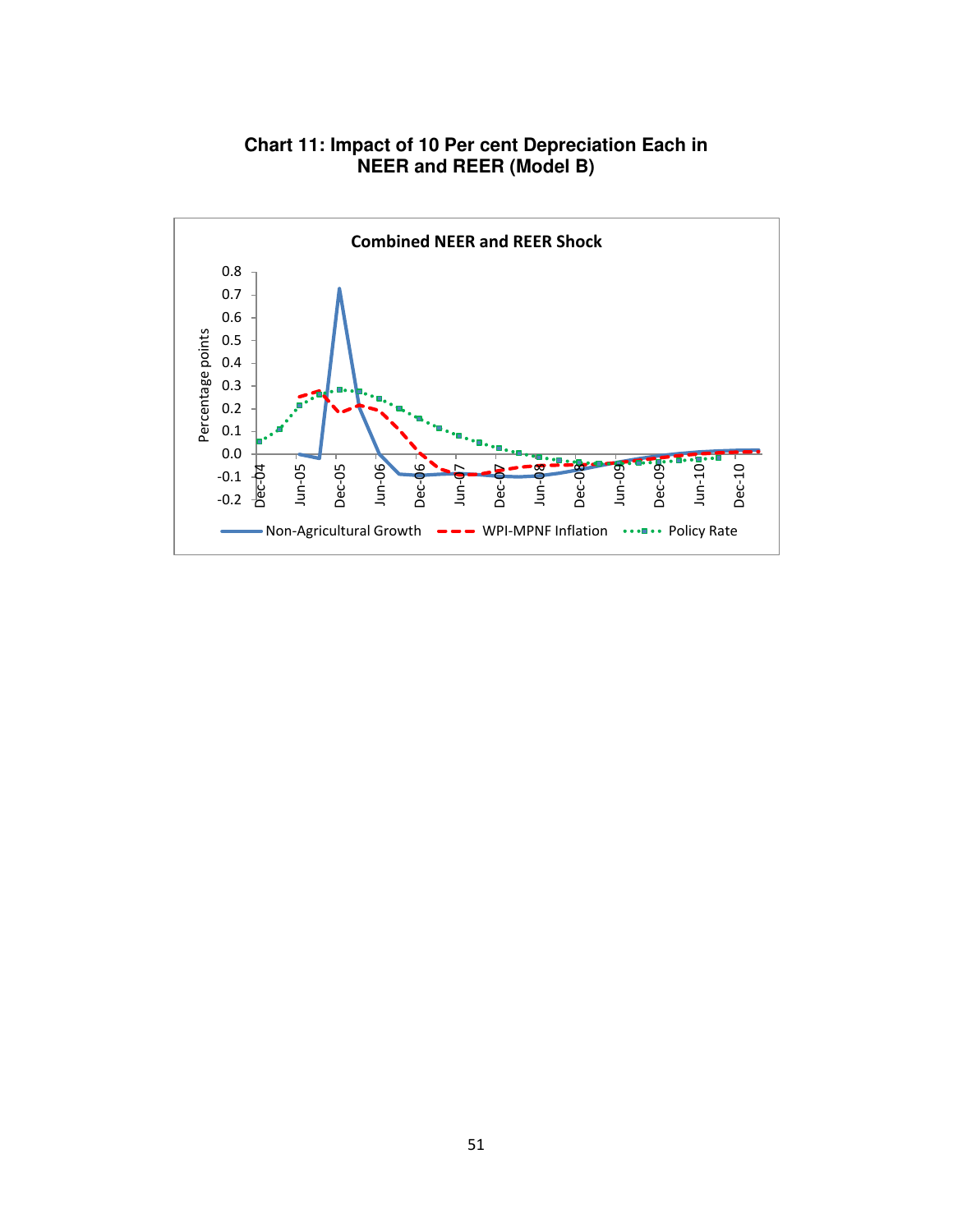| Table 1: Determinants of Growth (Using Nominal Effective Policy Rate) |              |      |                     |              |         |              |              |           |             |        |         |     |                                |      |              |      |
|-----------------------------------------------------------------------|--------------|------|---------------------|--------------|---------|--------------|--------------|-----------|-------------|--------|---------|-----|--------------------------------|------|--------------|------|
| Explanatory                                                           |              |      | Real GDP Growth (Y) |              |         |              | <b>IIPG</b>  |           | <b>SERG</b> |        |         |     | Non-Agricultural Growth (YNON) |      |              |      |
| Variable                                                              | Coeff t-stat |      |                     | Coeff t-stat |         | Coeff t-stat | Coeff t-stat |           | Coeff       | t-stat |         |     | Coeff t-stat Coeff t-stat      |      | Coeff t-stat |      |
|                                                                       | 2            | 3    | 4                   | 5            | 6       | 7            | 8            | 9         | 10          | 11     | 12      | 13  | 14                             | 15   | 16           | 17   |
| Constant                                                              | 5.38         | 11.6 | 4.64                | 6.0          | 6.13    | 10.1         | $-0.60$      | 0.6       | 4.53        | 7.9    | 3.62    | 7.0 | 4.22                           | 8.1  | 3.51         | 4.6  |
| $int_{t-1}$                                                           |              |      |                     |              |         |              |              |           | $-0.16$     | 2.9    | $-0.32$ | 5.2 | $-0.32$                        | 5.1  | $-0.31$      | 4.9  |
| $int_{t-2}$                                                           | $-0.28$      | 5.4  | $-0.27$             | 4.6          | $-0.30$ | 5.5          | $-0.23$      | 1.8       |             |        |         |     |                                |      |              |      |
| Dep. variable $_{t-1}$                                                | 0.28         | 4.8  | 0.29                | 4.9          | 0.29    | 5.6          | 0.40         | 4.9       | 0.26        | 3.3    | 0.36    | 5.8 | 0.34                           | 3.6  | 0.35         | 3.6  |
| $y_t^f$                                                               | 0.09         | 2.3  | 0.12                | 2.4          | 0.11    | 2.6          | 1.36         | 7.4       | 0.41        | 8.4    | 0.64    | 8.3 | 0.53                           | 4.8  | 0.54         | 5.0  |
| $reer_{t-1}$                                                          |              |      |                     |              |         |              |              |           | $-0.10$     | 5.8    |         |     |                                |      |              |      |
| $reer_{t-2}$                                                          | $-0.03$      | 1.8  | $-0.03$             | 1.8          | $-0.03$ | 1.9          | $-0.08$      | 1.7       |             |        | $-0.08$ | 5.5 | $-0.08$                        | 4.8  | $-0.07$      | 4.2  |
| $oil_{t-1}$                                                           |              |      |                     |              |         |              |              |           |             |        | $-0.01$ | 3.3 | $-0.01$                        | 1.7  | $-0.01$      | 1.4  |
| $oil_{t-2}$                                                           |              |      |                     |              |         |              | $-0.04$      | 6.3       |             |        |         |     |                                |      |              |      |
| $oil_{t-3}$                                                           |              |      |                     |              |         |              |              |           | $-0.02$     | 4.9    |         |     |                                |      |              |      |
| $oil_{t-4}$                                                           | $-0.01$      | 4.5  | $-0.01$             | 4.7          | $-0.01$ | 4.7          |              |           |             |        |         |     |                                |      |              |      |
| $nf c_{t-1}$                                                          |              |      |                     |              |         |              |              |           | 0.11        | 5.3    |         |     |                                |      |              |      |
| $nfc_{t-2}$                                                           |              |      |                     |              |         |              | 0.11         | 3.5       |             |        |         |     |                                |      |              |      |
| $nf c_{t-3}$                                                          | 0.10         | 5.9  | 0.10                | 6.5          | 0.08    | 5.0          |              |           |             |        | 0.08    | 5.4 | 0.09                           | 4.2  | 0.10         | 4.5  |
| $gfdgdp_t$                                                            |              |      | 0.22                | 1.2          |         |              |              |           |             |        |         |     | $-0.13$                        | 0.9  |              |      |
| $gfdgdp_{t-4}$                                                        |              |      |                     |              | $-0.24$ | 2.3          |              |           |             |        |         |     |                                |      | 0.10         | 0.7  |
| $agr_t$                                                               |              |      |                     |              |         |              |              |           | 0.13        | 9.4    |         |     |                                |      |              |      |
| $agr_{t-3}$                                                           |              |      |                     |              |         |              |              |           |             |        | 0.04    | 3.7 | 0.03                           | 2.0  | 0.03         | 2.1  |
| $agr_{t-4}$                                                           |              |      |                     |              |         |              | 0.10         | 3.0       |             |        |         |     |                                |      |              |      |
| $\textit{comg}_{t-1}$                                                 |              |      |                     |              |         |              |              |           | 0.05        | 2.3    | 0.06    | 3.6 |                                |      |              |      |
| $comp_{t-2}$                                                          |              |      |                     |              |         |              |              |           | $-0.05$     | 3.4    |         |     |                                |      |              |      |
| $comp_{t-5}$                                                          |              |      |                     |              |         |              |              |           |             |        | $-0.05$ | 2.2 |                                |      |              |      |
| <b>DUMAGR</b>                                                         | $-2.10$      | 6.5  | $-2.17$             | 6.2          | $-2.15$ | 6.6          |              |           |             |        |         |     |                                |      |              |      |
| DUM2001Q1                                                             |              |      |                     |              |         |              |              |           | $-1.77$     | 6.3    | $-2.68$ | 7.4 | $-3.11$                        | 11.8 | $-3.18$      | 14.2 |
| DUM2002Q4                                                             | $-3.42$      | 11.1 | $-3.41$             | 11.1         | $-3.32$ | 10.6         |              |           |             |        |         |     |                                |      |              |      |
| DUM2003Q4                                                             | 3.09         | 15.1 | 3.24                | 15.1         | 3.06    | 17.8         |              |           |             |        |         |     |                                |      |              |      |
| DUM2005Q3                                                             |              |      |                     |              |         |              | $-4.25$      | 9.2       |             |        |         |     |                                |      |              |      |
| DUM2007Q2                                                             |              |      |                     |              |         |              |              | 5.05 13.0 |             |        |         |     |                                |      |              |      |
| Q1                                                                    |              |      |                     |              |         |              |              |           |             |        | 0.51    | 3.1 | 0.53                           | 3.8  | 0.54         | 3.5  |
| Q2<br>Q3                                                              | $-0.44$      | 2.0  | $-0.41$             | 2.1          | $-0.44$ | 1.9          | 0.68         | 1.9       |             |        |         |     |                                |      |              |      |
|                                                                       |              |      |                     |              |         |              |              |           |             |        |         |     |                                |      |              |      |
| SEE                                                                   | 0.72         |      | 0.72                |              | 0.71    |              | 1.16         |           | 0.70        |        | 0.63    |     |                                |      |              |      |
| $\overline{R}^2$                                                      | 0.90         |      | 0.90                |              | 0.90    |              | 0.94         |           | 0.89        |        | 0.92    |     | 0.90                           |      | 0.90         |      |
| $LB-Q(4)$                                                             | 0.26         |      |                     |              | 0.33    |              | 0.15         |           | 0.88        |        | 0.06    |     | 0.24                           |      | 0.22         |      |
| White $x^2$                                                           | 0.43         |      |                     |              | 0.43    |              | 0.48         |           | 0.49        |        | 0.47    |     | 0.69                           |      | 0.56         |      |
| JB                                                                    | 0.95         |      | 0.95                |              | 0.96    |              | 0.85         |           | 0.60        |        | 0.45    |     | 0.96                           |      | 0.99         |      |

Note: 1. Variable names are in Annex 1.

2. t-statistics are based on HAC standard errors corrected with Newey-West/Bartlett window and three lags.

3. LB-Q test gives significance level (p-value) of Box-Pierce-Ljung Q-statistic for the null of no residual autocorrelation for 4 lags. JB test gives significance level (p-value) for Jarque-Bera test for the null of normality of residuals; White test gives significance level (p-value) for White test for the null of homoscedasticity of residuals.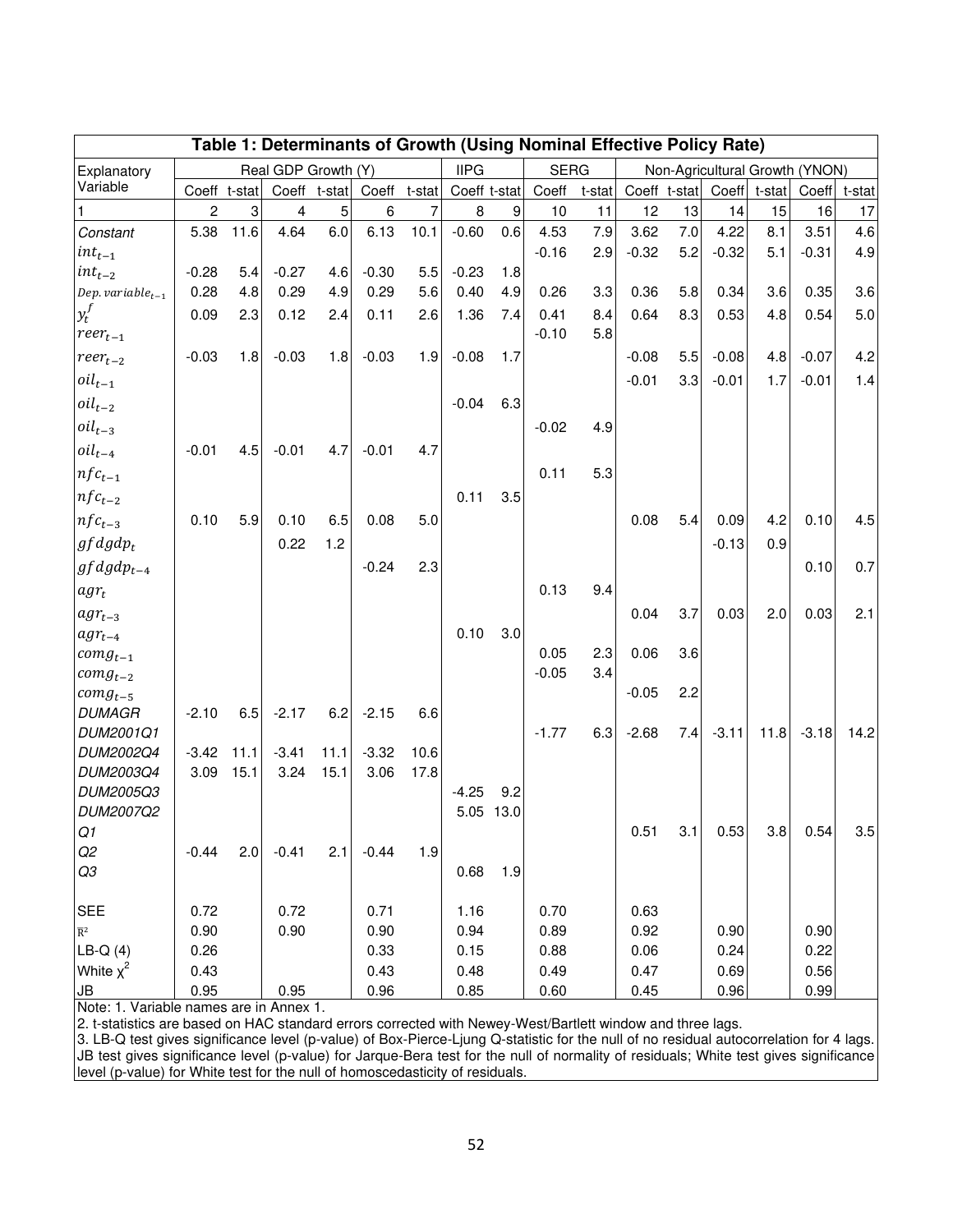| Explanatory        | Dependent Variable |                 |         |         |         |                                  |         |         |  |  |  |  |  |
|--------------------|--------------------|-----------------|---------|---------|---------|----------------------------------|---------|---------|--|--|--|--|--|
| Variable           |                    | Real GDP Growth |         |         |         | Real Non-Agricultural GDP Growth |         |         |  |  |  |  |  |
| $\overline{1}$     | $\overline{c}$     | 3               | 4       | 5       | 6       | 7                                | 8       | 9       |  |  |  |  |  |
| int                | $-0.39$            |                 |         |         | $-0.49$ |                                  |         |         |  |  |  |  |  |
| call               |                    | $-0.32$         |         |         |         | $-0.35$                          |         |         |  |  |  |  |  |
| $int - \pi^{gdpd}$ |                    |                 | $-0.18$ |         |         |                                  | $-0.14$ |         |  |  |  |  |  |
| $call-\pi^{gdpd}$  |                    |                 |         | $-0.18$ |         |                                  |         | $-0.13$ |  |  |  |  |  |
| $y^f$              | 0.13               | 0.23            | 0.47    | 0.48    | 1.00    | 1.01                             | 1.09    | 1.08    |  |  |  |  |  |
| reer               | $-0.04$            | $-0.08$         | $-0.12$ | $-0.12$ | $-0.12$ | $-0.14$                          | $-0.15$ | $-0.15$ |  |  |  |  |  |
| oil                | $-0.02$            | $-0.01$         |         |         | $-0.01$ | $-0.01$                          |         |         |  |  |  |  |  |
| oilwpi             |                    |                 | $-0.01$ | $-0.01$ |         |                                  | $-0.02$ | $-0.02$ |  |  |  |  |  |
| nfc                | 0.14               | 0.11            |         |         | 0.13    | 0.11                             |         |         |  |  |  |  |  |
| rnfc               |                    |                 | 0.09    | 0.08    |         |                                  | 0.12    | 0.11    |  |  |  |  |  |
| agr                |                    |                 |         |         | 0.07    | 0.05                             | 0.05    | 0.05    |  |  |  |  |  |
| comg               |                    |                 |         |         | 0.01    | 0.02                             | 0.00    | 0.01    |  |  |  |  |  |

#### **Table 2: Long-run Coefficients in Growth Regressions**

Note:

1. Variable names are in Annex 1.

2. Specifications in columns 2 to 9 of this table are based on Table 1 (column 2), Annex 2 (column 2), Annex 3 (column 2), Annex 4 (column 2), Table 1 (column 12), Annex 2 (column 12), Annex 3 (column 12), and Annex 4 (column 12), respectively.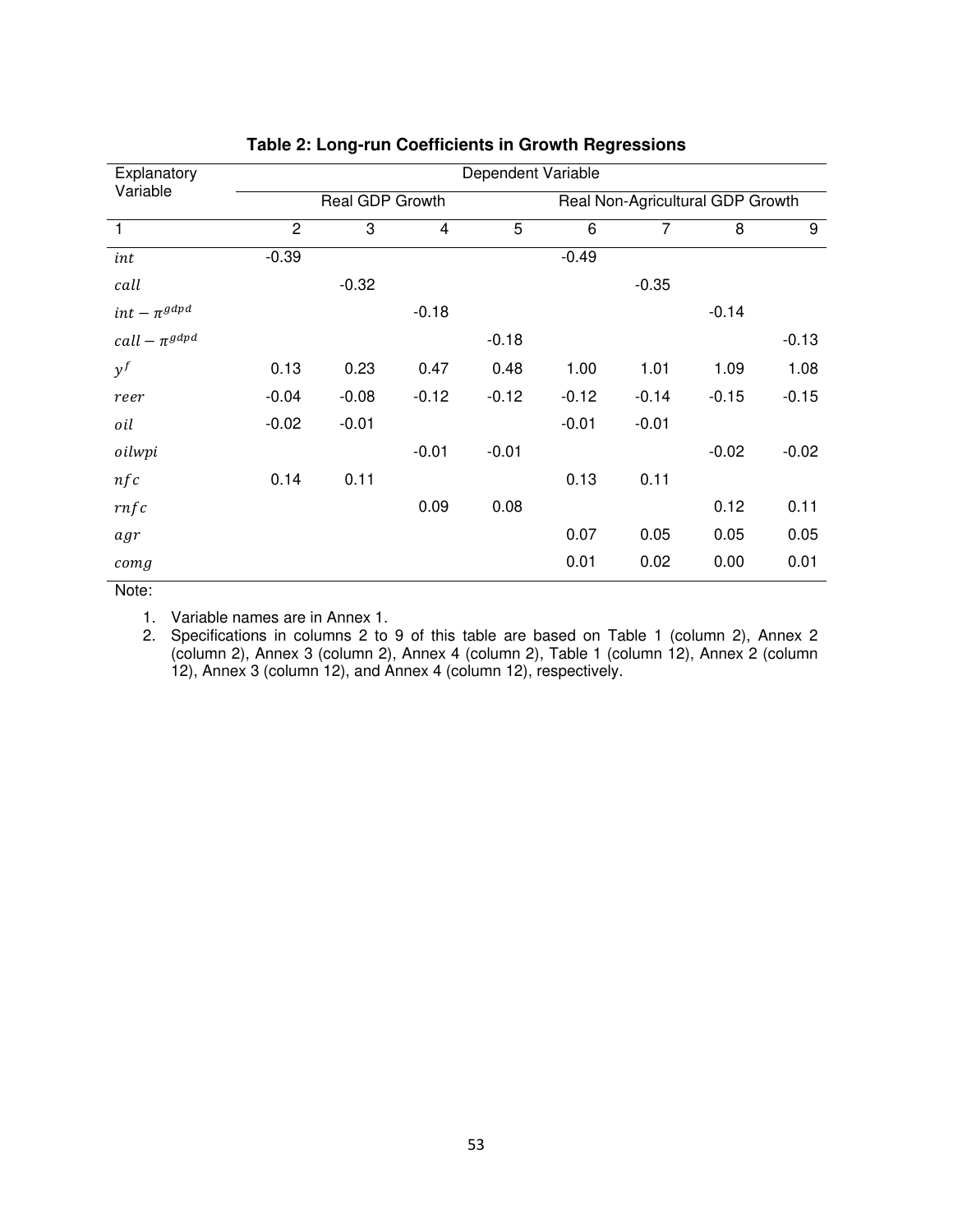|                                                         |                |        | WPI Inflation $(\pi^{wpi})$ |        | NFMP Inflation $(\pi^{nfmp})$ |                | $\pi^{msp}$ |                  |  |
|---------------------------------------------------------|----------------|--------|-----------------------------|--------|-------------------------------|----------------|-------------|------------------|--|
| <b>Explanatory Variable</b>                             | Coeff          | t-stat | Coeff                       | t-stat | Coeff                         | t-stat         | Coeff       | t-stat           |  |
| $\mathbf{1}$                                            | $\overline{2}$ | 3      | $\overline{\mathbf{4}}$     | 5      | 6                             | $\overline{7}$ | 8           | $\boldsymbol{9}$ |  |
| Constant                                                | 1.29           | 3.4    | 1.38                        | 3.4    | 1.06                          | 9.2            | 0.14        | 0.2              |  |
| $ygap_{t-1}$                                            | 0.20           | 2.2    | 0.20                        | 2.0    |                               |                |             |                  |  |
| $y$ nonga $p_{t-1}$                                     |                |        |                             |        | 0.28                          | 3.6            |             |                  |  |
| Dep. variable <sub>t-1</sub>                            | 0.89           | 13.9   | 0.91                        | 13.2   | 1.10                          | 18.9           | 0.85        | 15.1             |  |
| Dep. variable $_{t-2}$                                  | $-0.39$        | 4.6    | $-0.40$                     | 4.5    | $-0.48$                       | 8.9            |             |                  |  |
| $oil_{t-4}$                                             |                |        |                             |        | 0.01                          | 2.1            |             |                  |  |
| $\pi_{t-4}^{wpi}$                                       |                |        |                             |        |                               |                | 0.20        | 2.0              |  |
| $\pi_t^f$                                               | 0.09           | 8.4    | 0.07                        | 6.3    | 0.05                          | 7.3            |             |                  |  |
| $neer_t$                                                |                |        | $-0.05$                     | 2.3    | $-0.03$                       | 1.9            |             |                  |  |
| $exch_t$                                                | 0.06           | 3.3    |                             |        |                               |                |             |                  |  |
| $rain_{t-2}$                                            | $-0.03$        | 2.8    | $-0.02$                     | 2.1    |                               |                |             |                  |  |
| $rain_{t-3}$                                            | $-0.03$        | 3.6    | $-0.02$                     | 2.4    |                               |                |             |                  |  |
| $\pi^{msp}_{t-1}$                                       | 0.10           | 4.0    | 0.10                        | 4.7    |                               |                |             |                  |  |
| DUM1998Q3                                               | 1.48           | 4.0    | 1.70                        | 4.8    |                               |                |             |                  |  |
| DUM1999Q1                                               |                |        |                             |        | 2.20                          | 11.9           |             |                  |  |
| DUM2000Q4                                               | 1.88           | 10.7   | 2.15                        | 13.5   |                               |                |             |                  |  |
| DUM2003Q4                                               | 2.17           | 14.3   | 1.70                        | 7.8    |                               |                |             |                  |  |
| DUM2005Q3                                               |                |        |                             |        | $-1.98$                       | 13.2           |             |                  |  |
|                                                         |                |        |                             |        |                               |                |             |                  |  |
| Sum of coefficients of the<br>lagged dependent variable | 0.50           | 10.1   | 0.51                        | 10.1   | 0.62                          | 16.1           | 2.11        |                  |  |
| $\overline{\mathrm{R}}{}^2$                             | 0.88           |        | 0.88                        |        | 0.92                          |                | 0.73        |                  |  |
| $LB-Q(4)$                                               | 0.51           |        | 0.51                        |        | 0.69                          |                | 0.75        |                  |  |
| <b>White Test</b>                                       | 0.42           |        | 0.42                        |        | 0.14                          |                | 0.87        |                  |  |
| <b>JB Test</b>                                          | 0.90           |        | 0.90                        |        | 0.94                          |                | 0.00        |                  |  |

## **Table 3: Determinants of Inflation**

Note: See notes to Table 1.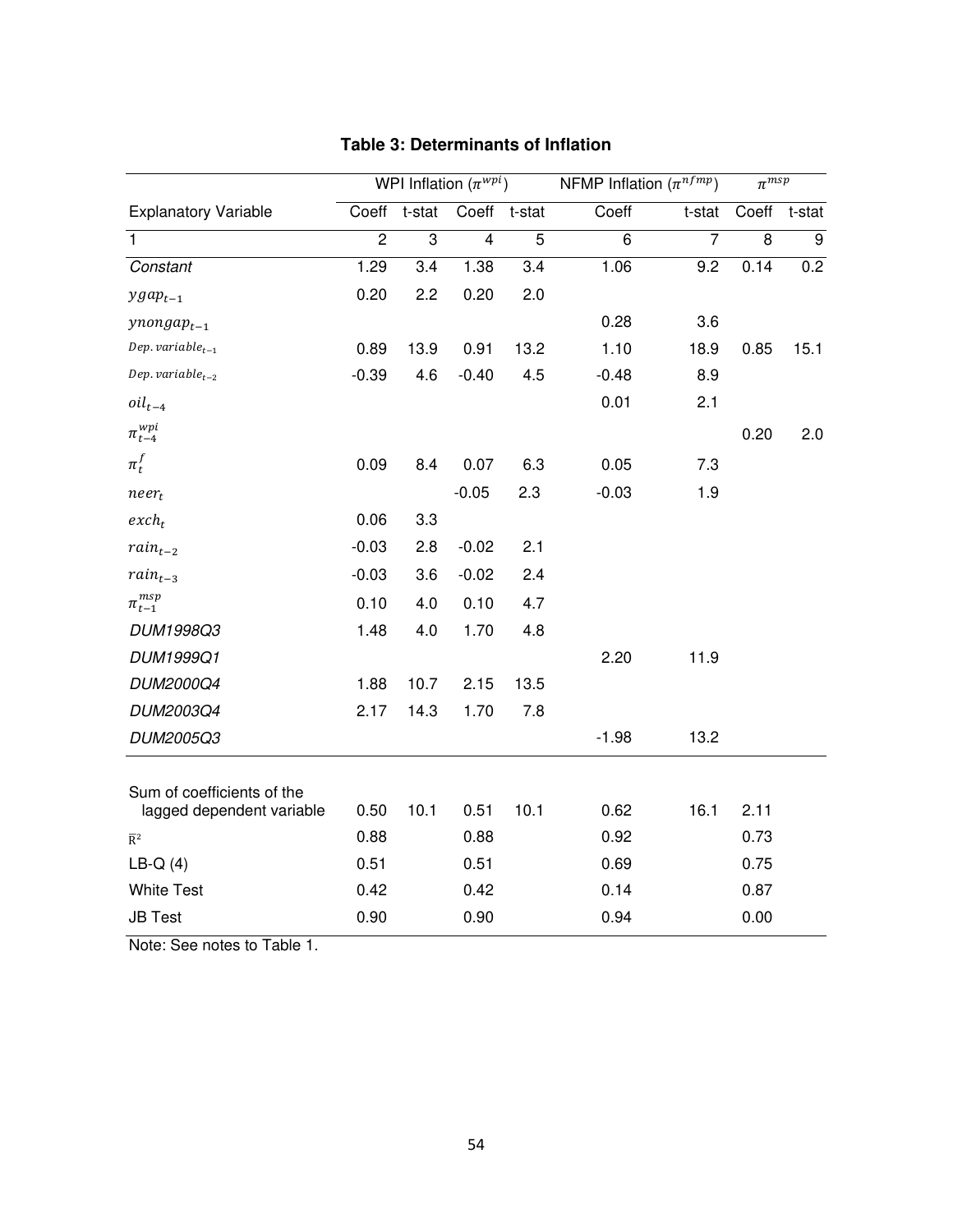|                            |                |        | Growth in Real Non-food Credit (rnfc) |        |         |                |         |        |
|----------------------------|----------------|--------|---------------------------------------|--------|---------|----------------|---------|--------|
| Explanatory<br>Variable    | Coeff          | t-stat | Coeff                                 | t-stat | Coeff   | t-stat         | Coeff   | t-stat |
| 1                          | $\overline{2}$ | 3      | $\overline{\mathbf{4}}$               | 5      | 6       | $\overline{7}$ | 8       | 9      |
| Constant                   | 3.71           | 3.3    | 3.22                                  | 3.5    | 2.05    | 2.4            | 1.68    | 2.1    |
| $y_{t-1}$                  | 0.24           | 3.2    | 0.21                                  | 3.0    |         |                |         |        |
| $y non_{t-1}$              |                |        |                                       |        | 0.46    | 5.6            | 0.43    | 6.0    |
| $int_{t-1}$                | $-0.44$        | 2.8    |                                       |        | $-0.38$ | 2.6            |         |        |
| $call_{t-1}$               |                |        | $-0.34$                               | 2.8    |         |                | $-0.29$ | 2.9    |
| $int_{t-1}^{f}$            | 0.21           | 1.5    | 0.11                                  | 0.9    | 0.23    | 1.5            | 0.14    | 1.1    |
| Dep. variable $_{t-1}$     | 0.97           | 16.2   | 1.01                                  | 17.9   | 0.95    | 14.4           | 0.99    | 19.5   |
| Dep. variable $_{t-2}$     | $-0.19$        | 3.7    | $-0.22$                               | 4.2    | $-0.24$ | 5.2            | $-0.26$ | 5.7    |
| DUM2005Q3                  | 4.57           | 9.0    | 4.53                                  | 10.1   | 4.15    | 9.6            | 4.16    | 10.2   |
| DUM2006Q1                  | 4.04           | 6.7    | 4.12                                  | 8.0    | 4.51    | 8.7            | 4.54    | 10.3   |
| DUM2008Q4                  | 5.18           | 10.6   | 5.14                                  | 9.6    | 5.32    | 12.8           | 5.25    | 11.6   |
| DUM2009Q4                  | $-9.20$        | 24.6   | $-9.03$                               | 31.5   | $-8.28$ | 22.9           | $-8.19$ | 28.8   |
|                            |                |        |                                       |        |         |                |         |        |
| $\sum_{i=1}^{2}rnfc_{t-i}$ | 0.78           | 27.1   | 0.80                                  | 22.7   | 0.70    | 19.8           | 0.73    | 24.9   |
| $\overline{\mathsf{R}}^2$  | 0.95           |        | 0.95                                  |        | 0.96    |                | 0.96    |        |
| $LB-Q(4)$                  | 0.38           |        | 0.67                                  |        | 0.36    |                | 0.50    |        |
| <b>White Test</b>          | 0.62           |        | 0.59                                  |        | 0.33    |                | 0.13    |        |
| JB test                    | 0.93           |        | 0.64                                  |        | 0.59    |                | 0.65    |        |

# **Table 4: Estimates of Real Non-food Credit Growth**

Note: See notes to Table 1.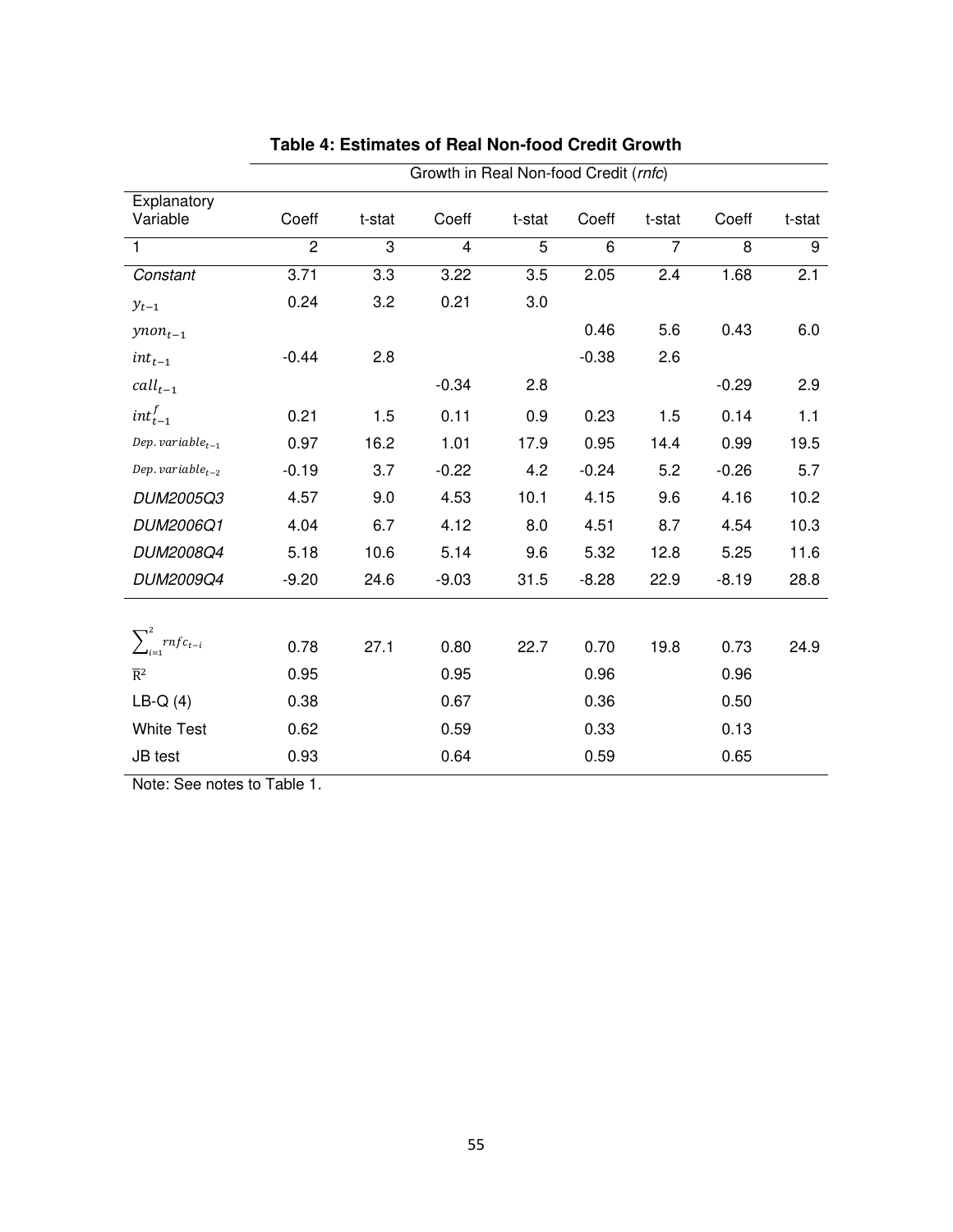| <b>Explanatory Variable</b>           |                |        | <b>Effective Policy Interest Rate (int)</b> |        |
|---------------------------------------|----------------|--------|---------------------------------------------|--------|
|                                       | Coeff          | t-stat | Coeff                                       | t-stat |
| $\mathbf{1}$                          | $\overline{c}$ | 3      | 4                                           | 5      |
| Constant                              | 0.59           | 2.2    | 0.42                                        | 1.9    |
| $\pi gap_{t+2}^{wpi}$                 | 0.17           | 3.6    |                                             |        |
| $ygap_{t+2}$                          | 0.18           | 2.1    |                                             |        |
| $\pi gap_{t+2}^{nfmp}$                |                |        | 0.22                                        | 5.0    |
| $y$ nonga $p_{t+2}$                   |                |        | 0.14                                        | 2.2    |
| $int_{t-1}$                           | 0.89           | 23.7   | 0.92                                        | 30.1   |
|                                       |                |        |                                             |        |
| $\overline{R}^2$                      | 0.84           |        | 0.86                                        |        |
| $LB-Q(4)$                             | 0.92           |        | 0.88                                        |        |
| J-specification                       | 7.40           |        | 6.69                                        |        |
| Significance of J-statistic (p-value) | 0.60           |        | 0.75                                        |        |
| <b>White Test</b>                     | 0.00           |        | 0.00                                        |        |
|                                       | (0.57)         |        | (0.11)                                      |        |
| <b>JB Test</b>                        | 0.08           |        | 0.00                                        |        |

#### **Table 5: Monetary Policy Reaction Function**

#### Note:

1. Variable names are in Annex 1.

2. t-statistics are based on HAC standard errors corrected with Newey-West/Bartlett window and three lags.

3. LB-Q test gives significance level (p-value) of Box-Pierce-Ljung Q-statistic for the null of no residual autocorrelation for 4 lags. JB test gives significance level (p-value) for Jarque-Bera test for the null of normality of residuals; White test gives significance level (p-value) for White test for the null of homoscedasticity of residuals. Figure in parenthesis for the White test is significance level (p-value) for White test based on fitted values and their squares.

4. Estimation is by GMM methodology for the sample period 1997:2 to 2011:1 using one lags each of the following variables as instruments: *int*, ygap,  $\pi gap^{gapd}$ ,  $\pi gap^{cpi}$ ,  $\pi gap^{wpi}$ , , *oil*, *exch*, *nfc*, *m3* and *fedtarget* for the specification in column 2 and *int*, *ynongap,*  $\pi$ gap $^{gdpd}$ ,  $\pi$ gap $^{cpi}$ ,  $\pi$ gap $^{nfmp}$ ,  $\pi^f$ ,  $\sigma$ il, exch, nfc, m3 and fedtarget for the specification in column 4. J-specification and its significance is test for over-identifying restrictions.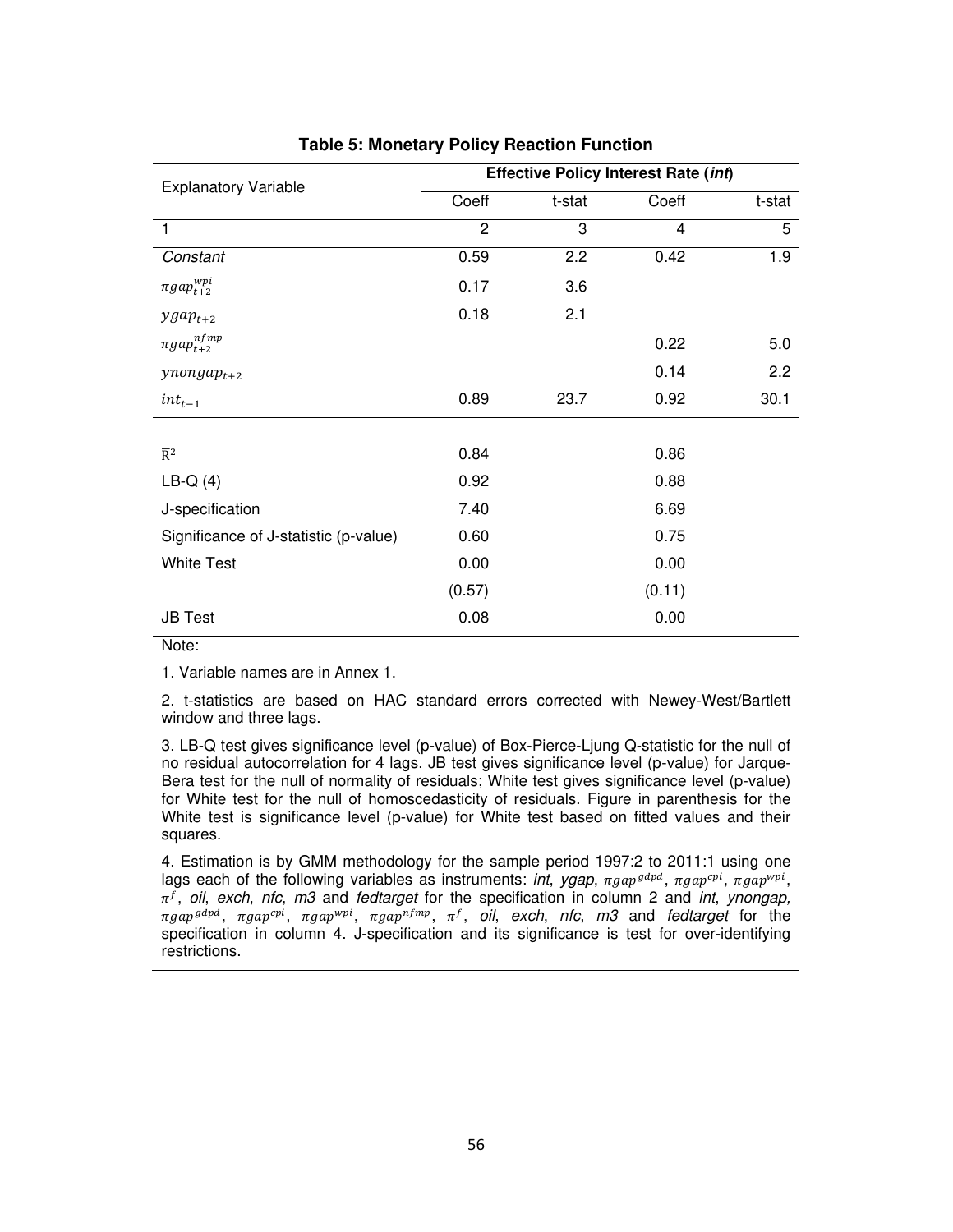|                                                                  | Table 6. Forecasting Performance  |                |                |
|------------------------------------------------------------------|-----------------------------------|----------------|----------------|
| Item                                                             | One-step                          | 4-step         | 8-step         |
|                                                                  | ahead forecast                    | ahead forecast | ahead forecast |
| 1                                                                | 2                                 | 3              | 4              |
|                                                                  | GDP Growth (Table 1, column 2)    |                |                |
| Mean Error                                                       | 0.04                              | 0.24           | 0.42           |
| <b>Mean Absolute Error</b>                                       | 0.37                              | 0.45           | 0.53           |
| Root Mean Square Error                                           | 0.44                              | 0.60           | 0.86           |
| Theil's U                                                        | 0.46                              | 0.35           | 0.43           |
| Non-Agricultural Growth (Table 1, column 12)                     |                                   |                |                |
| <b>Mean Error</b>                                                | 0.03                              | 0.29           | 0.59           |
| <b>Mean Absolute Error</b>                                       | 0.43                              | 0.56           | 0.75           |
| Root Mean Square Error                                           | 0.50                              | 0.72           | 0.92           |
| Theil's U                                                        | 0.42                              | 0.25           | 0.28           |
|                                                                  | WPI Inflation (Table 3, column 2) |                |                |
| Mean Error                                                       | $-0.03$                           | $-0.12$        | 0.42           |
| <b>Mean Absolute Error</b>                                       | 0.49                              | 1.13           | 1.22           |
| Root Mean Square Error                                           | 0.59                              | 1.42           | 1.58           |
| Theil's U                                                        | 0.28                              | 0.28           | 0.56           |
| WPI Non-food Manufactured Products Inflation (Table 3, column 6) |                                   |                |                |
| Mean Error                                                       | $-0.13$                           | $-0.66$        | $-0.12$        |
| <b>Mean Absolute Error</b>                                       | 0.58                              | 1.19           | 1.17           |
| Root Mean Square Error                                           | 0.71                              | 1.32           | 1.39           |
| Theil's U                                                        | 0.42                              | 0.29           | 0.39           |
|                                                                  | Bank Credit (Table 4, column 2)   |                |                |
| Mean Error                                                       | $-0.06$                           | 0.21           | 0.91           |
| Mean Absolute Error                                              | 0.76                              | 1.46           | 2.69           |
| Root Mean Square Error                                           | 1.07                              | 1.76           | 3.32           |
| Theil's U                                                        | 0.39                              | 0.29           | 0.40           |
|                                                                  | Bank Credit (Table 4, column 4)   |                |                |
| Mean Error                                                       | $-0.04$                           | 0.13           | 1.55           |
| <b>Mean Absolute Error</b>                                       | 0.77                              | 1.05           | 1.68           |
| Root Mean Square Error                                           | 0.99                              | 1.34           | 2.10           |
| Theil's U                                                        | 0.36                              | 0.22           | 0.25           |
| Monetary Policy Reaction Function (Table 4, column 2)            |                                   |                |                |
| Mean Error                                                       | $-0.17$                           | $-0.79$        | $-0.90$        |
| Mean Absolute Error                                              | 0.63                              | 1.34           | 1.69           |
| Root Mean Square Error                                           | 0.82                              | 1.83           | 2.24           |
| Theil's U                                                        | 0.85                              | 0.79           | 0.70           |
| Monetary Policy Reaction Function (Table 4, column 4)            |                                   |                |                |
| Mean Error                                                       | $-0.04$                           | $-0.59$        | $-0.94$        |
| <b>Mean Absolute Error</b>                                       | 0.51                              | 0.97           | 1.19           |
| Root Mean Square Error                                           | 0.68                              | 1.22           | 1.40           |
| Theil's U                                                        | 0.71                              | 0.53           | 0.43           |

# **Table 6: Forecasting Performance**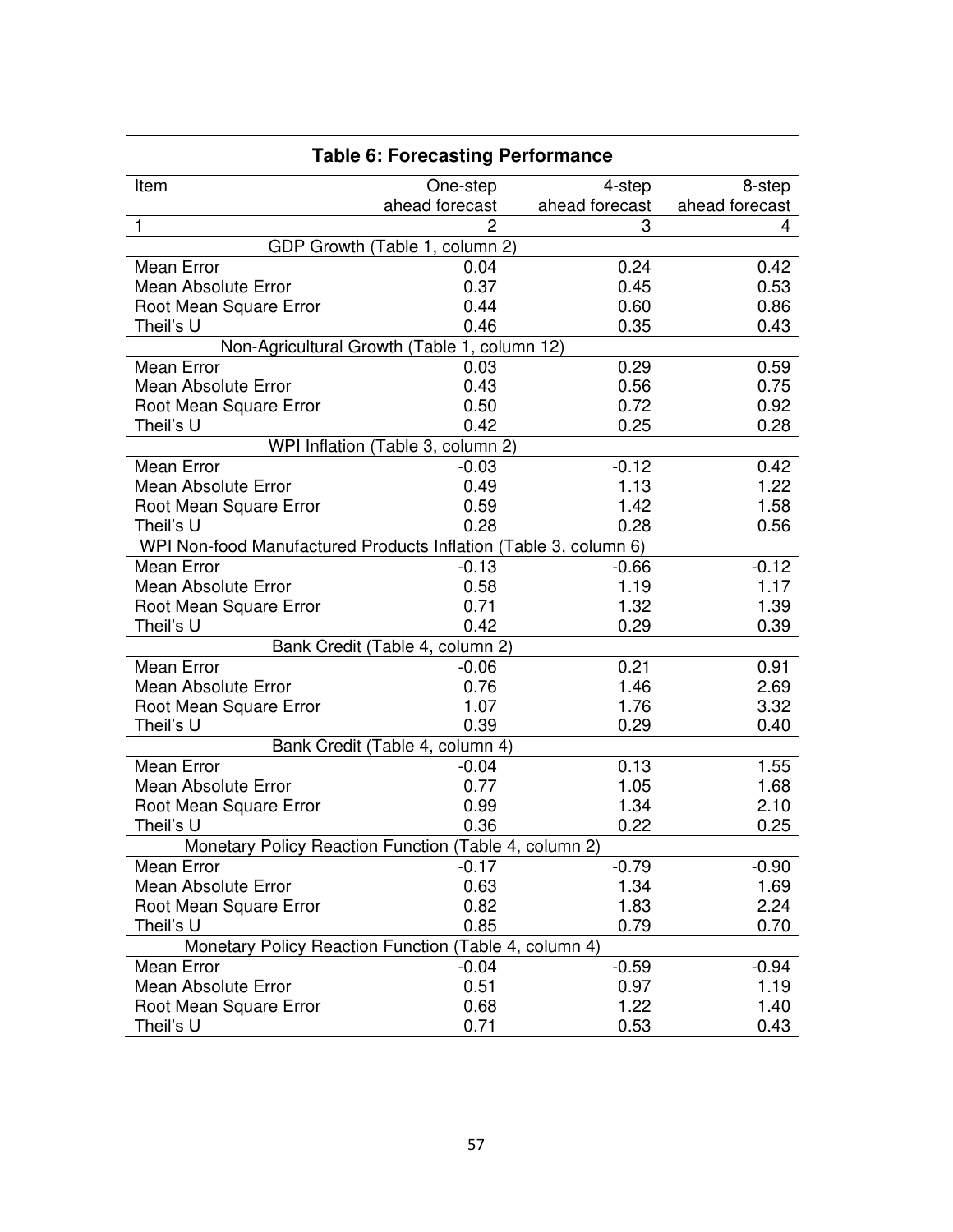# **List of Variables**

| agrg<br>call                                 |    | growth (y-o-y) in real agricultural GDP<br>nominal call money rate                                                                 |
|----------------------------------------------|----|------------------------------------------------------------------------------------------------------------------------------------|
| $call real$ <sup><math>\pi gdpd</math></sup> | ÷  | real call rate based on y-o-y GDP deflator inflation = call - $\pi^{gdpd}$                                                         |
| comg                                         |    | growth (y-o-y) in 'community, social and personal services' real GDP                                                               |
| dumagr                                       | ÷. | dummy for quarters with negative growth in real agricultural GDP $(= 1$ if<br>growth is negative, 0 otherwise)                     |
| exch                                         |    | variation (y-o-y) in the exchange rate of the rupee against the US dollar                                                          |
| fedtarget                                    | t. | US federal funds target rate                                                                                                       |
| fp                                           |    | fiscal policy variable [either fiscal deficit/GDP ratio (gfdgdp) or growth in<br>'community, social and personal services'(comg)]. |
| gfdgdp                                       |    | gross fiscal deficit/GDP ratio (seasonally adjusted)                                                                               |
| iipg                                         |    | growth (y-o-y) in index of industrial production                                                                                   |
| int                                          | t. | nominal effective policy interest rate                                                                                             |
| $int^f$                                      | ÷  | nominal foreign interest rate (LIBOR 1 year)                                                                                       |
| $int^{4Q}$                                   |    | four-quarter moving average of int                                                                                                 |
| $int^{\beta Q}$                              |    | eight-quarter moving average of int                                                                                                |
| m <sub>3</sub>                               |    | variation (y-o-y) in broad money supply (M3)                                                                                       |
| neer                                         |    | variation (y-o-y) in the RBI's 36-currency trade-weighted nominal<br>effective exchange rate                                       |
| nfc                                          |    | variation (y-o-y) in non-food credit                                                                                               |
| oil                                          |    | global crude oil inflation (y-o-y)                                                                                                 |
| oilwpi                                       |    | global crude oil inflation (y-o-y) less WPI inflation (-y-o-y)                                                                     |
| q1, q2, q3                                   |    | dummies for quarters April-June, July-September and October-<br>December, respectively                                             |
| rain                                         |    | deviation of rainfall from normal in the month of July $=$ actual rainfall<br>during July less normal rainfall during July         |
| reer                                         |    | variation (y-o-y) in the RBI's 36-currency trade-weighted real effective<br>exchange rate                                          |
| rnfc                                         | ÷. | variation (y-o-y) in real non-food credit                                                                                          |
| serg                                         |    | growth (y-o-y) in real services GDP excluding 'community, social and                                                               |
|                                              |    | personal services                                                                                                                  |
| у                                            |    | real GDP growth (y-o-y)                                                                                                            |
| V                                            |    | global GDP growth (y-o-y) (based on IMF's WEO database)                                                                            |
| ygap                                         |    | output gap (actual real GDP less trend (Hodrick-Prescott (HP) filtered)<br>real GDP, using seasonally adjusted data)               |
| ynon                                         |    | growth (y-o-y) in real GDP excluding agriculture and 'community, social<br>and personal services'                                  |
| ynongap                                      |    | non-agricultural output gap (actual real GDP excluding agriculture and                                                             |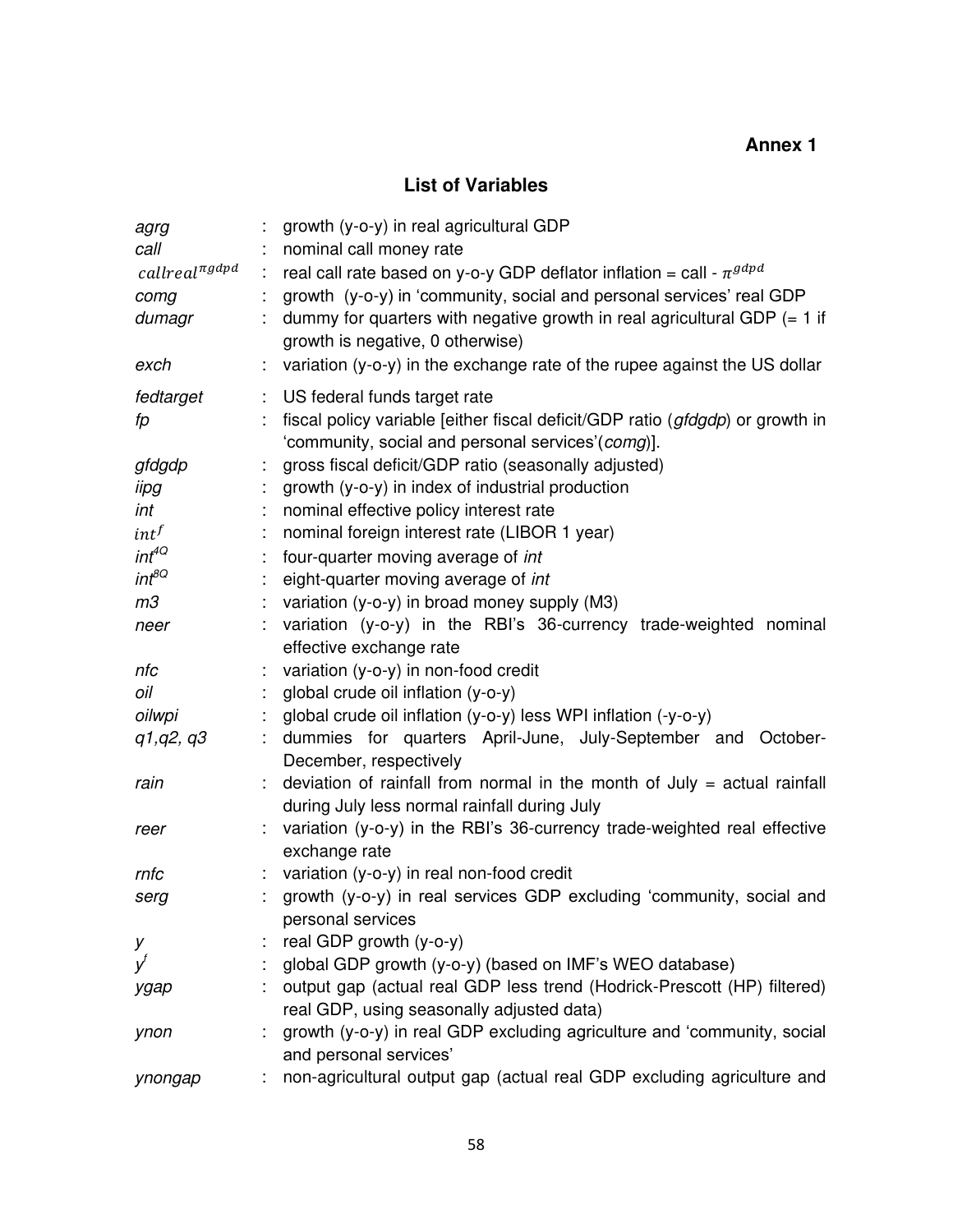|                  |   | non-community, personal and social services less its trend (Hodrick-<br>Prescott (HP) filtered), using seasonally adjusted data).                        |
|------------------|---|----------------------------------------------------------------------------------------------------------------------------------------------------------|
| $\pi^f$          |   | global non-fuel commodity inflation (y-o-y) (based on IMF's index of<br>commodity prices).                                                               |
| $\pi^{gdpd}$     |   | GDP deflator inflation (y-o-y)                                                                                                                           |
| $\pi$ gdpd4Q     | ÷ | four-quarter moving average of $\pi^{gdpd}$                                                                                                              |
| $\pi^{gdpd8Q}$   |   | eight-quarter moving average of $\pi^{gdpd}$                                                                                                             |
| $\pi^{msp}$      |   | minimum support price inflation $(y-o-y)$ = simple average of MSP inflation<br>movements in the four major commodities, viz., wheat, rice, tur and gram. |
| $\pi^{nfpnp}$    |   | non-food manufactured products WPI inflation (y-o-y)                                                                                                     |
| $\pi^{nfpq4Q}$   | ÷ | four-quarter moving average of $\pi^{nfpnp}$                                                                                                             |
| $\pi^{nfrmp8Q}$  |   | eight-quarter moving average of $\pi^{nfpnp}$                                                                                                            |
| $\pi^{wpi}$      |   | wholesale price index (WPI) inflation (y-o-y)                                                                                                            |
| $\pi^{wpi4Q}$    |   | four-quarter moving average of $\pi^{wpi}$                                                                                                               |
| $\pi^{wpi8Q}$    |   | eight-quarter moving average of $\pi^{wpi}$                                                                                                              |
| $\pi gap^{cpi}$  |   | deviation of CPI inflation (y-o-y) from 5 per cent                                                                                                       |
| $\pi gap^{gdpd}$ |   | deviation of GDP deflator inflation (y-o-y) from 5 per cent                                                                                              |
| $\pi gap^{wpi}$  |   | deviation of WPI inflation (y-o-y) from 5 per cent                                                                                                       |
| $\pi gap^{nfmp}$ |   | deviation of non-food manufactured products WPI inflation (y-o-y) from its<br>medium term average of 4 per cent                                          |

Note: All data (interest rates, variations and growth rates) are expressed in percentage terms.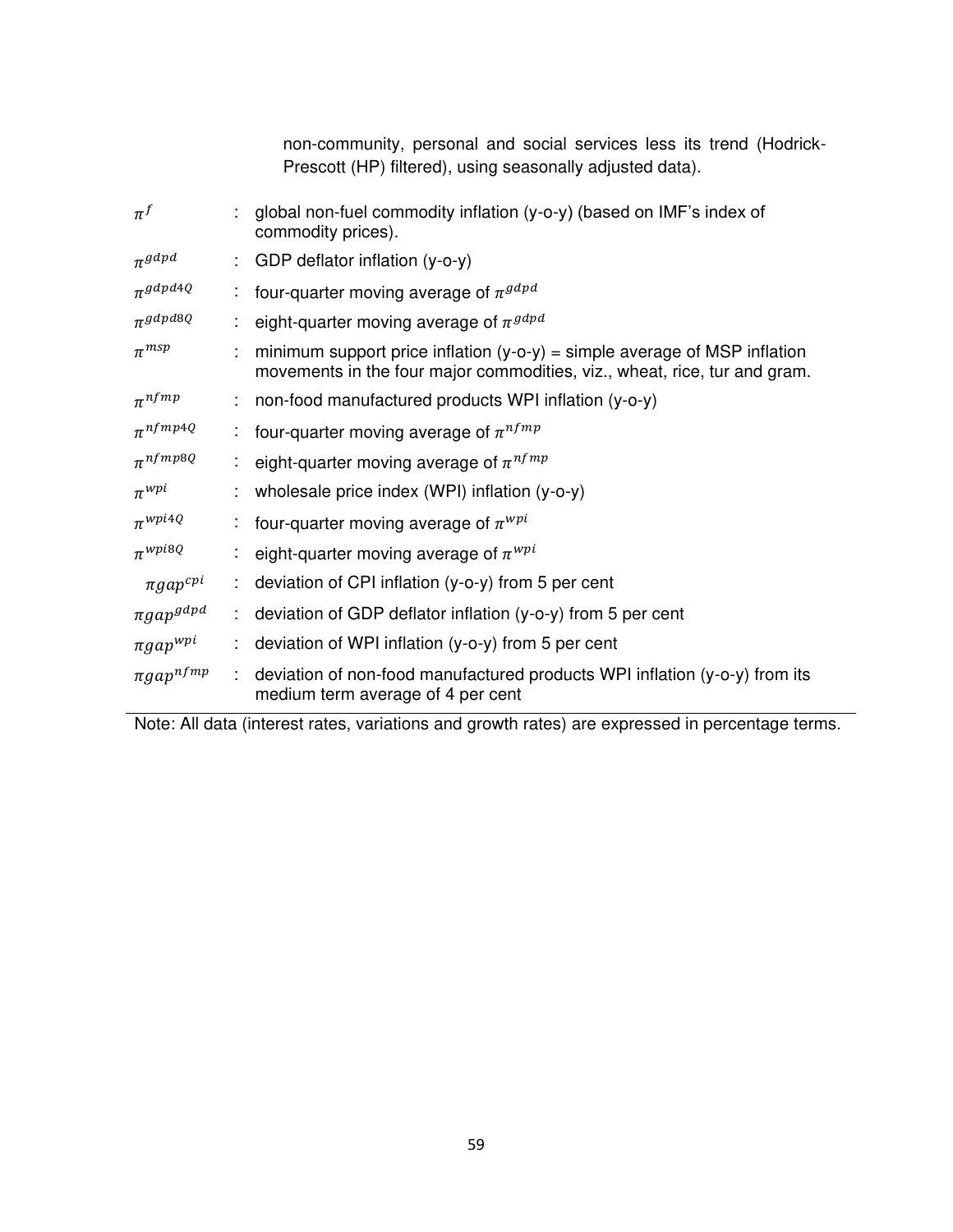|                               |                  |         |                         |             |         |         | Annex 2: Determinants of Growth (using nominal call rate) |        |             |         |         |        |         |         |                                |         |
|-------------------------------|------------------|---------|-------------------------|-------------|---------|---------|-----------------------------------------------------------|--------|-------------|---------|---------|--------|---------|---------|--------------------------------|---------|
|                               |                  |         | Real GDP Growth (Y)     |             |         |         | <b>IIPG</b>                                               |        | <b>SERG</b> |         |         |        |         |         | Non-agricultural Growth (YNON) |         |
| Explanatory<br>Variable       | Coeff t-stat     |         | Coeff                   | t-stat      | Coeff   | t-stat  | Coeff                                                     | t-stat | Coeff       | t-stat  | Coeff   | t-stat | Coeff   | t-stat  | Coeff                          | t-stat  |
| 1                             | $\boldsymbol{2}$ | 3       | $\overline{\mathbf{4}}$ | $\mathbf 5$ | 6       | 7       | $\,8\,$                                                   | 9      | 10          | 11      | 12      | 13     | 14      | 15      | 16                             | 17      |
| Constant                      | 5.32             | 8.6     | 4.66                    | 5.0         | 5.65    | 8.6     | $-0.21$                                                   | $-0.2$ | 4.51        | 7.17    | 3.36    | 6.9    | 3.76    | 6.1     | 3.25                           | 4.3     |
| $call_{t-1}$                  |                  |         |                         |             |         |         |                                                           |        | $-0.13$     | $-2.12$ | $-0.23$ | $-4.0$ | $-0.27$ | $-5.1$  | $-0.25$                        | $-4.5$  |
| $call_{t-2}$                  | $-0.24$          | $-3.6$  | $-0.22$                 | $-3.1$      | $-0.24$ | $-3.6$  | $-0.28$                                                   | $-3.1$ |             |         |         |        |         |         |                                |         |
| Dep. variable $_{t-1}$        | 0.26             | 4.1     | 0.28                    | 4.2         | 0.27    | 4.5     | 0.36                                                      | 4.7    | 0.24        | 2.94    | 0.34    | 5.8    | 0.30    | 3.7     | 0.31                           | 4.0     |
| $y_t^J$                       | 0.17             | 3.7     | 0.19                    | 3.7         | 0.18    | 3.6     | 1.39                                                      | 8.6    | 0.44        | 7.50    | 0.67    | 10.1   | 0.60    | 7.4     | 0.55                           | 6.0     |
| $reer_{t-1}$                  |                  |         |                         |             |         |         |                                                           |        | $-0.11$     | $-4.74$ |         |        |         |         |                                |         |
| $reer_{t-2}$                  | $-0.06$          | $-3.1$  | $-0.06$                 | $-3.3$      | $-0.06$ | $-3.1$  | $-0.08$                                                   | $-2.1$ |             |         | $-0.10$ | $-6.5$ | $-0.09$ | $-7.1$  | $-0.09$                        | $-6.8$  |
| $nfc_{t-1}$                   |                  |         |                         |             |         |         |                                                           |        | 0.10        | 5.05    |         |        |         |         |                                |         |
| $nfc_{t-2}$                   |                  |         |                         |             |         |         | 0.11                                                      | 3.3    |             |         |         |        |         |         |                                |         |
| $nfc_{t-3}$                   | 0.08             | 5.0     | 0.08                    | 5.6         | 0.07    | 4.5     |                                                           |        |             |         | 0.08    | 4.3    | 0.09    | 4.2     | 0.10                           | 4.5     |
| $gfdgdp_t$                    |                  |         | 0.18                    | 1.0         |         |         |                                                           |        |             |         |         |        | 0.05    | 0.3     |                                |         |
| $gfdgdp_{t-4}$                |                  |         |                         |             | $-0.13$ | $-1.1$  |                                                           |        |             |         |         |        |         |         | 0.21                           | 1.2     |
| $oil_{t-1}$                   |                  |         |                         |             |         |         |                                                           |        |             |         | $-0.01$ | $-3.4$ | $-0.01$ | $-1.6$  | $-0.004$                       | $-1.1$  |
| $oil_{t-2}$                   |                  |         |                         |             |         |         | $-0.04$                                                   | $-6.2$ |             |         |         |        |         |         |                                |         |
| $oil_{t-3}$                   |                  |         |                         |             |         |         |                                                           |        | $-0.02$     | $-4.51$ |         |        |         |         |                                |         |
| $oil_{t-4}$                   | $-0.01$          | $-2.5$  | $-0.01$                 | $-2.6$      | $-0.01$ | $-2.5$  |                                                           |        |             |         |         |        |         |         |                                |         |
| $agr_t$                       |                  |         |                         |             |         |         |                                                           |        | 0.13        | 9.30    |         |        |         |         |                                |         |
| $agr_{t-3}$                   |                  |         |                         |             |         |         |                                                           |        |             |         | 0.04    | 3.5    | 0.03    | 2.4     | 0.03                           | 2.2     |
| $agr_{t-4}$                   |                  |         |                         |             |         |         | 0.11                                                      | 3.4    |             |         |         |        |         |         |                                |         |
| $\lfloor \textit{comg}_{t-1}$ |                  |         |                         |             |         |         |                                                           |        | 0.05        | 2.34    | 0.06    | 3.7    |         |         |                                |         |
| $comp_{t-2}$                  |                  |         |                         |             |         |         |                                                           |        | $-0.05$     | $-3.30$ |         |        |         |         |                                |         |
| $comp_{t-5}$                  |                  |         |                         |             |         |         |                                                           |        |             |         | $-0.04$ | $-2.0$ |         |         |                                |         |
| <b>DUMAGR</b>                 | $-2.16$          | $-7.1$  | $-2.22$                 | $-6.7$      | $-2.19$ | $-7.2$  |                                                           |        |             |         |         |        |         |         |                                |         |
| DUM2001Q1                     |                  |         |                         |             |         |         |                                                           |        | $-1.81$     | $-6.66$ | $-2.74$ | $-8.6$ | $-3.15$ | $-13.0$ | $-3.12$                        | $-15.5$ |
| DUM2002Q4                     | $-3.32$          | $-10.3$ | $-3.33$                 | $-9.9$      | $-3.27$ | $-10.2$ |                                                           |        |             |         |         |        |         |         |                                |         |
| DUM2003Q4                     | 2.85             | 12.4    | 2.99                    | 12.4        | 2.83    | 12.9    |                                                           |        |             |         |         |        |         |         |                                |         |
| DUM2005Q3                     |                  |         |                         |             |         |         | $-4.44$                                                   | $-9.4$ |             |         |         |        |         |         |                                |         |
| DUM2007Q2                     |                  |         |                         |             |         |         | 5.31                                                      | 18.4   |             |         |         |        |         |         |                                |         |
| Q1                            |                  |         |                         |             |         |         |                                                           |        |             |         | 0.51    | 3.4    | 0.55    | 3.4     | 0.58                           | 3.6     |
| Q2                            | $-0.42$          | $-1.9$  | $-0.39$                 | $-2.0$      | $-0.42$ | $-1.9$  |                                                           |        |             |         |         |        |         |         |                                |         |
| Q3                            |                  |         |                         |             |         |         | 0.82                                                      | 2.4    |             |         |         |        |         |         |                                |         |
|                               |                  |         |                         |             |         |         |                                                           |        |             |         |         |        |         |         |                                |         |
| <b>SEE</b>                    | 0.72             |         | 0.72                    |             | 0.73    |         | 1.09                                                      |        | 0.71        |         | 0.65    |        | 0.71    |         | 0.71                           |         |
| $\overline{R}^2$              | 0.89             |         | 0.89                    |             | 0.89    |         | 0.95                                                      |        | 0.89        |         | 0.92    |        | 0.90    |         | 0.90                           |         |
| $LE-Q(4)$                     | 0.33             |         | 0.29                    |             | 0.41    |         | 0.17                                                      |        | 0.98        |         | 0.30    |        | 0.21    |         | 0.42                           |         |
| <b>White Test</b>             | 0.43             |         | 0.36                    |             | 0.74    |         | 0.43                                                      |        | 0.59        |         | 0.48    |        | 0.43    |         | 0.60                           |         |
| <b>JB Test</b>                | 0.87             |         | 0.60                    |             | 0.82    |         | 0.82                                                      |        | 0.85        |         | 0.81    |        | 0.92    |         | 0.80                           |         |
| Note: See notes to Table 1.   |                  |         |                         |             |         |         |                                                           |        |             |         |         |        |         |         |                                |         |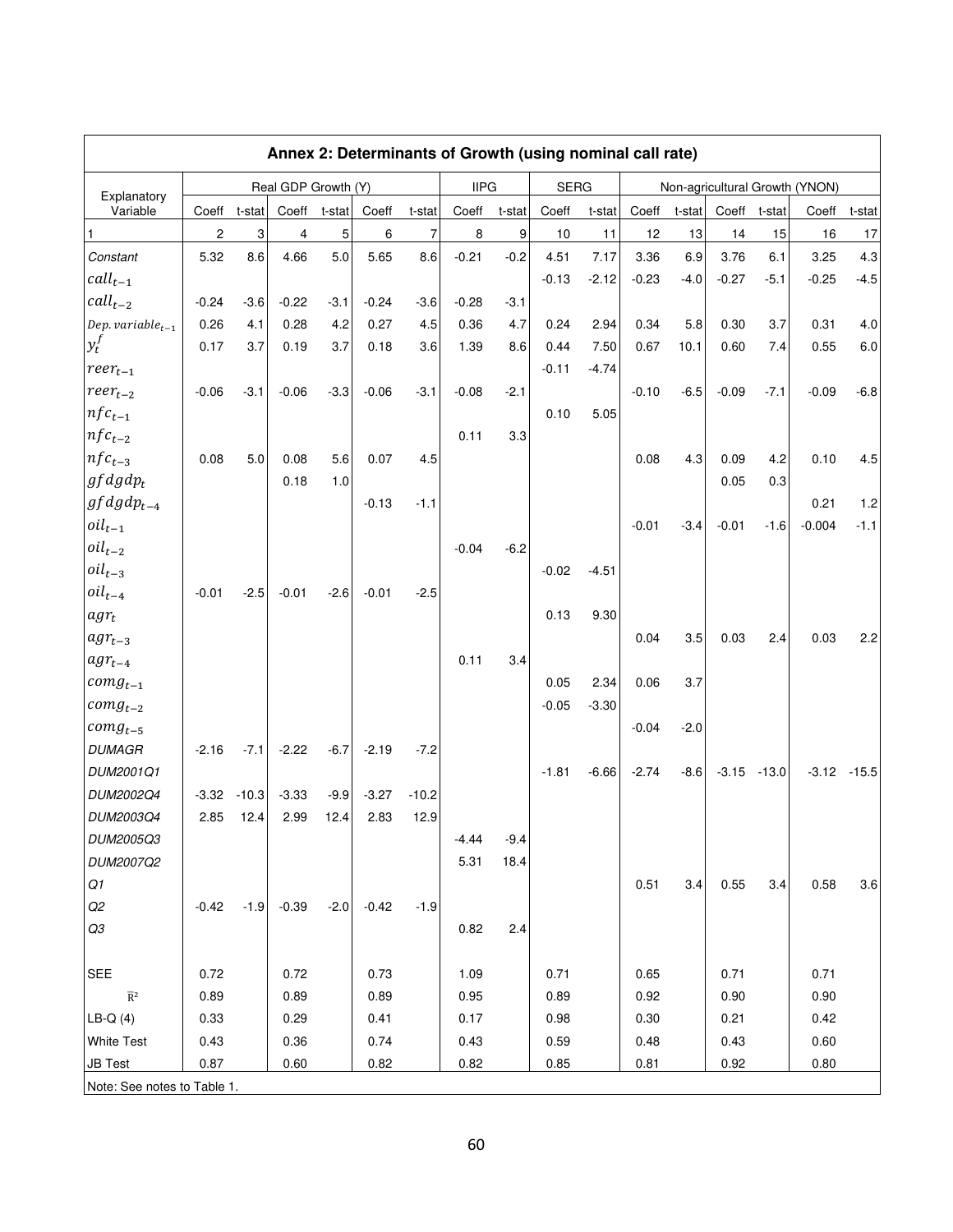| Annex 3: Determinants of Growth (Using real effective policy interest rate) |                |        |                     |        |         |        |             |        |             |        |         |        |                                |        |         |        |
|-----------------------------------------------------------------------------|----------------|--------|---------------------|--------|---------|--------|-------------|--------|-------------|--------|---------|--------|--------------------------------|--------|---------|--------|
| Explanatory                                                                 |                |        | Real GDP Growth (Y) |        |         |        | <b>IIPG</b> |        | <b>SERG</b> |        |         |        | Non-agricultural Growth (YNON) |        |         |        |
| Variable                                                                    | Coeff          | t-stat | Coeff               | t-stat | Coeff   | t-stat | Coeff       | t-stat | Coeff       | t-stat | Coeff   | t-stat | Coeff                          | t-stat | Coeff   | t-stat |
|                                                                             | $\overline{c}$ | 3      | 4                   | 5      | 6       | 7      | 8           | 9      | 10          | 11     | 12      | 13     | 14                             | 15     | 16      | 17     |
| Constant                                                                    | 3.88           | 9.9    | 3.63                | 6.7    | 4.25    | 8.3    | $-1.62$     | $-4.4$ | 4.26        | 6.2    | 2.51    | 3.7    | 3.00                           | 4.8    | 1.98    | 2.7    |
| $(int - \pi^{gdpd})_{t-1}$                                                  |                |        |                     |        |         |        |             |        | $-0.09$     | $-3.4$ | $-0.10$ | $-1.7$ | $-0.06$                        | 1.6    | $-0.06$ | 1.6    |
| $(int - \pi^{gdpd})_{t-2}$                                                  | $-0.12$        | 3.3    | $-0.12$             | $-3.2$ | $-0.12$ | $-3.5$ |             |        |             |        |         |        |                                |        |         |        |
| $(int - \pi^{gdpd})_{t-3}$                                                  |                |        |                     |        |         |        | $-0.10$     | $-2.7$ |             |        |         |        |                                |        |         |        |
| Dep. variable $_{t-1}$                                                      | 0.29           | 3.9    | 0.30                | 4.2    | 0.30    | 4.2    | 0.38        | 5.4    | 0.25        | 2.8    | 0.31    | 2.9    | 0.35                           | 2.4    | 0.38    | 2.7    |
| $y_t^f$                                                                     | 0.33           | 4.2    | 0.34                | 4.0    | 0.37    | 3.8    | 1.43        | 10.4   | 0.46        | 7.7    | 0.75    | 7.9    | 0.57                           | 4.9    | 0.54    | 4.6    |
| $reer_{t-1}$                                                                |                |        |                     |        |         |        |             |        | $-0.12$     | $-5.2$ |         |        |                                |        |         |        |
| $reer_{t-2}$                                                                | $-0.08$        | 3.0    | $-0.08$             | $-3.0$ | $-0.09$ | $-3.0$ | $-0.10$     | $-2.3$ |             |        | $-0.10$ | $-6.9$ | $-0.10$                        | $-6.2$ | $-0.09$ | 4.8    |
| $rnfc_{t-1}$                                                                |                |        |                     |        |         |        |             |        | 0.10        | 4.6    |         |        |                                |        |         |        |
| $rnfc_{t-2}$                                                                |                |        |                     |        |         |        | 0.11        | 3.2    |             |        |         |        |                                |        |         |        |
| $rnfc_{t-3}$                                                                | 0.06           | 2.7    | 0.06                | 2.7    | 0.05    | 2.1    |             |        |             |        | 0.08    | 3.7    | 0.08                           | 3.0    | 0.10    | 3.6    |
| $\delta$ oilwpi $_{t-1}$                                                    | $-0.01$        | 2.3    | $-0.01$             | $-2.2$ | $-0.01$ | $-2.4$ |             |        |             |        | $-0.02$ | $-5.7$ | -0.01                          | 3.4    | $-0.01$ | 3.2    |
| $oilwpi_{t-2}$                                                              |                |        |                     |        |         |        | $-0.04$     | $-7.9$ |             |        |         |        |                                |        |         |        |
| $\left\lceil \textit{oilwpi}_{t-3} \right\rceil$                            |                |        |                     |        |         |        |             |        | $-0.02$     | -4.7   |         |        |                                |        |         |        |
| $agr_t$                                                                     |                |        |                     |        |         |        |             |        | 0.14        | 8.9    |         |        |                                |        |         |        |
| $agr_{t-3}$                                                                 |                |        |                     |        |         |        |             |        |             |        | 0.04    | 2.5    | 0.02                           | 1.0    | 0.02    | 1.3    |
| $agr_{t-4}$                                                                 |                |        |                     |        |         |        | 0.10        | 2.4    |             |        |         |        |                                |        |         |        |
| $gfdgdp_t$                                                                  |                |        | 0.08                | 0.5    |         |        |             |        |             |        |         |        | $-0.16$                        | 1.0    |         |        |
| $gfdgdp_{t-4}$                                                              |                |        |                     |        | $-0.18$ | 1.6    |             |        |             |        |         |        |                                |        | 0.22    | 1.3    |
| $\lfloor \textit{comg}_{t-1} \rfloor$                                       |                |        |                     |        |         |        |             |        | 0.04        | 1.8    | 0.06    | 3.7    |                                |        |         |        |
| $comp_{t-2}$                                                                |                |        |                     |        |         |        |             |        | $-0.06$     | $-3.6$ |         |        |                                |        |         |        |
| $comp_{t-5}$                                                                |                |        |                     |        |         |        |             |        |             |        | $-0.06$ | $-1.9$ |                                |        |         |        |
| <b>DUMAGR</b>                                                               | $-2.12$        | 5.8    | $-2.16$             | 5.6    | $-2.15$ | 5.9    |             |        |             |        |         |        |                                |        |         |        |
| DUM2001Q1                                                                   |                |        |                     |        |         |        |             |        | $-1.51$     | $-4.3$ | $-2.73$ | $-5.7$ | $-3.27$                        | 10.9   | $-3.33$ | 13.3   |
| DUM2002Q4                                                                   | $-3.22$        | 7.9    | $-3.20$             | 7.7    | $-3.15$ | 7.8    |             |        |             |        |         |        |                                |        |         |        |
| DUM2003Q4                                                                   | 2.67           | 12.2   | 2.71                | 11.6   | 2.62    | 11.5   |             |        |             |        |         |        |                                |        |         |        |
| DUM2005Q3                                                                   |                |        |                     |        |         |        | $-4.34$     | $-9.7$ |             |        |         |        |                                |        |         |        |
| DUM2007Q2                                                                   |                |        |                     |        |         |        | 4.89        | 17.4   |             |        |         |        |                                |        |         |        |
| Q1                                                                          |                |        |                     |        |         |        |             |        |             |        | 0.47    | 2.7    | 0.51                           | 3.5    | 0.54    | 3.5    |
| Q2                                                                          | $-0.37$        | 1.9    | $-0.36$             | 2.0    | $-0.37$ | 1.9    |             |        |             |        |         |        |                                |        |         |        |
| Q3                                                                          |                |        |                     |        |         |        | 0.76        | 2.2    |             |        |         |        |                                |        |         |        |
|                                                                             |                |        |                     |        |         |        |             |        |             |        |         |        |                                |        |         |        |
| <b>SEE</b>                                                                  | 0.78           |        | 1.16                |        | 1.16    |        | 1.16        |        | 0.72        |        | 0.72    |        | 0.72                           |        | 0.72    |        |
| $\overline{\mathsf{R}}{}^2$                                                 | 0.87           |        | 0.87                |        | 0.87    |        | 0.94        |        | 0.88        |        | 0.90    |        | 0.87                           |        | 0.87    |        |
| $LB-Q(4)$                                                                   | 0.67           |        | 0.62                |        | 0.56    |        | 0.15        |        | 0.95        |        | 0.19    |        | 0.48                           |        | 0.49    |        |
| <b>White Test</b>                                                           | 0.43           |        | 0.30                |        | 0.43    |        | 0.49        |        | 0.43        |        | 0.43    |        | 0.43                           |        | 0.43    |        |
| <b>JB Test</b>                                                              | 0.44           |        | 0.45                |        | 0.39    |        | 0.40        |        | 0.87        |        | 0.46    |        | 0.98                           |        | 0.71    |        |
| Note: See notes to Table 1.                                                 |                |        |                     |        |         |        |             |        |             |        |         |        |                                |        |         |        |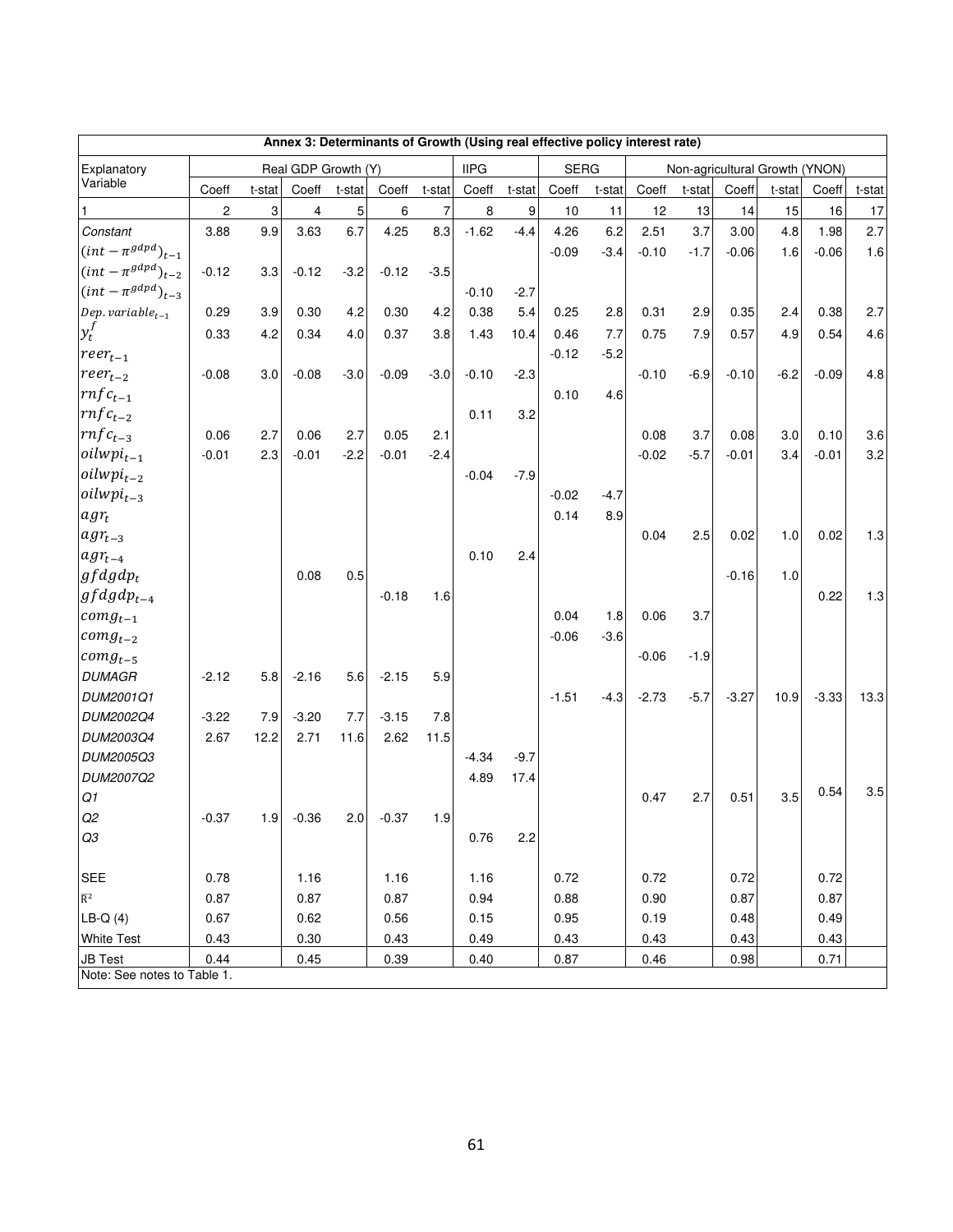|                                |                |        |         |                     |         |        |         |             | Annex 4: Determinants of Growth (using real call rate) |        |         |        |                                |         |         |         |
|--------------------------------|----------------|--------|---------|---------------------|---------|--------|---------|-------------|--------------------------------------------------------|--------|---------|--------|--------------------------------|---------|---------|---------|
| Explanatory                    |                |        |         | Real GDP Growth (Y) |         |        |         | <b>IIPG</b> | <b>SERG</b>                                            |        |         |        | Non-agricultural Growth (YNON) |         |         |         |
| Variable                       | Coeff          | t-stat | Coeff   | t-stat              | Coeff   | t-stat | Coeff   | t-stat      | Coeff                                                  | t-stat | Coeff   | t-stat | Coeff                          | t-stat  | Coeff   | t-stat  |
|                                | $\overline{2}$ | 3      | 4       | 5                   | 6       | 7      | 8       | 9           | 10                                                     | 11     | 12      | 13     | 14                             | 15      | 16      | 17      |
| Constant                       | 4.08           | 11.7   | 3.87    | 7.7                 | 4.38    | 9.7    | $-1.59$ | $-4.4$      | 4.32                                                   | 6.2    | 2.58    | 4.5    | 2.47                           | 3.0     | 2.14    | 3.3     |
| $(call - \pi^{gdpd})_{t-1}$    |                |        |         |                     |         |        |         |             | $-0.08$                                                | $-3.3$ | $-0.09$ | $-2.0$ | $-0.07$                        | $-2.0$  | $-0.07$ | $-1.9$  |
| $(call - \pi^{gdpd})_{t-2}$    | $-0.14$        | $-3.8$ | $-0.13$ | $-3.8$              | -0.13   | $-4.0$ |         |             |                                                        |        |         |        |                                |         |         |         |
| $(call - \pi^{gdpd})_{t-3}$    |                |        |         |                     |         |        | $-0.09$ | $-3.0$      |                                                        |        |         |        |                                |         |         |         |
| Dep. variable $_{t-1}$         | 0.26           | 4.0    | 0.27    | 4.2                 | 0.27    | 4.3    | 0.37    | 5.2         | 0.24                                                   | 2.7    | 0.31    | 3.2    | 0.34                           | 2.5     | 0.34    | 2.7     |
| $y_t^f$                        | 0.36           | 5.0    | 0.37    | 4.7                 | 0.39    | 4.3    | 1.45    | 10.8        | 0.47                                                   | 7.4    | 0.74    | 7.7    | 0.61                           | 5.5     | 0.55    | 4.9     |
| $reer_{t-1}$                   |                |        |         |                     |         |        |         |             | $-0.12$                                                | $-4.6$ |         |        |                                |         |         |         |
| $reer_{t-2}$                   | $-0.09$        | $-3.8$ | -0.09   | $-3.8$              | $-0.09$ | $-3.6$ | -0.10   | $-2.4$      |                                                        |        | -0.11   | $-6.7$ | $-0.10$                        | $-5.3$  | $-0.09$ | $-5.1$  |
| $\mathit{rnfc}_{t-1}$          |                |        |         |                     |         |        |         |             | 0.10                                                   | 4.3    |         |        |                                |         |         |         |
| $rnfc_{t-2}$                   |                |        |         |                     |         |        | 0.11    | 3.2         |                                                        |        |         |        |                                |         |         |         |
| $rnfc_{t-3}$                   | 0.06           | 2.9    | 0.06    | 2.9                 | 0.05    | 2.3    |         |             |                                                        |        | 0.08    | 3.6    | 0.09                           | 3.4     | 0.10    | 3.7     |
| $agr_t$                        |                |        |         |                     |         |        |         |             | 0.13                                                   | 9.2    |         |        |                                |         |         |         |
| $agr_{t-3}$                    |                |        |         |                     |         |        |         |             |                                                        |        | 0.03    | 2.5    | 0.02                           | 1.4     | 0.02    | 1.4     |
| $agr_{t-4}$                    |                |        |         |                     |         |        | 0.10    | 2.4         |                                                        |        |         |        |                                |         |         |         |
| $\delta$ <i>ilwpi</i> $_{t-1}$ | $-0.01$        | $-2.8$ | $-0.01$ | $-2.7$              | $-0.01$ | $-2.8$ |         |             |                                                        |        | $-0.02$ | $-5.1$ | -0.01                          | $-3.3$  | $-0.01$ | -3.1    |
| $\delta$ <i>ilwpi</i> $_{t-2}$ |                |        |         |                     |         |        | $-0.04$ | $-8.0$      |                                                        |        |         |        |                                |         |         |         |
| $\delta$ <i>ilwpi</i> $_{t-3}$ |                |        |         |                     |         |        |         |             | $-0.02$                                                | $-4.5$ |         |        |                                |         |         |         |
| $gfdgdp_t$                     |                |        | 0.07    | 0.4                 |         |        |         |             |                                                        |        |         |        |                                |         |         |         |
| $gfdgdp_{t-1}$                 |                |        |         |                     |         |        |         |             |                                                        |        |         |        | 0.07                           | 0.5     |         |         |
| $gfdgdp_{t-4}$                 |                |        |         |                     | $-0.15$ | $-1.2$ |         |             |                                                        |        |         |        |                                |         | 0.23    | 1.3     |
| $comp_{t-1}$                   |                |        |         |                     |         |        |         |             | 0.04                                                   | 1.8    | 0.06    | 3.7    |                                |         |         |         |
| $comp_{t-2}$                   |                |        |         |                     |         |        |         |             | $-0.06$                                                | $-3.5$ |         |        |                                |         |         |         |
| $comp_{t-5}$                   |                |        |         |                     |         |        |         |             |                                                        |        | $-0.06$ | $-2.0$ |                                |         |         |         |
| <b>DUMAGR</b>                  | -2.10          | $-6.4$ | -2.13   | $-6.1$              | -2.12   | $-6.6$ |         |             |                                                        |        |         |        |                                |         |         |         |
| DUM2001Q1                      |                |        |         |                     |         |        |         |             | -1.55                                                  | $-4.5$ | $-2.74$ | $-6.1$ | $-3.34$                        | $-13.0$ | $-3.29$ | $-13.2$ |
| DUM2002Q4                      | $-3.24$        | $-9.0$ | $-3.22$ | $-8.7$              | $-3.18$ | $-9.1$ |         |             |                                                        |        |         |        |                                |         |         |         |
| DUM2003Q4                      | 2.66           | 13.3   | 2.69    | 12.8                | 2.62    | 12.7   |         |             |                                                        |        |         |        |                                |         |         |         |
| DUM2005Q3                      |                |        |         |                     |         |        | $-4.29$ | $-9.8$      |                                                        |        |         |        |                                |         |         |         |
| DUM2007Q2                      |                |        |         |                     |         |        | 4.81    | 18.3        |                                                        |        |         |        |                                |         |         |         |
| Q1                             |                |        |         |                     |         |        |         |             |                                                        |        | 0.48    | 2.9    | 0.52                           | 3.5     | 0.54    | 3.6     |
| Q2                             | $-0.35$        | $-1.8$ | -0.33   | $-1.9$              | $-0.34$ | $-1.8$ |         |             |                                                        |        |         |        |                                |         |         |         |
| Q3                             |                |        |         |                     |         |        | 0.77    | 2.2         |                                                        |        |         |        |                                |         |         |         |
|                                |                |        |         |                     |         |        |         |             |                                                        |        |         |        |                                |         |         |         |
| <b>SEE</b>                     | 0.74           |        | 0.75    |                     | 0.75    |        | 1.16    |             | 0.72                                                   |        | 0.71    |        | 0.81                           |         | 0.80    |         |
| $\overline{\mathrm{R}}{}^{2}$  | 0.89           |        | 0.88    |                     | 0.88    |        | 0.94    |             | 0.88                                                   |        | 0.90    |        | 0.87                           |         | 0.87    |         |
| $LB-Q(4)$                      | 0.71           |        | 0.69    |                     | 0.62    |        | 0.16    |             | 0.97                                                   |        | 0.25    |        | 0.38                           |         | 0.49    |         |
| <b>White Test</b>              | 0.43           |        | 0.47    |                     | 0.48    |        | 0.47    |             | 0.52                                                   |        | 0.61    |        | 0.47                           |         | 0.51    |         |
| <b>JB Test</b>                 | 0.75           |        | 0.75    |                     | 0.71    |        | 0.31    |             | 0.93                                                   |        | 0.64    |        | 0.90                           |         | 0.53    |         |
| Note: See notes to Table 1.    |                |        |         |                     |         |        |         |             |                                                        |        |         |        |                                |         |         |         |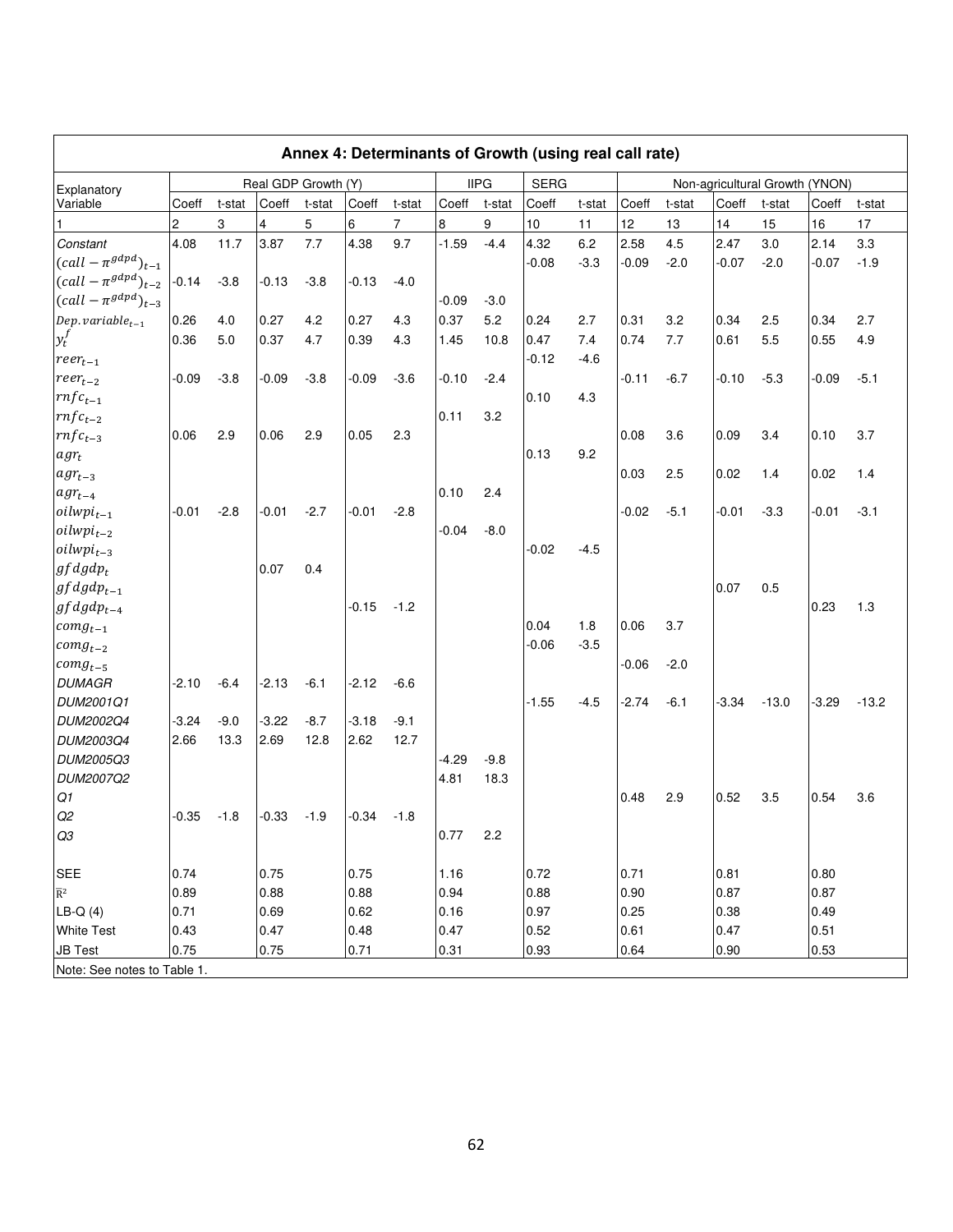| Annex 5: Determinants of Real GDP Growth                             |                        |                  |                  |                  |                  |                                                                     |                  |                  |                  |                  |
|----------------------------------------------------------------------|------------------------|------------------|------------------|------------------|------------------|---------------------------------------------------------------------|------------------|------------------|------------------|------------------|
|                                                                      |                        |                  |                  |                  |                  | (Using alternative measures of real effective policy interest rate) |                  | 9                |                  |                  |
| 1<br>Constant                                                        | $\overline{2}$<br>3.88 | 3<br>4.00        | 4<br>4.27        | 5<br>4.13        | 6<br>3.97        | 3.86                                                                | 8<br>4.40        | 4.56             | 10<br>3.89       | 11<br>4.24       |
|                                                                      | (9.9)                  | (9.5)            | (8.8)            | (10.3)           | (8.8)            | (8.4)                                                               | (10.4)           | (10.5)           | (8.6)            | (11.0)           |
| $(int - \pi^{gdpd})_{t-2}$                                           | $-0.12$<br>(3.3)       |                  |                  |                  |                  |                                                                     |                  |                  |                  |                  |
| $(int^{4Q}-\pi^{gdpd4Q})_{t-1}$                                      |                        | $-0.14$<br>(3.8) |                  |                  |                  |                                                                     |                  |                  |                  |                  |
| $(int^{8Q} - \pi^{gdp d8Q})_{t-1}$                                   |                        |                  | $-0.18$<br>(3.5) |                  |                  |                                                                     |                  |                  |                  |                  |
| $(int-\pi^{gdpd4Q})_{t-2}$                                           |                        |                  |                  | $-0.19$<br>(4.2) |                  |                                                                     |                  |                  |                  |                  |
| $(int-\pi^{gdp d8Q})_{t-2}$                                          |                        |                  |                  |                  | $-0.15$<br>(3.9) |                                                                     |                  |                  |                  |                  |
| $(int - \pi^{wpi})_{t-4}$                                            |                        |                  |                  |                  |                  | $-0.12$<br>(2.3)                                                    |                  |                  |                  |                  |
| $(int^{4Q} - \pi^{wpi4Q})_{t-3}$                                     |                        |                  |                  |                  |                  |                                                                     | $-0.23$<br>(3.5) |                  |                  |                  |
| $(int^{8Q} - \pi^{wp8Q})_{t-1}$                                      |                        |                  |                  |                  |                  |                                                                     |                  | $-0.30$<br>(5.4) |                  |                  |
| $(int-\pi^{wpi4Q})_{t-2}$                                            |                        |                  |                  |                  |                  |                                                                     |                  |                  | $-0.20$<br>(3.7) |                  |
| $(int - \pi^{wp18Q})_{t-2}$                                          |                        |                  |                  |                  |                  |                                                                     |                  |                  |                  | $-0.29$<br>(5.9) |
| $y_{t-1}$                                                            | 0.29<br>(3.9)          | 0.28<br>(3.4)    | 0.28<br>(3.3)    | 0.25<br>(3.1)    | 0.30<br>(3.3)    | 0.34<br>(3.7)                                                       | 0.29<br>(3.6)    | 0.27<br>(3.8)    | 0.30<br>(3.3)    | 0.27<br>(3.8)    |
| $y_t^f$                                                              | 0.33<br>(4.2)          | 0.33<br>(4.2)    | 0.33<br>(4.1)    | 0.33<br>(4.4)    | 0.30<br>(3.9)    | 0.30<br>(3.8)                                                       | 0.28<br>(3.4)    | 0.30<br>(3.9)    | 0.31<br>(3.8)    | 0.25<br>(3.3)    |
| $reer_{t-2}$                                                         | $-0.08$                | $-0.08$          | $-0.09$          | $-0.07$<br>(2.6) | $-0.07$          | $-0.10$<br>(3.3)                                                    | $-0.09$          | $-0.09$<br>(3.0) | $-0.08$          | $-0.05$          |
| $\overline{rnfc_{t-3}}$                                              | (3.0)<br>0.06          | (3.0)<br>0.06    | (3.1)<br>0.05    | 0.07             | (2.3)<br>0.07    | 0.05                                                                | (3.1)<br>0.05    | 0.05             | (2.6)<br>0.06    | (2.1)<br>0.07    |
| $\overline{oilwpi_{t-1}}$                                            | (2.7)<br>$-0.01$       | (2.7)<br>$-0.01$ | (2.4)<br>$-0.01$ | (3.2)<br>$-0.01$ | (2.6)<br>$-0.01$ | (1.9)<br>0.00                                                       | (2.4)<br>0.00    | (2.4)<br>$-0.01$ | (2.6)<br>0.00    | (3.8)<br>-0.01   |
| DUMAGR_NEG                                                           | (2.3)<br>$-2.12$       | (2.1)<br>$-2.12$ | (2.4)<br>$-2.15$ | (1.8)<br>$-2.08$ | (2.2)<br>$-2.23$ | (0.7)<br>$-2.19$                                                    | (0.7)<br>$-2.20$ | (1.6)<br>$-2.19$ | (0.7)<br>$-2.15$ | (1.6)<br>$-2.29$ |
|                                                                      | (5.8)                  | (5.5)            | (5.5)            | (5.3)            | (5.1)            | (5.5)                                                               | (5.9)            | (6.0)            | (5.1)            | (5.9)            |
| DUM2002Q4                                                            | $-3.22$                | $-3.18$          | $-3.17$          | $-3.10$          | $-3.08$          | $-3.09$                                                             | $-3.05$          | $-3.19$          | $-2.93$          | $-3.14$          |
| DUM2003Q4                                                            | (7.9)<br>2.67          | (8.0)<br>2.75    | (7.6)<br>2.84    | (7.5)<br>2.82    | (6.8)<br>2.76    | (7.3)<br>2.73                                                       | (8.2)<br>2.99    | (8.6)<br>3.01    | (6.2)<br>2.69    | (8.6)<br>3.01    |
|                                                                      | (12.2)                 | (11.2)           | (10.6)           | (11.5)           | (10.1)           | (7.7)                                                               | (9.1)            | (12.8)           | (9.8)            | (14.1)           |
| Q2                                                                   | $-0.37$                | $-0.38$          | $-0.38$          | $-0.34$          | $-0.38$          | $-0.43$                                                             | $-0.40$          | $-0.40$          | $-0.38$          | $-0.40$          |
|                                                                      | (1.9)                  | (2.1)            | (2.0)            | (1.9)            | (2.1)            | (2.4)                                                               | (2.2)            | (2.1)            | (2.0)            | (2.0)            |
| $\overline{R}^2$                                                     | 0.87                   | 0.87             | 0.87             | 0.88             | 0.87             | 0.86                                                                | 0.87             | 0.88             | 0.87             | 0.89             |
| $LB-Q(4)$                                                            | 0.67                   | 0.77             | 0.73             | 0.79             | 0.52             | 0.78                                                                | 0.79             | 0.83             | 0.68             | 0.79             |
| White Test                                                           | 0.43                   | 0.43             | 0.43             | 0.43             | 0.43             | 0.43                                                                | 0.43             | 0.43             | 0.43             | 0.43             |
| JB Test                                                              | 0.44                   | 0.24             | 0.38             | 0.27             | 0.17             | 0.58                                                                | 0.35             | 0.29             | 0.18             | 0.12             |
| Long-run coefficients                                                |                        |                  |                  |                  |                  |                                                                     |                  |                  |                  |                  |
| $\frac{(int - \pi^{gdpd})_{t-2}}{(int^{4Q} - \pi^{gdpd4Q})}$         | $-0.18$                |                  |                  |                  |                  |                                                                     |                  |                  |                  |                  |
| $Jt-1$                                                               |                        | $-0.20$          |                  |                  |                  |                                                                     |                  |                  |                  |                  |
| $(int^{8Q} - \pi^{gdp d8Q})_{t-1}$                                   |                        |                  | $-0.25$          |                  |                  |                                                                     |                  |                  |                  |                  |
| $(int - \pi^{gdpd4Q})_{t=2})$                                        |                        |                  |                  | $-0.25$          |                  |                                                                     |                  |                  |                  |                  |
| $(int - \pi^{gdp d8Q})_{t=2})$                                       |                        |                  |                  |                  | $-0.22$          |                                                                     |                  |                  |                  |                  |
| $(int - \pi^{wpi})_{t-4}$                                            |                        |                  |                  |                  |                  | $-0.19$                                                             |                  |                  |                  |                  |
| $(int^{4Q} - \pi^{wpi4Q})_{t=3})$                                    |                        |                  |                  |                  |                  |                                                                     | $-0.33$          |                  |                  |                  |
| $(int^{8Q} - \pi^{wp18Q})_{t-1}$                                     |                        |                  |                  |                  |                  |                                                                     |                  | $-0.42$          |                  |                  |
| $\frac{1}{(int - \pi^{wp4Q})_{t-2}}$                                 |                        |                  |                  |                  |                  |                                                                     |                  |                  | $-0.29$          |                  |
| $\frac{1}{(int - \pi^{wp18Q})_{t=2}}$                                |                        |                  |                  |                  |                  |                                                                     |                  |                  |                  | $-0.40$          |
| $y_t^f$                                                              | 0.47                   | 0.46             | 0.46             | 0.43             | 0.43             | 0.46                                                                | 0.40             | 0.41             | 0.45             | 0.35             |
| $reer_{t-2}$                                                         | $-0.12$                | $-0.11$          | $-0.12$          | $-0.09$          | $-0.10$          | $-0.15$                                                             | $-0.12$          | $-0.13$          | $-0.11$          | $-0.07$          |
| $rnfc_{t-3}$                                                         | 0.09                   | 0.09             | 0.07             | 0.09             | 0.09             | 0.07                                                                | 0.07             | 0.07             | 0.09             | 0.10             |
| $\it oilwpi_{t-1}$                                                   | $-0.01$                | $-0.01$          | $-0.01$          | $-0.01$          | $-0.01$          | $-0.01$                                                             | 0.00             | $-0.01$          | 0.00             | -0.01            |
| Note: See notes to Table 1. Figures in parenthesis are t-statistics. |                        |                  |                  |                  |                  |                                                                     |                  |                  |                  |                  |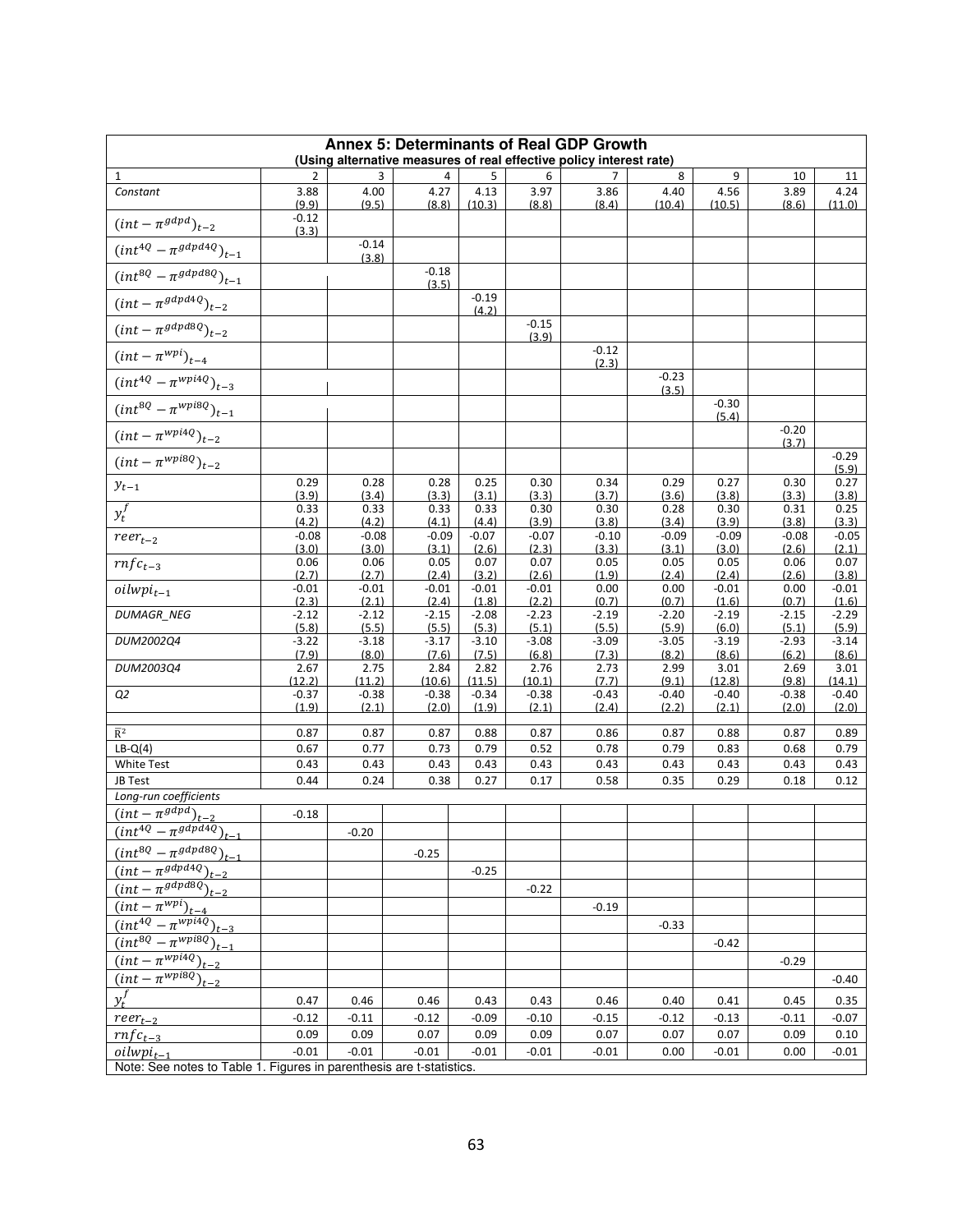| Annex 6: Determinants of Real Non-Agricultural GDP Growth (contd)<br>(Using alternative measures of real effective policy interest rate) |                  |                  |                  |                  |                  |                  |                   |                  |                   |                  |                   |                   |                   |                  |                   |
|------------------------------------------------------------------------------------------------------------------------------------------|------------------|------------------|------------------|------------------|------------------|------------------|-------------------|------------------|-------------------|------------------|-------------------|-------------------|-------------------|------------------|-------------------|
| 1                                                                                                                                        | $\overline{2}$   | 3                | 4                | 5                | 6                | 7                | 8                 | 9                | 10                | 11               | 12                | 13                | 14                | 15               | 16                |
| Constant                                                                                                                                 | 2.51             | 3.02             | 2.61             | 2.75             | 2.54             | 3.08             | 3.98              | 2.07             | 2.86              | 2.18             | 3.18              | 3.34              | 4.44              | 3.14             | 3.03              |
|                                                                                                                                          | (3.7)            | (3.7)            | (2.9)            | (4.1)            | (4.1)            | (5.5)            | (5.3)             | (4.2)            | (6.4)             | (4.6)            | (7.3)             | (6.5)             | (6.9)             | (6.8)            | (6.1)             |
| $(int - \pi^{gdpd})_{t-1}$                                                                                                               | $-0.10$<br>(1.7) |                  |                  |                  |                  |                  |                   |                  |                   |                  |                   |                   |                   |                  |                   |
| $(int^{4Q} - \pi^{gdpd4Q})_t$                                                                                                            |                  | $-0.15$<br>(2.0) |                  |                  |                  |                  |                   |                  |                   |                  |                   |                   |                   |                  |                   |
| $(int^{8Q} - \pi^{gdp d8Q})_{t-1}$                                                                                                       |                  |                  | $-0.12$<br>(1.3) |                  |                  |                  |                   |                  |                   |                  |                   |                   |                   |                  |                   |
| $(int-\pi^{gdpd4Q})_{t-1}$                                                                                                               |                  |                  |                  | $-0.14$<br>(1.9) |                  |                  |                   |                  |                   |                  |                   |                   |                   |                  |                   |
| $(int - \pi^{gdp d8Q})_{t-1}$                                                                                                            |                  |                  |                  |                  | $-0.15$<br>(2.0) |                  |                   |                  |                   |                  |                   |                   |                   |                  |                   |
| $(int^{4Q} - \pi^{wpi4Q})_{t-3}$                                                                                                         |                  |                  |                  |                  |                  | $-0.28$<br>(3.9) |                   |                  |                   |                  |                   |                   |                   |                  |                   |
| $(int^{8Q} - \pi^{wpi8Q})_{t-1}$                                                                                                         |                  |                  |                  |                  |                  |                  | $-0.40$<br>(3.9)  |                  |                   |                  |                   |                   |                   |                  |                   |
| $(int - \pi^{wpi4Q})_{t-1}$                                                                                                              |                  |                  |                  |                  |                  |                  |                   | $-0.16$<br>(2.1) |                   |                  |                   |                   |                   |                  |                   |
| $(int-\pi^{wpi8Q})_{t-1}$                                                                                                                |                  |                  |                  |                  |                  |                  |                   |                  | $-0.34$<br>(5.0)  |                  |                   |                   |                   |                  |                   |
| $(int - \pi^{nfmp})_{t-3}$                                                                                                               |                  |                  |                  |                  |                  |                  |                   |                  |                   | $-0.12$<br>(2.5) |                   |                   |                   |                  |                   |
| $(int - \pi^{nfmp})_{t-5}$                                                                                                               |                  |                  |                  |                  |                  |                  |                   |                  |                   |                  | $-0.25$<br>(6.9)  |                   |                   |                  |                   |
| $(int^{4Q} - \pi^{nfmp4Q})_{t-3}$                                                                                                        |                  |                  |                  |                  |                  |                  |                   |                  |                   |                  |                   | $-0.28$<br>(6.3)  |                   |                  |                   |
| $(int^{8Q} - \pi^{nfmp8Q})_{t-1}$                                                                                                        |                  |                  |                  |                  |                  |                  |                   |                  |                   |                  |                   |                   | $-0.42$<br>(6.9)  |                  |                   |
| $(int - \pi^{nfmp4Q})_{t-3}$                                                                                                             |                  |                  |                  |                  |                  |                  |                   |                  |                   |                  |                   |                   |                   | $-0.25$<br>(6.7) |                   |
| $(int - \pi^{nfmp8Q})_{t-1}$                                                                                                             |                  |                  |                  |                  |                  |                  |                   |                  |                   |                  |                   |                   |                   |                  | $-0.32$<br>(7.3)  |
| $y non_{t-1}$                                                                                                                            | 0.31<br>(2.9)    | 0.26<br>(2.0)    | 0.35<br>(3.2)    | 0.29<br>(2.6)    | 0.36<br>(3.8)    | 0.32<br>(5.0)    | 0.17<br>(1.8)     | 0.37<br>(3.9)    | 0.29<br>(4.2)     | 0.40<br>(5.1)    | 0.34<br>(5.4)     | 0.31<br>(4.4)     | 0.18<br>(2.0)     | 0.35<br>(5.3)    | 0.32<br>(4.4)     |
| $y_t^f$                                                                                                                                  | 0.75             | 0.77             | 0.71             | 0.76             | 0.69             | 0.66             | 0.79              | 0.73             | 0.71              | 0.70             | 0.69              | 0.74              | 0.86              | 0.66             | 0.75              |
|                                                                                                                                          | (7.9)<br>$-0.10$ | (7.9)<br>$-0.11$ | (7.4)<br>$-0.12$ | (8.0)<br>$-0.11$ | (8.9)<br>$-0.09$ | (9.5)<br>$-0.12$ | (10.6)<br>$-0.14$ | (8.0)<br>$-0.11$ | (13.0)<br>$-0.07$ | (7.8)<br>$-0.12$ | (11.5)<br>$-0.10$ | (11.4)<br>$-0.11$ | (12.3)<br>$-0.13$ | (9.1)<br>$-0.09$ | (14.4)<br>$-0.07$ |
| $reer_{t-2}$                                                                                                                             | (6.9)            | (7.6)            | (6.1)            | (7.6)            | (6.8)            | (9.1)            | (9.3)             | (7.0)            | (7.1)             | (6.6)            | (5.5)             | (7.8)             | (10.5)            | (5.6)            | (4.7)             |
| $\it oilwpi_{t-1}$                                                                                                                       | $-0.02$          | $-0.02$          | $-0.02$          | $-0.01$          | $-0.02$          | $-0.01$          | $-0.01$           | $-0.01$          | $-0.01$           | $-0.01$          | $-0.01$           | $-0.01$           | $-0.01$           | $-0.01$          | $-0.01$           |
|                                                                                                                                          | (5.7)<br>0.08    | (5.3)<br>0.09    | (5.0)<br>0.07    | (4.6)<br>0.09    | (5.4)<br>0.08    | (2.7)<br>0.07    | (5.2)<br>0.08     | (3.4)<br>0.07    | (5.1)<br>0.10     | (3.8)<br>0.06    | (5.4)<br>0.06     | (4.6)<br>0.06     | (6.0)<br>0.06     | (4.9)<br>0.07    | (6.5)<br>0.08     |
| $rnfc_{t-3}$                                                                                                                             | (3.7)            | (3.7)            | (3.5)            | (3.8)            | (3.8)            | (5.0)            | (4.8)             | (3.5)            | (6.3)             | (3.5)            | (3.5)             | (3.4)             | (3.4)             | (4.3)            | (4.5)             |
| $agr_{t-3}$                                                                                                                              | 0.04<br>(2.5)    | 0.04<br>(2.7)    | 0.03<br>(2.3)    | 0.04<br>(2.7)    | 0.04<br>(2.4)    | 0.02<br>(1.2)    | 0.03<br>(3.1)     | 0.04<br>(3.3)    | 0.03<br>(2.7)     | 0.03<br>(2.5)    | 0.00<br>(0.1)     | 0.01<br>(0.7)     | 0.02<br>(1.8)     | 0.01<br>(0.6)    | 0.02<br>(2.0)     |
| $comp_{t-1}$                                                                                                                             | 0.06<br>(3.7)    | 0.05<br>(2.4)    | 0.06<br>(2.5)    | 0.05<br>(2.4)    | 0.05<br>(2.1)    | 0.06<br>(3.0)    | 0.06<br>(3.8)     | 0.07<br>(4.5)    | 0.05<br>(2.7)     | 0.07<br>(4.4)    | 0.06<br>(3.7)     | 0.06<br>(3.6)     | 0.07<br>(4.5)     | 0.05<br>(2.5)    | 0.06<br>(3.2)     |
|                                                                                                                                          | (0.1)            | (0.1)            | (0.1)            | (0.1)            | (0.1)            | (0.0)            | (0.1)             | (0.1)            | (0.1)             | (0.0)            | (0.0)             | (0.0)             | (0.0)             | (0.0)            | (0.0)             |
| $comp_{t-5}$                                                                                                                             | (1.9)            | (2.3)            | (1.7)            | (2.1)            | (2.0)            | (2.3)            | (3.2)             | (1.9)            | (2.8)             | (1.4)            | (1.0)             | (1.4)             | (2.3)             | (1.8)            | (2.1)             |
| DUM2001Q1                                                                                                                                | $-2.73$<br>(5.7) | $-2.58$<br>(5.5) | $-2.71$<br>(5.3) | $-2.57$<br>(5.2) | $-2.58$<br>(5.1) | $-2.49$<br>(7.0) | $-2.52$<br>(7.1)  | $-2.87$<br>(6.9) | $-2.48$<br>(6.1)  | $-2.93$<br>(7.3) | $-3.09$<br>(10.7) | $-2.82$<br>(8.4)  | $-2.81$<br>(9.3)  | $-2.97$<br>(9.6) | $-2.75$<br>(7.9)  |
| Q1                                                                                                                                       | 0.47<br>(2.7)    | 0.45<br>(2.6)    | 0.44<br>(2.4)    | 0.45<br>(2.4)    | 0.49<br>(2.7)    | 0.34<br>(1.7)    | 0.41<br>(2.1)     | 0.47<br>(2.4)    | 0.53<br>(3.4)     | 0.38<br>(2.1)    | 0.46<br>(2.9)     | 0.39<br>(2.2)     | 0.41<br>(2.5)     | 0.40<br>(2.4)    | 0.53<br>(3.9)     |
|                                                                                                                                          |                  |                  |                  |                  |                  |                  |                   |                  |                   |                  |                   |                   |                   |                  |                   |
| $\overline{R}^2$                                                                                                                         | 0.90             | 0.9              | 0.89             | 0.9              | 0.9              | 0.92             | 0.92              | 0.90             | 0.93              | 0.90             | 0.93              | 0.92              | 0.93              | 0.92             | 0.93              |
| $LB-Q(4)$<br>White Test                                                                                                                  | 0.19<br>0.46     | 0.17<br>0.43     | 0.17<br>0.47     | 0.11<br>0.52     | 0.15<br>0.51     | 0.08<br>0.47     | 0.02<br>0.43      | 0.07<br>0.49     | 0.045<br>0.48     | 0.26<br>0.47     | 0.11<br>0.56      | 0.08<br>0.43      | 0.02<br>0.51      | 0.09<br>0.04     | 0.02<br>0.43      |
| JB Test                                                                                                                                  | 0.46             | 0.42             | 0.49             | 0.53             | 0.43             | 0.72             | 0.57              | 0.46             | 0.33              | 0.78             | 0.62              | 0.78              | 0.46              | 0.56             | 0.26              |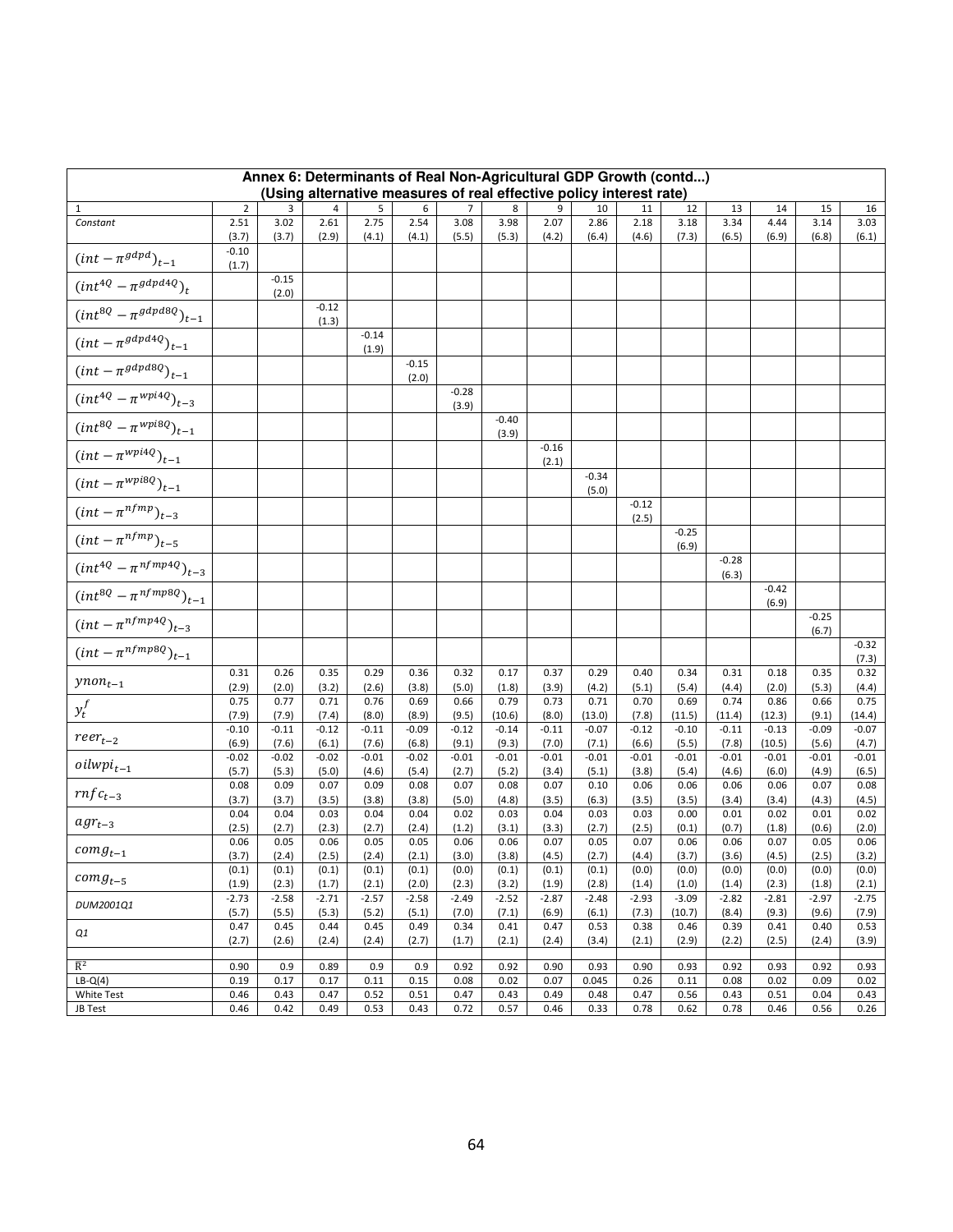| Annex 6: Determinants of Real Non-Agricultural GDP Growth (concld.)<br>(Using alternative measures of real effective policy interest rate)                                                                                                                                                                                                                                                                      |                |              |         |         |         |                |         |         |         |         |         |         |         |         |         |
|-----------------------------------------------------------------------------------------------------------------------------------------------------------------------------------------------------------------------------------------------------------------------------------------------------------------------------------------------------------------------------------------------------------------|----------------|--------------|---------|---------|---------|----------------|---------|---------|---------|---------|---------|---------|---------|---------|---------|
| $\mathbf{1}$                                                                                                                                                                                                                                                                                                                                                                                                    | $\overline{2}$ | $\mathbf{a}$ | 4       | 5       | 6       | $\overline{7}$ | 8       | q       | 10      | 11      | 12      | 13      | 14      | 15      | 16      |
| Long-run coefficients                                                                                                                                                                                                                                                                                                                                                                                           |                |              |         |         |         |                |         |         |         |         |         |         |         |         |         |
| $\frac{(int - \pi^{gdpd})_{t-1}}{(int^{4Q} - \pi^{gdpd4Q})_t}$                                                                                                                                                                                                                                                                                                                                                  | $-0.14$        |              |         |         |         |                |         |         |         |         |         |         |         |         |         |
|                                                                                                                                                                                                                                                                                                                                                                                                                 |                | $-0.20$      |         |         |         |                |         |         |         |         |         |         |         |         |         |
| $\overline{(int^{8Q} - \pi^{gdp d8Q})_{t-1}}$                                                                                                                                                                                                                                                                                                                                                                   |                |              | $-0.19$ |         |         |                |         |         |         |         |         |         |         |         |         |
| $\frac{(int - \pi^{gdpd4Q})_{t-1}}{(int - \pi^{gdpd8Q})_{t-1}}$<br>$(int^{4Q} - \pi^{wpidq})_{t-3}$                                                                                                                                                                                                                                                                                                             |                |              |         | $-0.20$ |         |                |         |         |         |         |         |         |         |         |         |
|                                                                                                                                                                                                                                                                                                                                                                                                                 |                |              |         |         | $-0.23$ |                |         |         |         |         |         |         |         |         |         |
|                                                                                                                                                                                                                                                                                                                                                                                                                 |                |              |         |         |         | $-0.41$        |         |         |         |         |         |         |         |         |         |
|                                                                                                                                                                                                                                                                                                                                                                                                                 |                |              |         |         |         |                | $-0.48$ |         |         |         |         |         |         |         |         |
|                                                                                                                                                                                                                                                                                                                                                                                                                 |                |              |         |         |         |                |         | $-0.25$ |         |         |         |         |         |         |         |
|                                                                                                                                                                                                                                                                                                                                                                                                                 |                |              |         |         |         |                |         |         | $-0.47$ |         |         |         |         |         |         |
|                                                                                                                                                                                                                                                                                                                                                                                                                 |                |              |         |         |         |                |         |         |         | $-0.20$ |         |         |         |         |         |
|                                                                                                                                                                                                                                                                                                                                                                                                                 |                |              |         |         |         |                |         |         |         |         | $-0.37$ |         |         |         |         |
|                                                                                                                                                                                                                                                                                                                                                                                                                 |                |              |         |         |         |                |         |         |         |         |         | $-0.40$ |         |         |         |
|                                                                                                                                                                                                                                                                                                                                                                                                                 |                |              |         |         |         |                |         |         |         |         |         |         | $-0.51$ |         |         |
|                                                                                                                                                                                                                                                                                                                                                                                                                 |                |              |         |         |         |                |         |         |         |         |         |         |         | $-0.38$ |         |
| $\frac{(int^{4Q} - \pi^{wp_{PW}})_{t=3}}{(int - \pi^{wp_{H}})_{t=1}} \ \frac{(int - \pi^{wp_{H}})_{t=1}}{(int - \pi^{mp_{H}})_{t=1}} \ \frac{(int - \pi^{np_{H}})_{t=3}}{(int - \pi^{n_{H}})_{t=3}} \ \frac{(int - \pi^{n_{H}})_{t=5}}{(int - \pi^{n_{H}})_{t=3}} \ \frac{(int - \pi^{n_{H}})_{t=3}}{(int - \pi^{n_{H}})_{t=3}} \ \frac{(int - \pi^{n_{H}})_{t=3}}{(int - \pi^{n_{H}})_{t=3}} \ \frac{(int - \$ |                |              |         |         |         |                |         |         |         |         |         |         |         |         | $-0.46$ |
| $y_t^f$                                                                                                                                                                                                                                                                                                                                                                                                         | 1.09           | 1.03         | 1.10    | 1.07    | 1.08    | 0.98           | 0.96    | 1.16    | 0.99    | 1.17    | 1.05    | 1.07    | 1.05    | 1.01    | 1.09    |
| $reer_{t-2}$                                                                                                                                                                                                                                                                                                                                                                                                    | $-0.15$        | $-0.15$      | $-0.18$ | $-0.16$ | $-0.15$ | $-0.17$        | $-0.17$ | $-0.18$ | $-0.10$ | $-0.19$ | $-0.15$ | $-0.16$ | $-0.16$ | $-0.13$ | $-0.10$ |
| $\delta$ <i>oilwpi</i> $_{t-1}$                                                                                                                                                                                                                                                                                                                                                                                 | $-0.02$        | $-0.02$      | $-0.02$ | $-0.02$ | $-0.02$ | $-0.01$        | $-0.01$ | $-0.02$ | $-0.02$ | $-0.02$ | $-0.02$ | $-0.02$ | $-0.02$ | $-0.02$ | $-0.02$ |
| $rnfc_{t-3}$                                                                                                                                                                                                                                                                                                                                                                                                    | 0.12           | 0.12         | 0.10    | 0.12    | 0.12    | 0.10           | 0.10    | 0.12    | 0.14    | 0.10    | 0.09    | 0.09    | 0.07    | 0.11    | 0.12    |
| $agr_{t-3}$                                                                                                                                                                                                                                                                                                                                                                                                     | 0.05           | 0.06         | 0.05    | 0.06    | 0.05    | 0.02           | 0.04    | 0.06    | 0.05    | 0.04    | 0.00    | 0.01    | 0.02    | 0.01    | 0.03    |
| $comp_{t-1}$                                                                                                                                                                                                                                                                                                                                                                                                    | 0.09           | 0.07         | 0.09    | 0.07    | 0.07    | 0.08           | 0.07    | 0.11    | 0.07    | 0.12    | 0.09    | 0.09    | 0.08    | 0.08    | 0.08    |
| $comp_{t-5}$                                                                                                                                                                                                                                                                                                                                                                                                    | $-0.09$        | $-0.10$      | $-0.09$ | $-0.09$ | $-0.10$ | $-0.07$        | $-0.08$ | $-0.08$ | $-0.10$ | $-0.06$ | $-0.03$ | $-0.05$ | $-0.05$ | $-0.06$ | $-0.07$ |
| Note: See notes to Table 1. Figures in parenthesis are t-statistics.                                                                                                                                                                                                                                                                                                                                            |                |              |         |         |         |                |         |         |         |         |         |         |         |         |         |